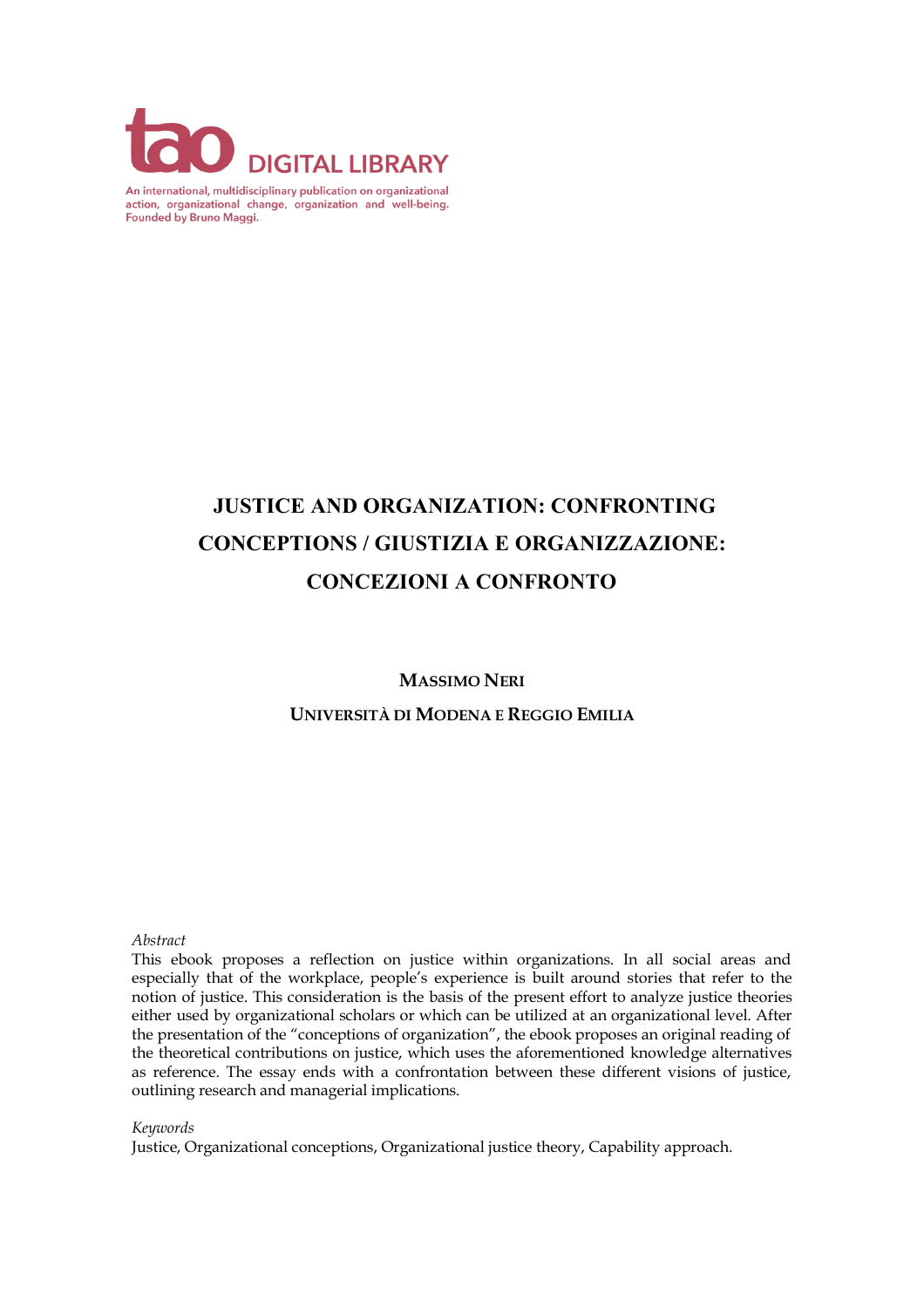Justice and organization: confronting conceptions / Giustizia e organizzazione: concezioni a confronto, Neri Massimo. Bologna: TAO Digital Library, 2018.

Proprietà letteraria riservata © Copyright 2018 degli autori Tutti i diritti riservati

ISBN: 978-88-98626-13-7

| <b>CO</b> Digital Library                                                                                                                                                                                                                                                                                                                                                                                                                                                                                                                                                |                                                                                                                                                                                                                                                                                   |                                                                                                                                                                                                                                              |
|--------------------------------------------------------------------------------------------------------------------------------------------------------------------------------------------------------------------------------------------------------------------------------------------------------------------------------------------------------------------------------------------------------------------------------------------------------------------------------------------------------------------------------------------------------------------------|-----------------------------------------------------------------------------------------------------------------------------------------------------------------------------------------------------------------------------------------------------------------------------------|----------------------------------------------------------------------------------------------------------------------------------------------------------------------------------------------------------------------------------------------|
| The TAO Digital Library is part of the activities of the Research Programs based on the Theory of<br>Organizational Action proposed by Bruno Maggi, a theory of the regulation of social action that<br>conceives organization as a process of actions and decisions. Its research approach proposes: a<br>view on organizational change in enterprises and in work processes; an action on relationships<br>between work and well-being; the analysis and the transformation of the social-action processes,<br>centered on the subject; a focus on learning processes. |                                                                                                                                                                                                                                                                                   |                                                                                                                                                                                                                                              |
| The contributions published by the TAO Digital Library are legally deposited and receive an ISBN<br>code. Therefore, they are to be considered in all respects as monographs. The monographs are<br>available online through AMS Acta, which is the institutional open archive of the University of<br>Bologna. Their stable web addresses are indexed by the major online search engines.                                                                                                                                                                               |                                                                                                                                                                                                                                                                                   |                                                                                                                                                                                                                                              |
| TAO Digital Library welcomes disciplinary and multi- or inter-disciplinary contributions related to the<br>theoretical framework and the activities of the TAO Research Programs:<br>- Innovative contributions presenting theoretical or empirical analysis, selected after a double peer<br>review process;<br>- Contributions of particular relevance in the field which are already published but not easily                                                                                                                                                         |                                                                                                                                                                                                                                                                                   |                                                                                                                                                                                                                                              |
| available to the scientific community.                                                                                                                                                                                                                                                                                                                                                                                                                                                                                                                                   |                                                                                                                                                                                                                                                                                   |                                                                                                                                                                                                                                              |
| The submitted contributions may share or not the theoretical perspective proposed by the Theory of<br>Organizational Action, however they should refer to this theory in the discussion.                                                                                                                                                                                                                                                                                                                                                                                 |                                                                                                                                                                                                                                                                                   |                                                                                                                                                                                                                                              |
| <b>EDITORIAL STAFF</b>                                                                                                                                                                                                                                                                                                                                                                                                                                                                                                                                                   |                                                                                                                                                                                                                                                                                   |                                                                                                                                                                                                                                              |
| Editor: Bruno Maggi                                                                                                                                                                                                                                                                                                                                                                                                                                                                                                                                                      |                                                                                                                                                                                                                                                                                   |                                                                                                                                                                                                                                              |
| Co-editors: Francesco M. Barbini, Giovanni Masino, Massimo Neri, Giovanni Rulli                                                                                                                                                                                                                                                                                                                                                                                                                                                                                          |                                                                                                                                                                                                                                                                                   |                                                                                                                                                                                                                                              |
| International Scientific Committee:                                                                                                                                                                                                                                                                                                                                                                                                                                                                                                                                      |                                                                                                                                                                                                                                                                                   |                                                                                                                                                                                                                                              |
| Jean-Marie Barbier<br>Vittorio Capecchi<br><b>Yves Clot</b><br>Renato Di Ruzza<br>Daniel Faïta<br>Vincenzo Ferrari<br><b>Armand Hatchuel</b><br>Luigi Montuschi<br>Roberto Scazzieri<br>Laerte Sznelwar<br>Gilbert de Terssac                                                                                                                                                                                                                                                                                                                                            | CNAM, Paris<br>Università di Bologna<br><b>CNAM Paris</b><br>Université de Provence<br>Université de Provence<br>Università degli Studi di Milano<br>Ecole des Mines Paris<br>Università di Bologna<br>Università di Bologna<br>Universidade de São Paulo<br><b>CNRS Toulouse</b> | Science of the Education<br>Methodology of the Social Sciences<br>Psychology of Work<br>Economics<br>Language Science<br>Sociology of Law<br>Management<br>Labour Law<br>Economics<br>Ergonomics, Occupational Medicine<br>Sociology of Work |
| ISSN: 2282-1023<br>www.taoprograms.org - dl@taoprograms.org<br>http://amsacta.cib.unibo.it/                                                                                                                                                                                                                                                                                                                                                                                                                                                                              |                                                                                                                                                                                                                                                                                   |                                                                                                                                                                                                                                              |

Pubblicato nel mese di luglio 2018 da TAO Digital Library – Bologna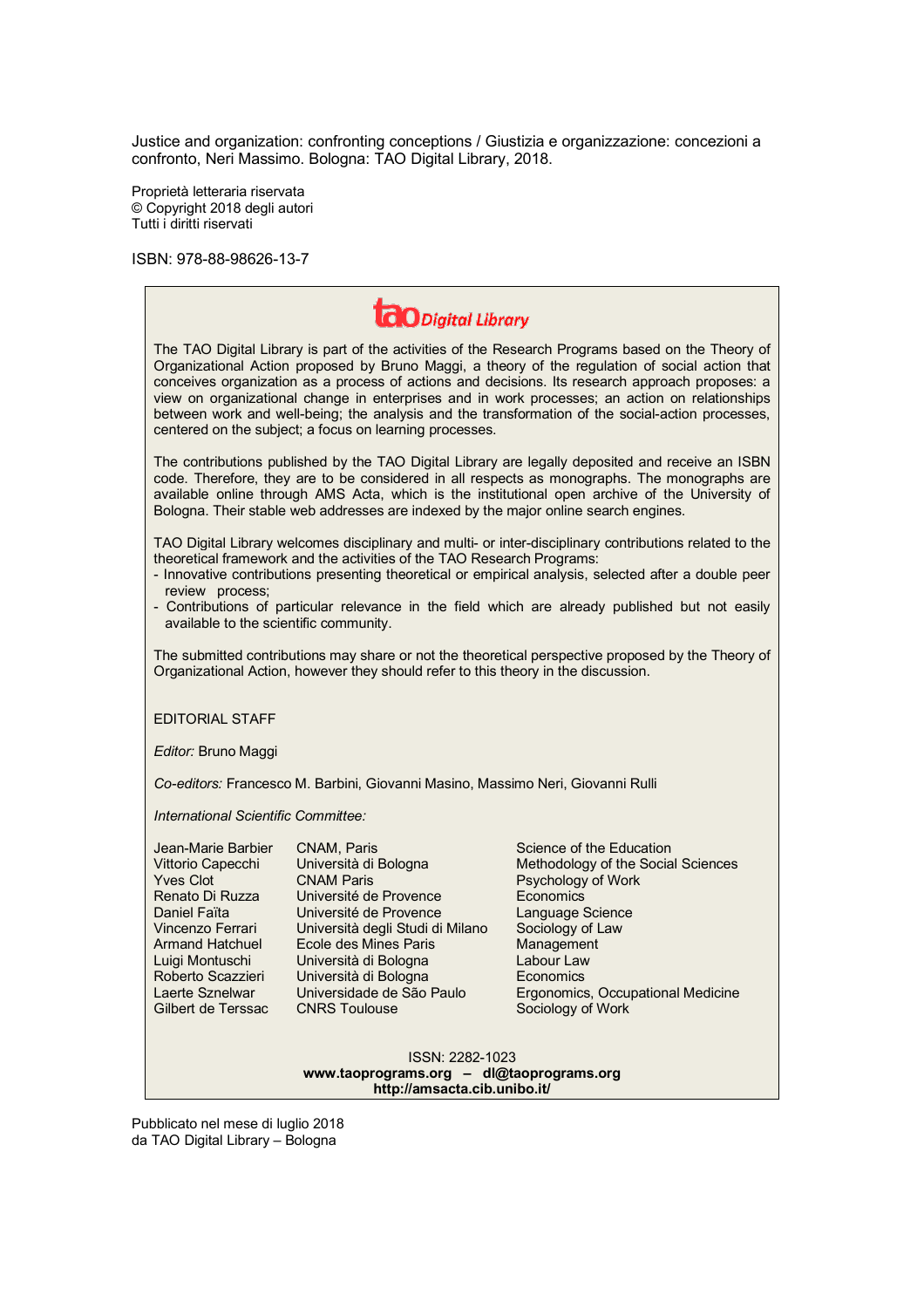### **Justice and organization: confronting conceptions**

*Massimo Neri, Università di Modena e Reggio Emilia*

#### **Introduction**

This essay offers a reflection on justice within organizations. This issue, one of an almost unfathomable complexity, concerns all fields of social interaction, given that people's lives are made up of experiences rooted in the notion of justice. In the world of organized labour, the issue of justice is today more pressing than ever.

Over the following pages, we present justice theories and definitions and we analyse them in relation to organizational theories. For this purpose, we base our reflection on the *conceptions of organizations* (Maggi, 1984/1990; 1991; 2003/2016), trying to identify an appropriate way to conceive justice for each of them.

We therefore recall the epistemological basis of the main alternatives of organizational investigation, before offering an analysis of the theories utilized by organization scholars while using the above-mentioned conceptions of organization as a constant point of reference.

The aim of this effort is to offer a systematic framework for confrontation. The argumentative strategy chosen is therefore one of a speculative nature, although we try to highlight the implications that the theoretical-methodological options may have on research activity and organizational practices.

#### **The conceptions of organization**

Bruno Maggi used the notion of the "conception" of organization in order to express "the underlying epistemological choices and the paths for interpreting organized realities" (Maggi 1984/1990: 190). Conceptions are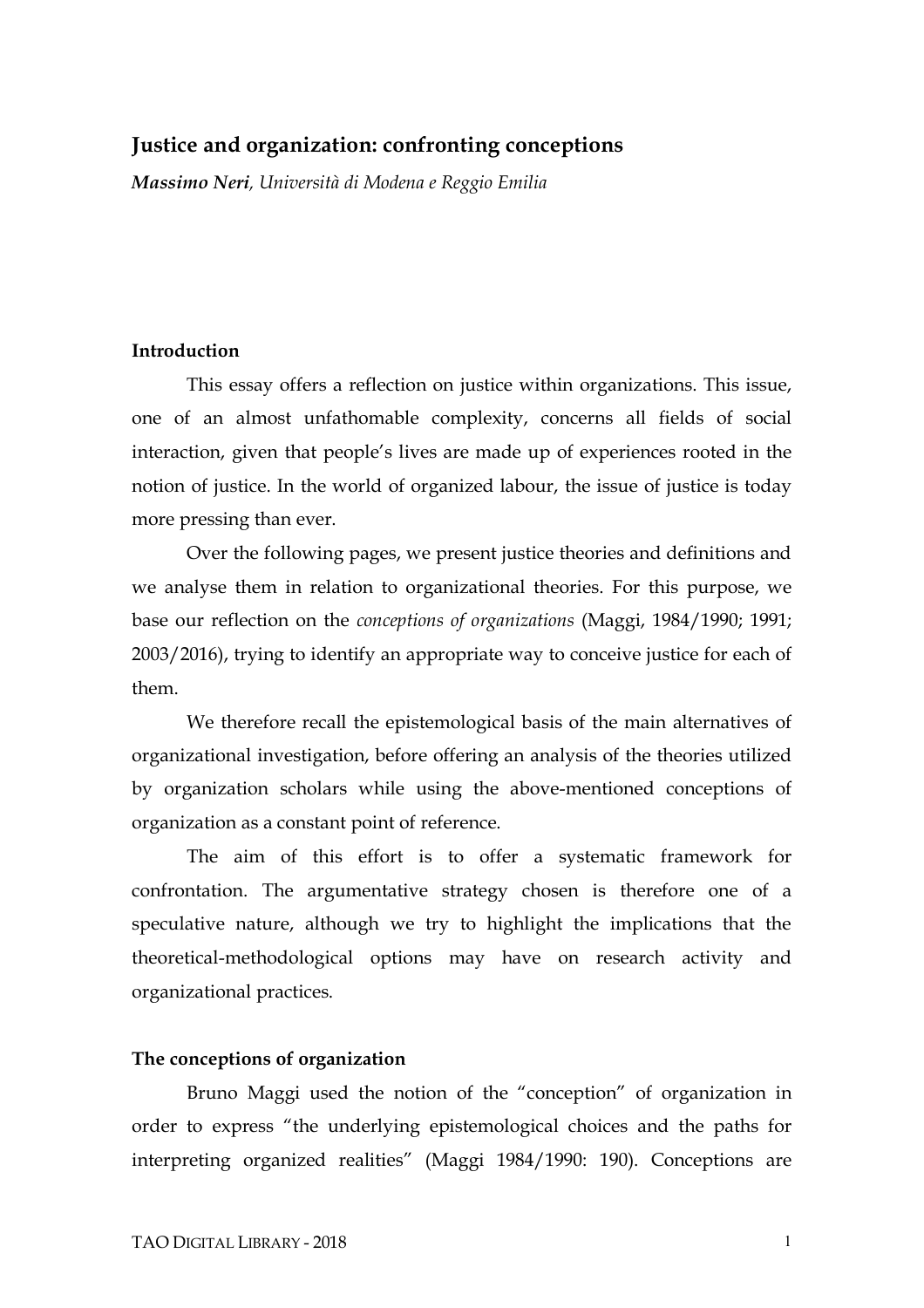"choices of scientific knowledge to which the theoretical contributions refer in various ways" (*ibid*: 182)1, are ideal-typical constructions, and in organizational theory they reflect "the underlying positions expressed in the epistemological debate of the social sciences, in turn conditioned by the philosophical debate of the 19th and 20th centuries" (*ibid*: 181).

Focusing on the analysis of the various theories of justice in the organizational field, <sup>2</sup> we prefer Maggi's proposal of the "epistemology of organization", to classifications commonly used in organization studies that are not based on the essential "debate over method": the roots of the epistemological reflection on social sciences.

Therefore, in this essay, we refer to the conceptions of organization in order to analyse the various theories of justice in the organizational field to assess their internal coherence and to reflect on their greater or lesser comparability. The attempt to draw in theories from different disciplines – organizational, economic, sociological and philosophical – is carried out on the basis of the sharing of the epistemological mind-set that characterizes them.

The main vision that has distinguished organizational thought, ever since the early 20th century, interprets the organization as a *pre-determined system* with regard to the action of the subjects that take part in it. Predetermination refers both to the plannability of the system – a concrete entity – and the notion of objective rationality which would characterize its functioning.

The theoretical perspectives that presuppose the conception of the organization as a pre-determined system is further distinguishable into two

<sup>&</sup>lt;sup>1</sup> "As a term equivalent to conception, the word logic [...] has often been used [...], meaning the way of thinking with the accent on the internal coherence of the conception" (Maggi, 1991: 31). The terms vision, "points of view" or "ways of seeing" may also be used.

<sup>2</sup> For example, Burrell and Morgan (1979) outline four paradigms (Radical Humanism and Interpretivism; Functionalist Sociology and Radical Structuralism), by crossing the subjectiveobjective dimensions with those of radical regulation-change. By using the term "perspectives", Scott (1981) distinguishes between organization as a rational, natural and open system. Hatch (1997), beyond that of the (pre-historian) classics, identifies the Modern, Symbolist and Post-Modern outlooks. It is frequent to find the distinction between positivism (both old and newschool) and interpretationism (Corbetta, 2003), or between paradigms of the structure(-system) and action(-subject) (Cavalli, 2001), or even the distinction between holism and individualism (Cesareo, 1993; Cocozza, 2005).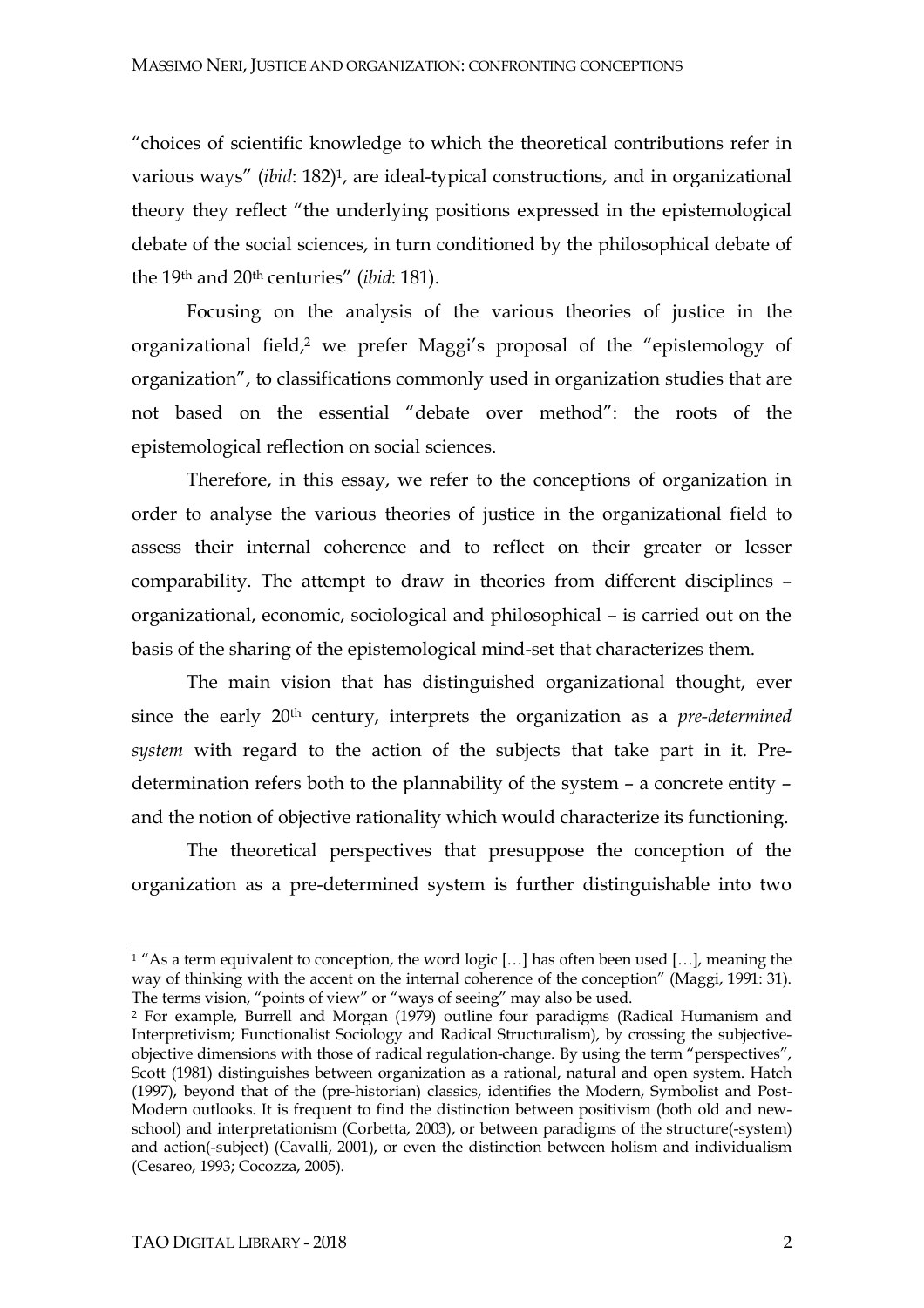different logics: that of the closed-mechanistic system and that of the openorganic one.

According to the logic of the closed-mechanistic system, the planning (of tasks, units, etc.) takes place in conditions in which uncertainty is supposedly eliminated, and the "one best way" is identified and adopted through absolute rationality: "in every organized reality, on the basis of the principles of optimization, the best programme may be defined" (Maggi, 1984/1990: 184).

According to the logic of the open-organic system, the emphasis is placed on the search for the internal-external equilibrium, which however, unlike what happens within the logic of the closed-mechanistic system, "may be guaranteed by different conditions and in different ways […]. Equifinality entails programmes not being strict. Indeed, flexibility enhances the potential of the system" (*ibid*: 185). In this case, there are no tasks but roles, i.e. behavioural expectations and prescriptions which allow for a margin of discretion and are variable on the basis of the above-mentioned internal/external, environment/organization equilibrium. Variability of behaviour may be legitimized insofar as it is functional to the system.

In a vision contrasting with that of the pre-determined system, the system itself may be interpreted as an *entity emerging* from the behaviour of the actors of which it is made up. Such conception – otherwise known as the "logic of the actor and of the concrete system" (*ibid*: 186) – is based on the assumption that reality is a social construction. The interpretation of behaviour and social phenomena must be carried out first of all by making reference to the sense meant by the agent. The task of the scholar is therefore that of the "reconstruction of the lives of the actors, of their attitudes and values" (*ibid*: 188), as well as of the culture and the symbolic and linguistic universe of the actors themselves.

In this logic, the real structure emerges (*ex-post*) from the typification of behaviour rather than from the planning stage (*ex-ante*). The approach is descriptive, since both the possibility to foresee and prescribe social action, as well as the identification of universal laws, are not admitted. This matrix is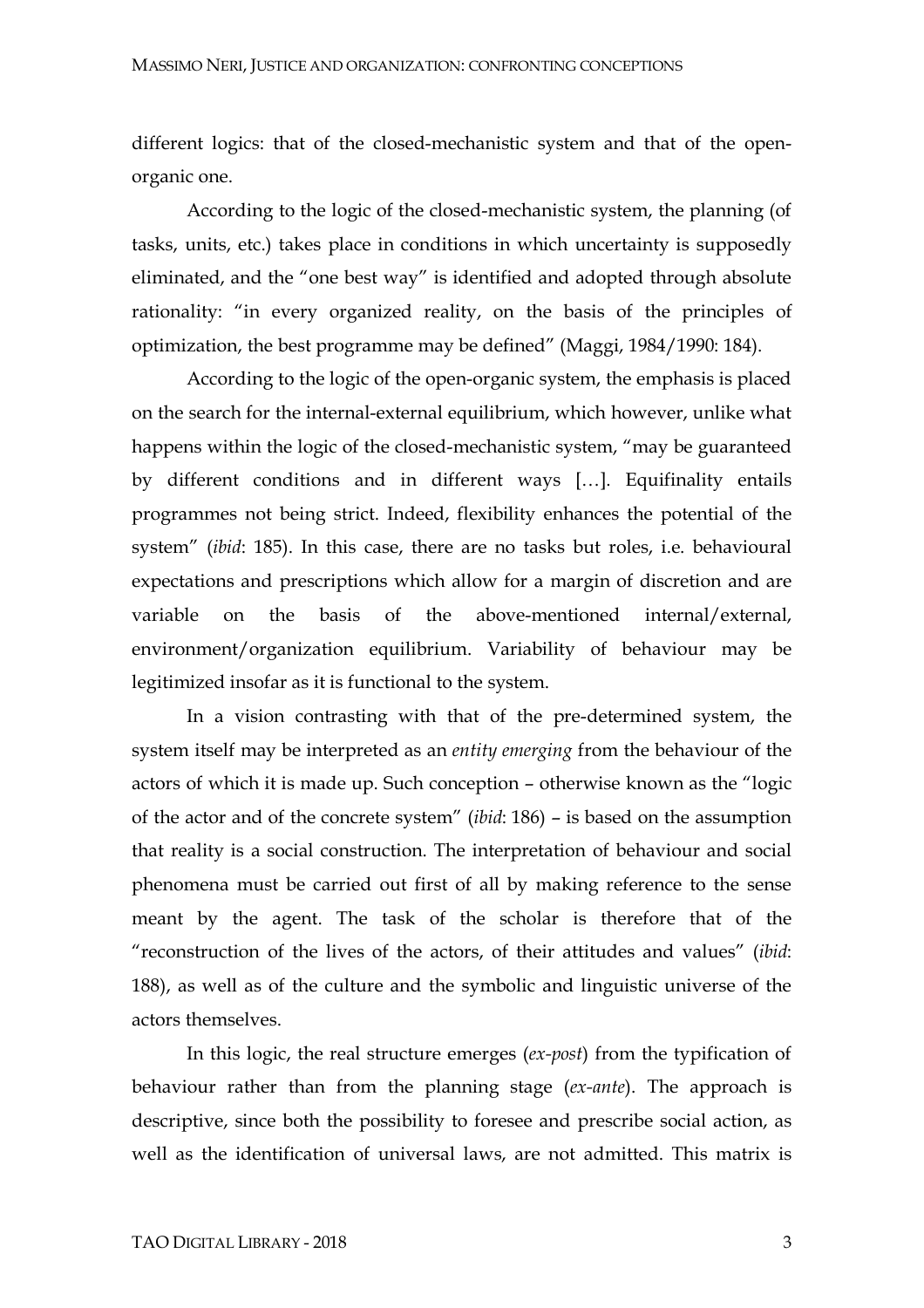clearly anti-positivist, deriving in particular from social phenomenology as well as from symbolic interactionism.

The subjectivistic interpretation criticizes the actor-system relationship of the mainstream logic: the management's approach is top-down and produces a disequilibrium of power which limits the expression of the individual with regard to the functional requisites of the organization, taking for granted that the collaborators align their objectives to those of management. The actor's approach, instead, would appear to stimulate the passage from the ideas and practices of the management of human resources to those of facilitation and presiding over of contexts that may foster the emergence and development of individuality and of relationships between people, along with their growth and satisfaction. For example, in this approach, interpretable as a "constitutive" strategy – an alternative to the "instrumental" one (Costa, Giannecchini, 2005) – we should not speak of systems of training and assessment *sensu stricto*, but about the support of paths of development and processes of self-evaluation.

The conception of organization as a *process of actions and decisions* may be considered a third way in the study of organization. It is characterized by a greater distance from the other two visions of the pre-determined system and the emergent system: far from possibly being considered a syncretic attempt of the other two, it resolves the dilemma of the actor-system antinomy. The analysis does not concern entities, but actions and decisions. The central element in the study of organizational phenomena is not represented by reifications of the system or the subject, but is instead the action process itself.

The structure is not a concrete element, but "the ordering of the process" (Maggi, 1984/1990: 189); the subject is constrained by this order, but at the same time contributes continuously to produce it, to the point that it may be said that the organization "is" a dynamic, rather than saying that it "has" a dynamic (Masino, 1997). The analysis of organized labour and the assessment of the congruence of organizational choices – both past and future – is the fulcrum of this conception.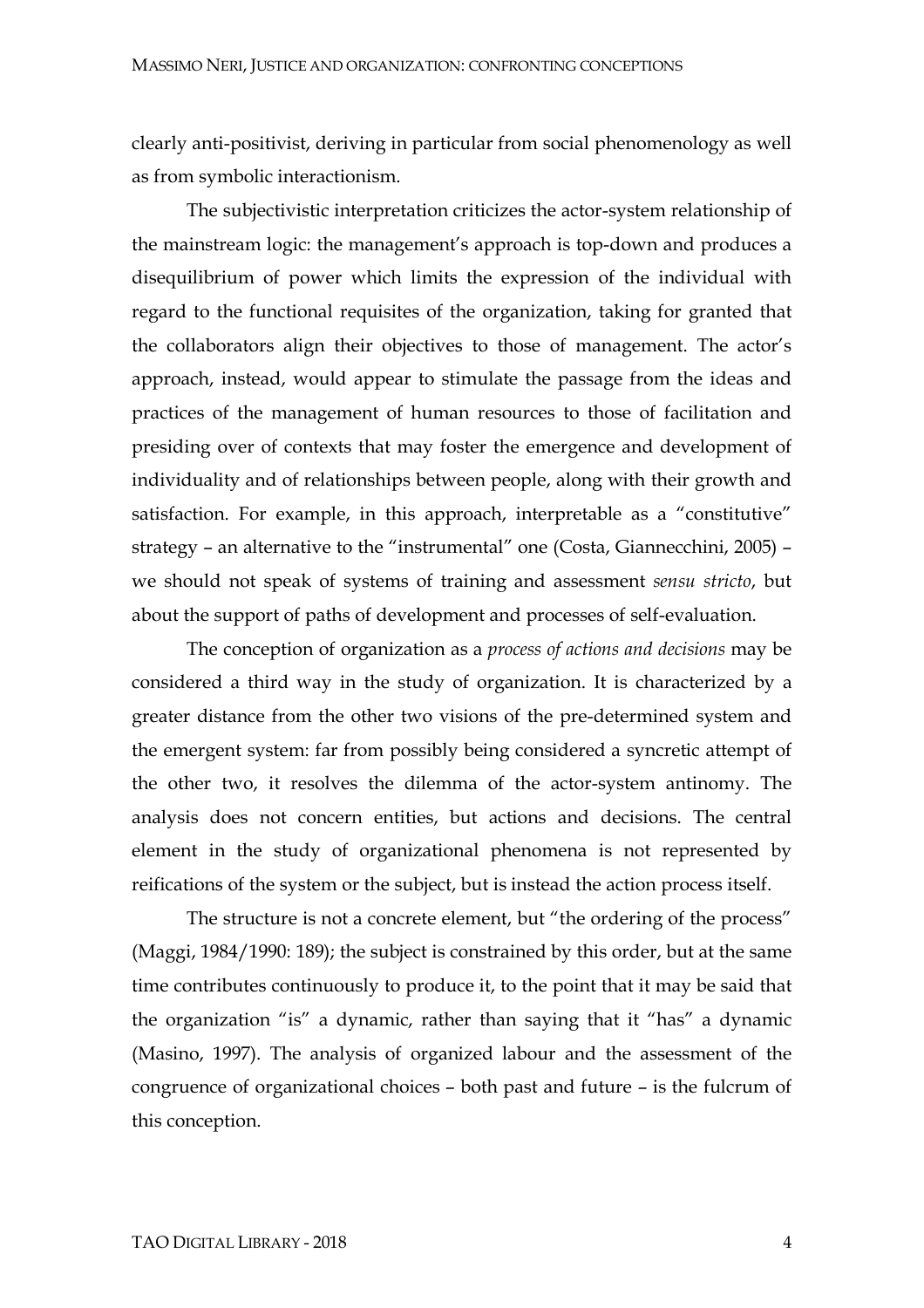#### *Justice and organization*

Below, we propose a reflection about the relationship between justice and organization which will utilize as a reference the distinction between different conceptions of organizations, as outlined above.

Despite evidence that the organizational experience is characterized by situations closely linked to the experience of justice, rarely have organization scholars dealt with the issue explicitly and systematically, with the exception of the consistent research work carried out on the Organizational Justice Theory. In fact, the literature on organization, when referring to the assessmentjustification of the action, largely draws on "neighbouring" constructions, such as organizational democracy, equity, ethics and values<sup>3</sup>.

Apart from the contributions that make explicit reference to the term justice, the following discussion will also take into consideration those that are believed to be relevant in the development or the critique of principles useful for judging whether a given action, in the organizational field, is right or wrong. Along these lines, we shall also try to associate the chosen contributions on justice in organized systems with the main philosophical-moral theories that the contributions reference, often implicitly.

This operation evidently constitutes an arbitrary exercise, both in the choice of contributions analysed and in the interpretation carried out below on the orientation of such contributions towards a given conception. <sup>4</sup> Nevertheless, we are convinced that this exercise is fundamental for the conscientious adoption of a point of view, and also for the concrete implications that may arise from it.

<sup>&</sup>lt;sup>3</sup> As regards the difficulty of definition, we believe there is nothing to add to the fact that the archetypical representations of justice, in part still rich in meaning, were developed in Ancient Greece and that, historically, philosophers have used *happiness*, *utility*, *freedom* and *peace* respectively as criteria of justice (Abbagnano, 1971: 439). As regards the distinction that exists between the notions of justice and equity and their use, be it coincident or alternative, an attempt at clarification is to be found in Neri, 2007.

<sup>4</sup> Instead, we differ from classification proposals, such, i.e., that of Johnson (2008) who uses the modern, symbolist-interpretativist and post-modern perspectives (Hatch, 1997) in order to classify the theoretical orientations about social justice.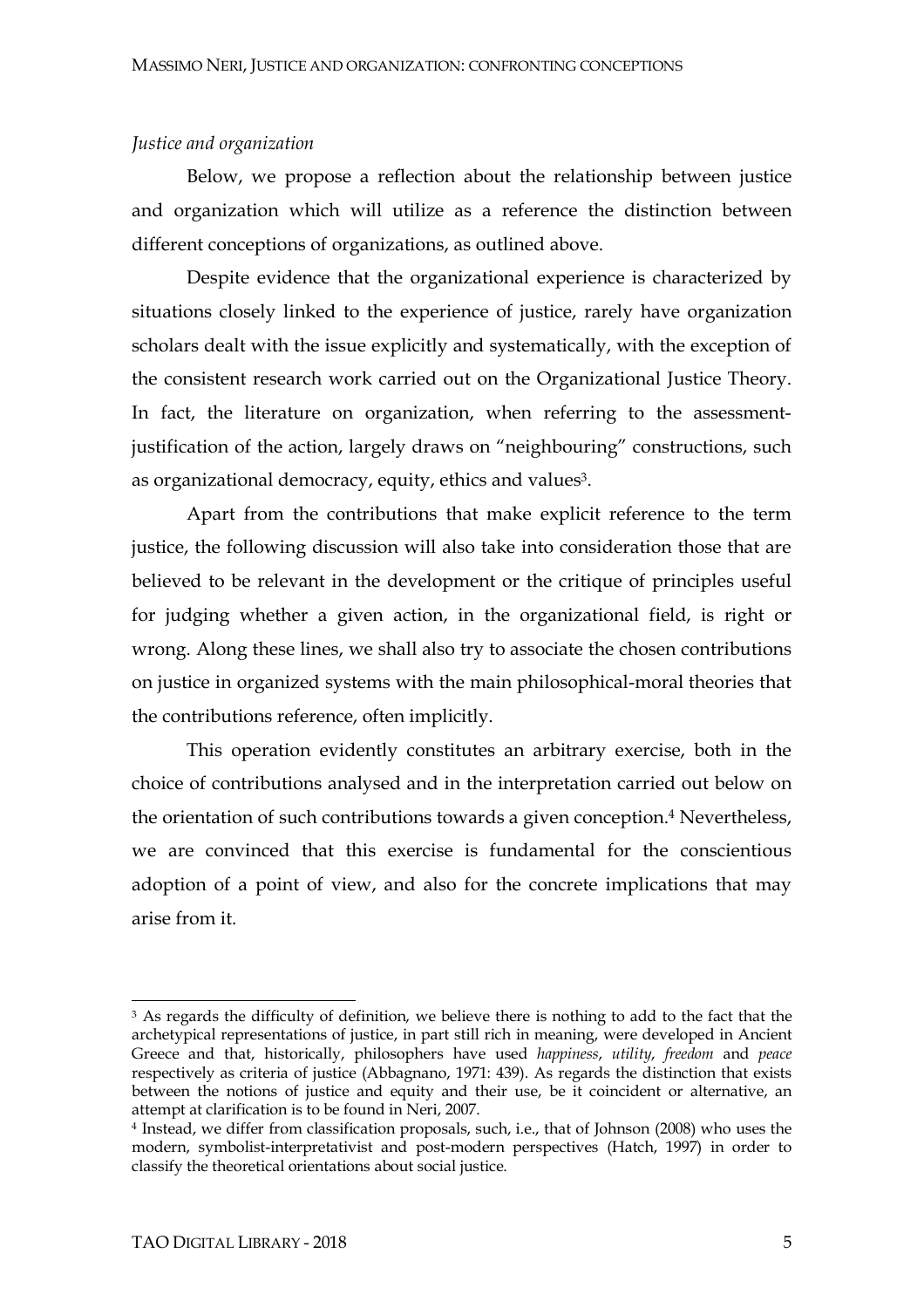## **Justice in the conception of the pre-determined system: the distributive dimension.**

In the mechanistic conception of organization, dominated by the idea of optimizing rationality and offering universal explanations, the contribution of those who take part in the life of the organization is pervasively predetermined by programmes and procedures, to the point that historiographical reconstructions have often gone too far with the "man-machine" association.

However, it is not possible to state that concern for the just treatment of people may not also be found in the contributions of theorists whose vision of the organization assumes the conception of the pre-determined closedmechanistic system.

It is since Taylor – founder of Scientific Management and usually considered the main proponent of organization as a closed-mechanistic system that the need to behave in a fair manner towards workers has been underlined, also with the purpose of avoiding any opportunistic behaviour on their part. In Taylor's writings, the relevance of social utility in the scientific approach emerges frequently. The scientific analysis and thorough control and measurement of the product of individual labour are deemed necessary both for the correct functioning of the system, to guarantee the absolute objectivity of supervisors, and for the elimination of any kind of subjective distortion of judgement. Furthermore, the fourth principle of Scientific Management explicitly expresses the tension towards the fair division of labour between management and workers5.

What's more, in relation to the recent emergence in a key sector such as that of education of what has been defined as the second wave of Scientific

<sup>5</sup> Taylor (1911/1947: 37) defines the fourth principle as follows: "There is an almost equal division of the work and the responsibility between the management and the workmen. The management take over all work for which they are better fitted than the workmen, while in the past almost all of the work and the greater part of the responsibility were thrown upon the men." Further on *(ibid.*: 139) he states: "It [the public] will no longer tolerate the type of employer who has his eyes only on dividends alone, who refuses to do his share of the work and who merely cracks the whip over the heads of his workmen and attempts to drive them harder work for low pay. No more will it tolerate tyranny on the part of labour which demands one increase after another in pay and shorter hours while at the same time it becomes less instead of more efficient".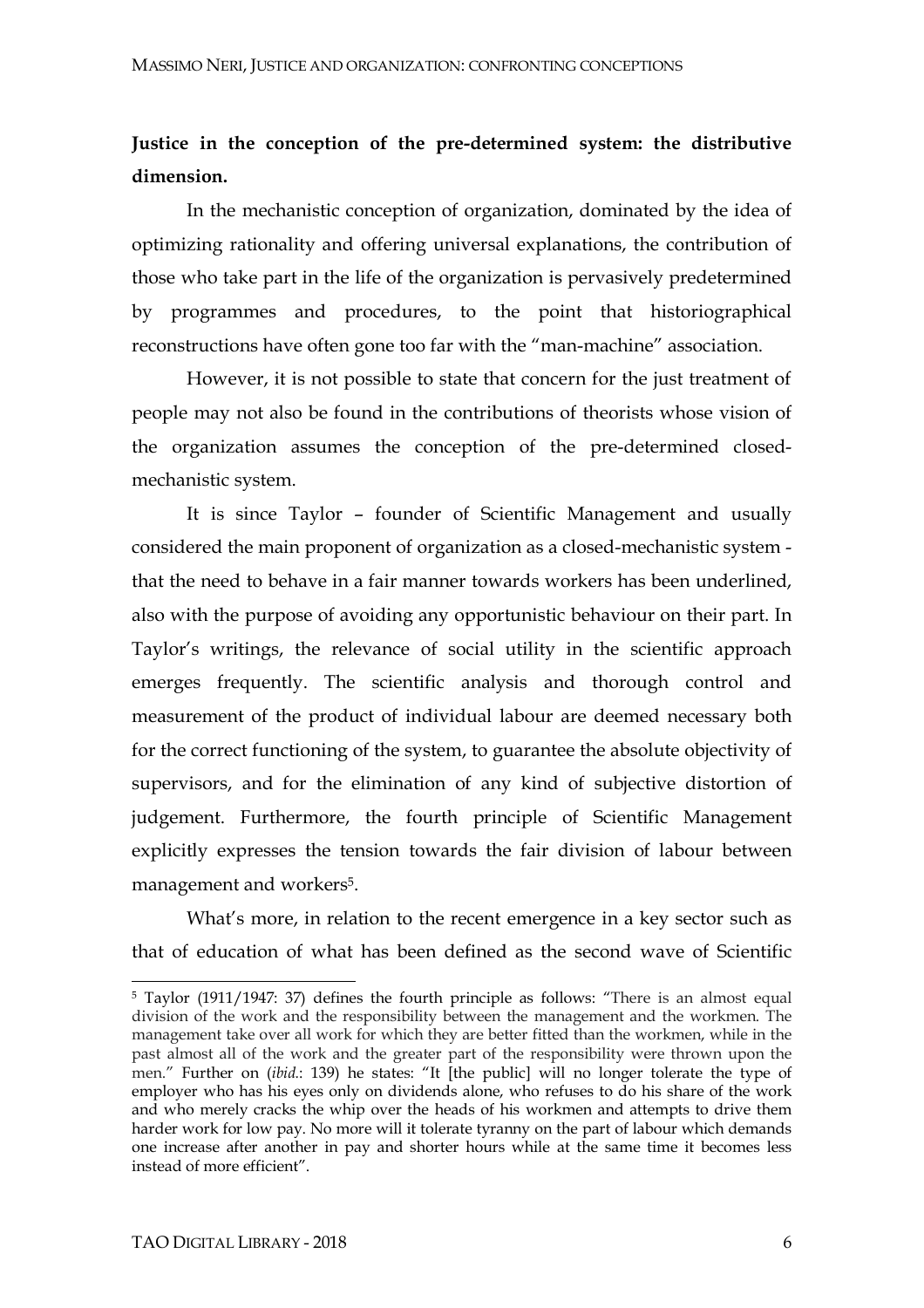Management, it is believed that an approach inspired by Taylorism is not incompatible with the modern notion of "social justice"6.

Even Gantt, previously a collaborator of Taylor and made famous by the elaboration of the diagram that bears his name to this day, offers a more humanistic version of Scientific Management,<sup>7</sup> paving the way for what would later be defined as corporate social responsibility: "the business system must accept its social responsibility and devote itself primarily to service, or the community will ultimately make the attempt to take it over" (Gantt, 1910: 15)8.

During the same period, Franklin Bobbit, initiator of the *curriculum vitae* research line, states that "So long as equally useful vocations have been so unequally honored and rewarded, and so long as labor conditions have offered such unequal opportunities for self-realization, this educational problem has been insoluble. The solution is coming, not through the impossible plan of lifting all people into the professions, but through lifting all vocations to the social level of the professions. The process is making the door to any useful vocation a door of opportunity"9.

Fayol, the main interpreter of the "administrative management" school, itself oriented to the mechanistic conception of organization, identifies 14 principles of general management, and among these (the eleventh) equity. Fayol (1918: 38) states: "For the personnel to be encouraged to carry out its duties with all the devotion and loyalty of which it is capable it must be treated with kindliness and justice [...] [the manager] should strive to instil a sense of equity throughout all levels of the scalar chain." In Fayol's principle, there is thus another concern with regard to Taylor's thinking: the "kind" treatment and therefore the respect within the interaction between management and staff.

<sup>6</sup> Brooks, Miles, 2008.

<sup>&</sup>lt;sup>7</sup> "The general policy of the past has been to drive; but the era of force must give way to that of knowledge, and the policy of the future will be to teach and lead, to the advantage of all concerned" (Gantt, 1910: 112).

<sup>&</sup>lt;sup>8</sup> "Great attention to social and ethical issues certainly described Taylor's efforts, but they were also typical of the American scientific community at large (Gantt, 1910) whose main goal was to demonstrate, according to a functional logic, how their theories or models could have collective utilitarian values […]." (Zuffo 2011: 27).

<sup>9</sup> Bobbit, 1918: 63, cited in Xing, 2016.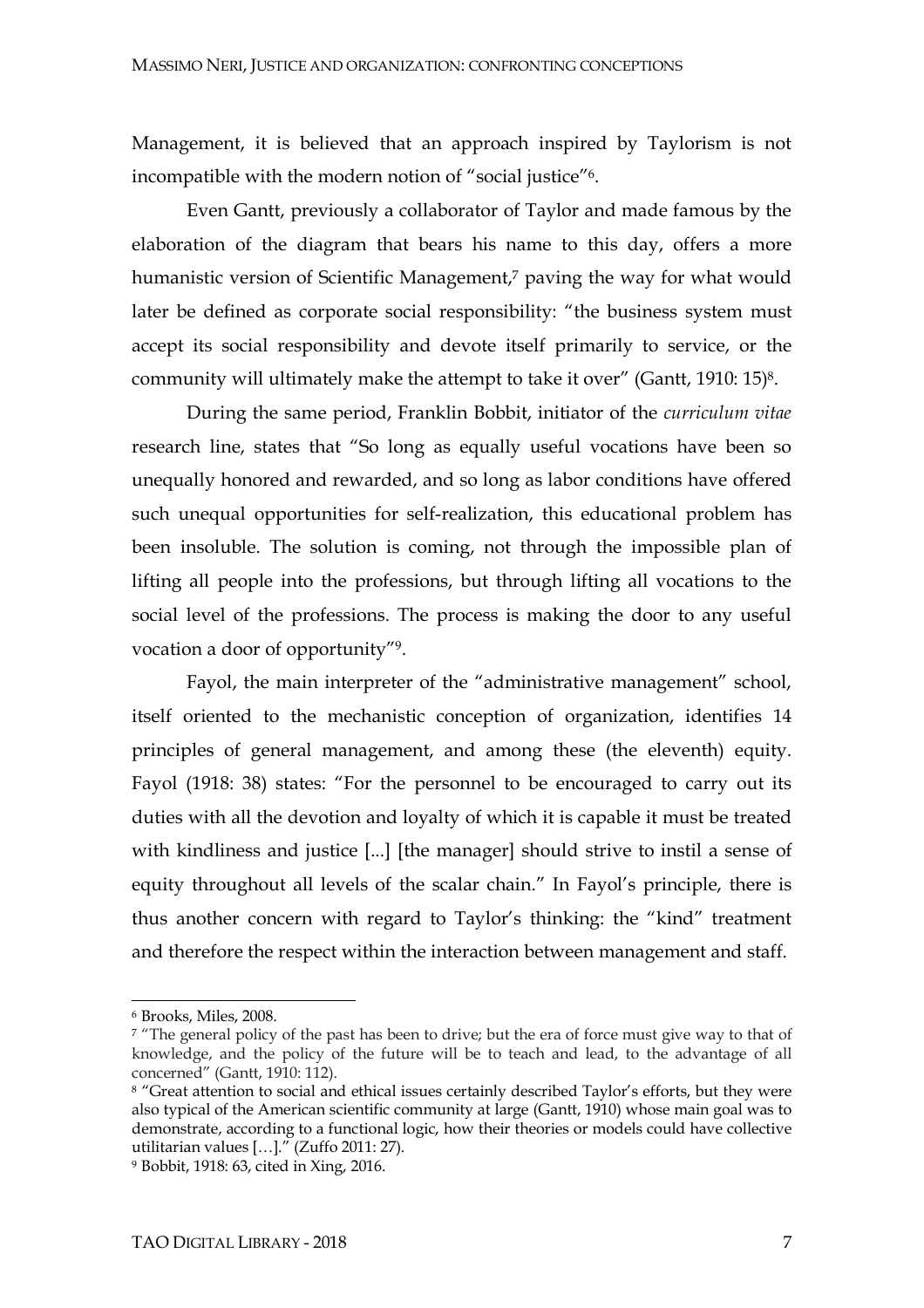With the advent of the Human Relations School, attention to the human factor was clearly present, as well as to informal dynamics and the forms of participation and cooperation between workers. An example is Roethlisberger's (1941) reflection on the search/need for a balance between the expectations of the employer and the expectations of the worker. Along the same lines, characterized by a greater attention to listening to workers, we also find the reflection of Mary Parker Follett (1930), not by chance likened to the approach of the Tavistock Institute, despite it being a few years previous to that of Mayo and colleagues*.* Follett in fact explicitly poses herself the problem of sharing a common idea of justice between managers and workers, based on an analysis of their reciprocal perceptions<sup>10</sup>.

It may therefore be stated that in the decades of the 20<sup>th</sup> century in which the organizational mainstream revolved around the conception of the predetermined closed-mechanistic system, the issue of justice may be found – albeit with varying sensitivity – in researchers' reflections, although not explicitly modelled. In this vision, the attention towards justice and equity cannot but depend on the integrity of the manager, the sole interpreter of the universal principles that underpin its application (with the exception of the above-cited contribution by Follett). Coherently with the underlying approach the more or less explicit orientation towards justice is one of an "instrumental" nature: maintaining conditions of justice (equity) may contribute to the maintenance of organizational efficiency. "Sharing the gains of scientifically structured production (scientific management), instituting strict rules (bureaucratic theory), or managing in a more humanistic manner (human relations) were all understood to be consistent with greater organizational efficiency" (Van Buren, 2007: 638).

<sup>&</sup>lt;sup>10</sup> "Follett suggested that managers and employees should mutually construct their perceptions of justice and understand the nature of justice. […] Mary P. Follett believes that it is not enough if managers understand the perceptions of employees and then decide on how to repair the violations of fairness. Thus, she deemed it appropriate to develop within the organization mechanisms such as one-on-one meetings, workshops, feedback sessions, through which managers and employees can jointly develop definitions of fairness and equity" (Negrusa, Ionescu, 2016: 279).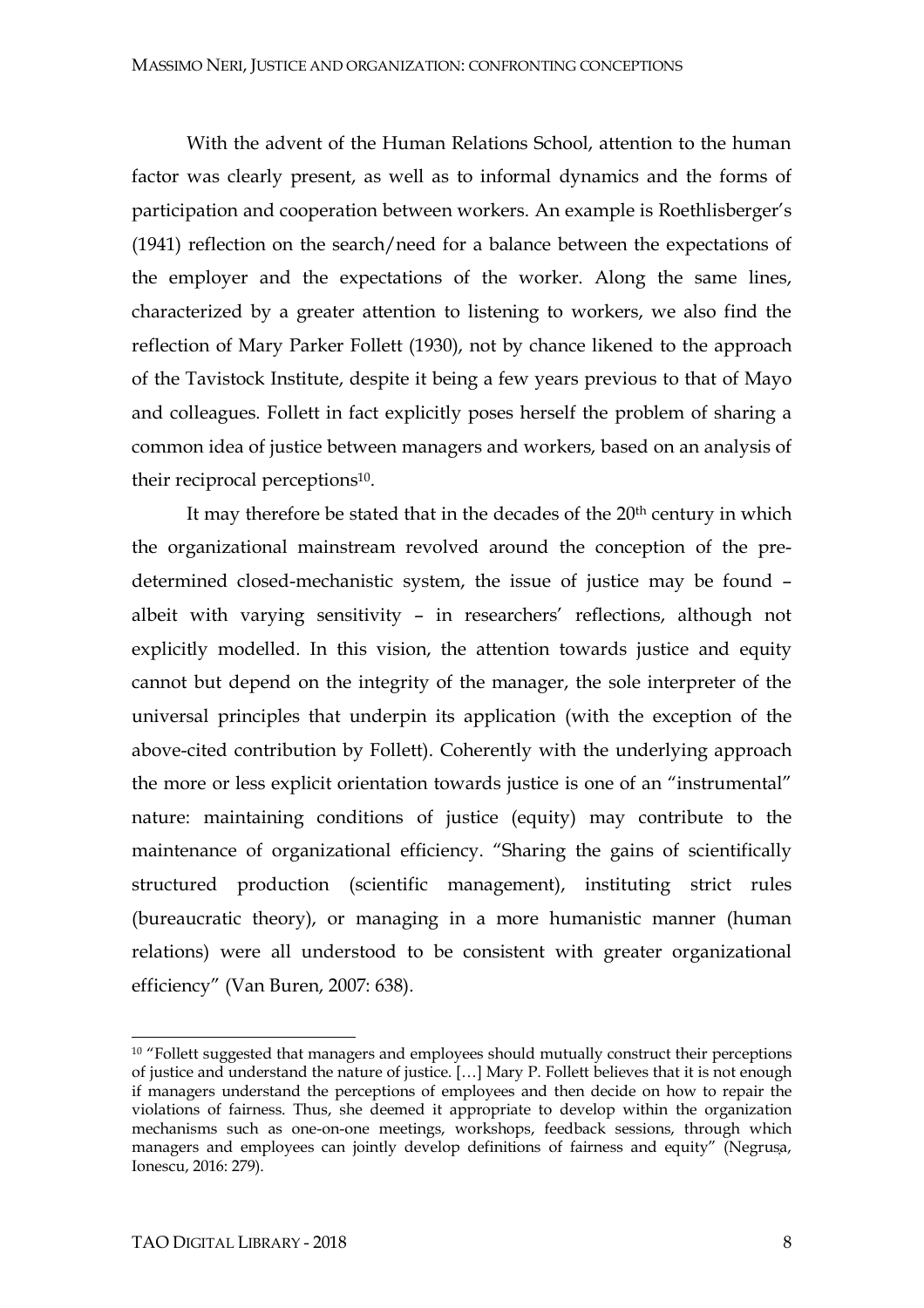At the start of the 1960s, at the height of the establishment of the motivationalist epopee, spearheaded by the work of Maslow (1954), first Homans (1961), then Adams (1963) and Blau (1964) would put forward the theme of justice in the subject-organization exchange. The origins of the school of the Organizational Justice Theory, which will be examined further on, are retraceable to this period and these theoretical proposals, connecting sociology and psychology, explicitly contextualizing the issue of justice within an organizational setting.

According to Homans (1961: 75), "a man in an exchange relation with another will expect the rewards of each man will be proportional to his costs". And when each of two men is being rewarded by a third party, each will expect the allocator to keep this same relation between the recipients in the allocation of rewards.

This is the rule of distributive justice, the so-called loyal exchange inherent to the *elementary forms of social behaviour*: distributive justice occurs when all the various elements of the investments and activities of a man, when compared according to a hierarchical order with those of other men, occupy the same position in all the various aspects.

The following work by Adams (1963) is undoubtedly the most used to represent this seminal phase of reflection on the theme of organizational justice: his Equity Theory in fact proposes an elementary and intuitive systematization of the organizational exchange which allowed for its broad diffusion. The basic assumptions that Adams proposes are:

- the subject tends to relate the contributions (inputs) made in the exchange with what is obtained (outcomes);

- equity in the exchange process is evaluated by comparing one's own input/outcome balance with that of a "referent", for example a co-worker;

- the subject is motivated to maintain relationships perceived as just and, by contrast, attempts to alter any relationship that he sees as unjust.

Adams's innovation, beyond his simplified operationalization, lies in his emphasis on the perception of the subject and therefore on justice based on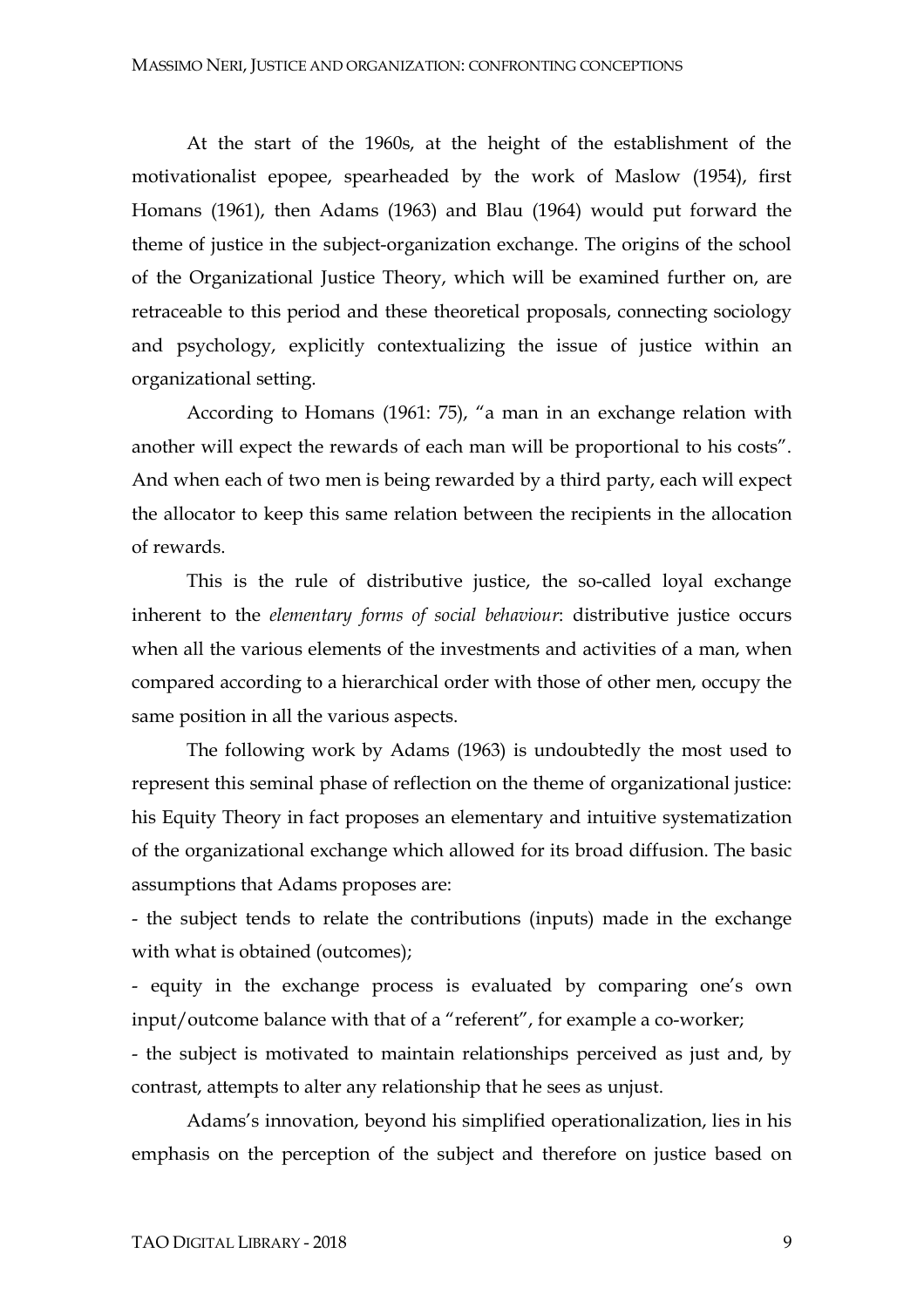his/her experience, at any rate linked to a series of predefined factors (working inputs and outcomes).

The attention towards the distributive dimension of justice, initially circumscribed to the reaction to retribution and the reward system (as shown by the work of Walster *et al.*, 1978; Cook, Hegtvedt, 1983; Mowday, 1983)11, then slowly spread to other substantial aspects, with particular interest in the identification of the correlations between distributive justice and work attitudes.

Other scholars, in particular Eckhoff (1974), Deutsch (1975) and Leventhal (1976), adopted a research line that, instead of focusing exclusively on the reaction arising from the perception of injustice, shifted the proposal to identifying the kind of behaviour best suited to the creation of justice. Aware of the importance of the principle of balancing (between inputs provided and outputs expected) in the economic field, yet convinced that the fair distribution of resources may be inspired by multiple and not necessarily mutually exclusive principles, they therefore included equality and need in their organizational analysis.

The legitimation of various principles of justice thus opens up to the possibility of their joint and contingent adoption, i.e. influenced by the characteristics of the context in which they are applied: the comparative analysis is based on the characteristics of the resources to be allocated, the subjects and the groups, the work situation and the consequences expected by their use.

In particular, it is purported that $12$ :

- the principle of equality is usable when the resource to be distributed is

<sup>11</sup> As concerns the same issue of the reaction to retribution systems, see also the works by Sweeney, 1990 and Welbourne *et al.*, 1995, even at the height of the Organizational Justice Theory era, as well as recent contributions of great current value such as those concerning the perception of inequity with regard to the disproportionate retribution allocated to CEOs, e.g. Wade *et al.*, 2006.

<sup>&</sup>lt;sup>12</sup> A discussion on the comparative analysis of the principles of justice is to be found in Neri, 2007: chapter 3. An interesting research project by Parks *et al.* (1999) distinguishes between the use of distributive criteria functional to the fact they are applied to the allocation of resources (positive outcome) or to their recouping (negative outcome).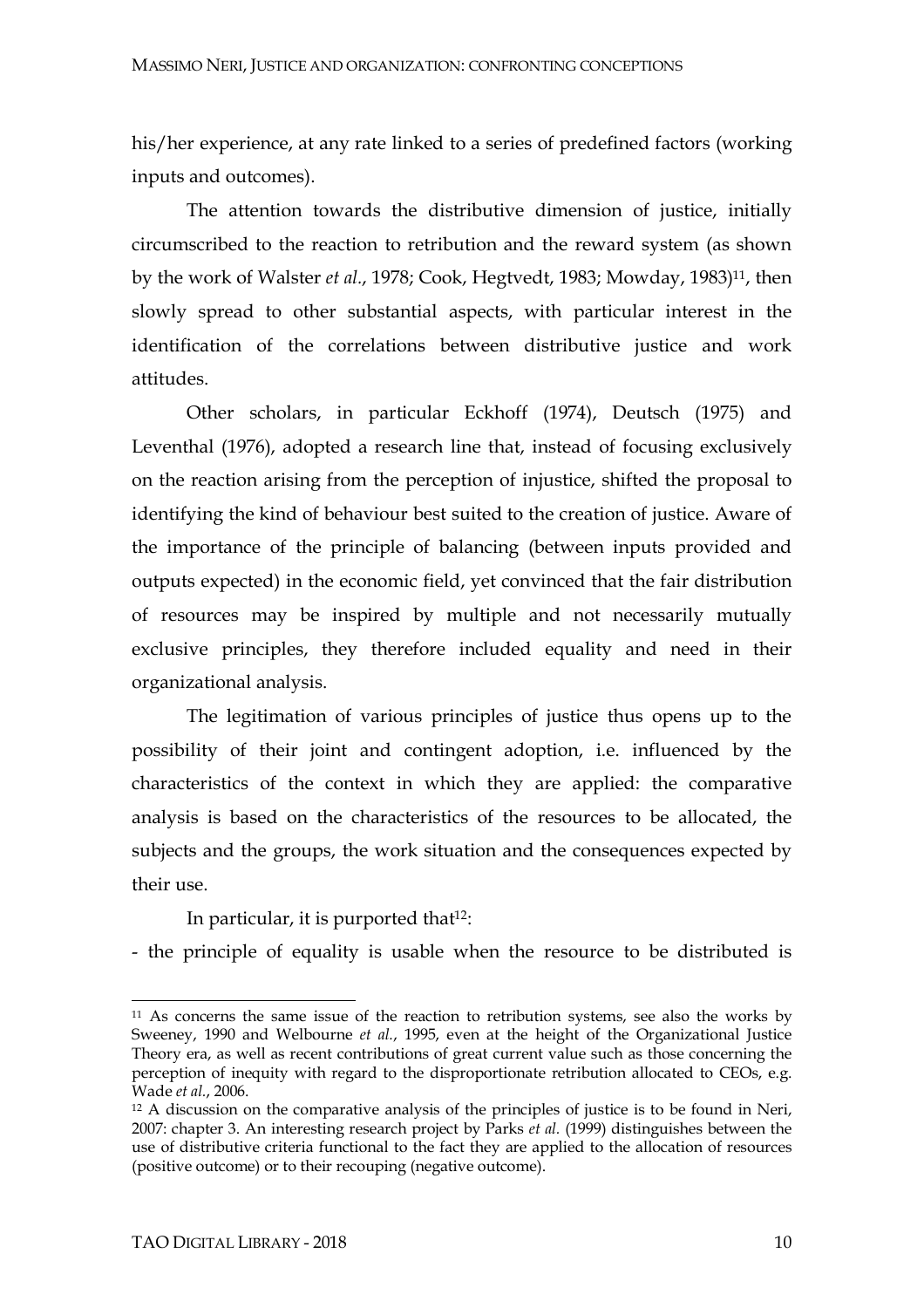divisible; there is a high level of interdependence between the actors involved; the cost of the assessment process is higher than the differences between the shares to be allocated, with high informational complexity; with the expected result of highlighting similarities between actors and reducing the informational costs and tensions linked to the distribution process;

- the principle of input/output balancing (often identified with the principle of merit) can be used on the basis of the analysis of individual performance; when this is measurable and the resources distributed depend on the same individual contribution, with the consequence of increasing the motivation of individuals, underlining the differences that exist between them, in terms of potential such as behaviours and performance;

- the principle of need may be justified to underline the peculiarity of subjective conditions, at the social/work level, and may be applied in long-term relationships, when there is a desire to increase the sense of community, in situations characterized by the availability of key information on the nature and the intensity of the needs themselves, in order to allow a clear and complete assessment, while respecting actors' privacy.

In brief, over the span of time that stretches from the 1960s to the mid-1970s, in the period in which Henry Mintzberg (1971: 106) claimed that among the main roles of the manager there was that of the resource allocator13, the research into justice revolved around the *distributive* dimension: in order to underline the paternity of this dimension to the field of the social sciences, it is useful to recall that *distributive justice* has also been defined to all effects as *social justice* or *economic justice* (Fleischacker, 2004: 1).

Over the same period, the notion of perception was introduced in the process of assessment of the exchange, and the utility of an approach to distribution based on multiple allocation norms was proposed. The implicit premise that characterizes this research is that the analysis may be carried out

<sup>13</sup> Mintzberg includes the role of "resource allocator" among the decisional roles, and distinguishes it in terms of the allocation of time on the basis of priorities, the planning of the work of collaborators, the authorisation of all the most important decisions, among which the distribution of the budget.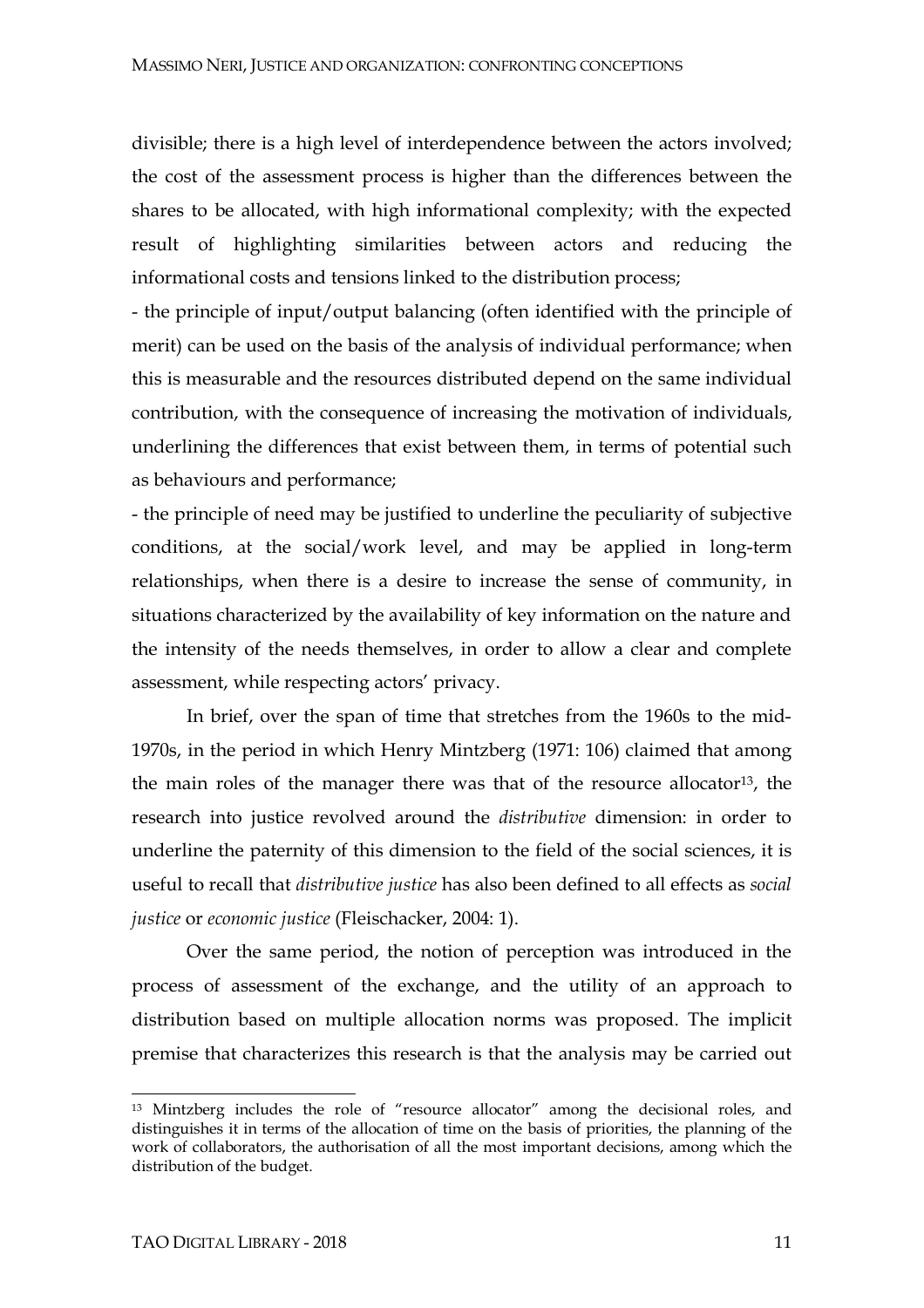under conditions of negligible degrees of uncertainty, or to allow for the intelligibility of its terms of exchange. Such analysis, from this perspective, is evidently generalizable and useful for managers to identify the attitudes of their employees and the characteristics of effective personnel management.

In this predominance of the distributive dimension of justice, it is possible to retrace the influences of an ethical framework of a utilitarian type (Schminke *et al.*, 1997)14: this cannot be overlooked if it is true that "the utilitarians were happy with moral language, […] they reduced all morality to one principle, and a principle by which the good of society was supposed to trump the good of individuals; they therefore had little room for the special virtue of justice" (Fleischacker, 2004: 110).

## **Justice in the conception of the pre-determined system: the procedural and interactional dimensions and the Organizational Justice Theory**

Between the end of the 1960s and the mid-1970s, the Contingency School (Burns, Stalker, 1961, Lawrence, Lorsch, 1967), the Socio-Technical School (Emery, Trist, 1960) just like the New Human Relations (McGregor, 1960; Herzberg, 1968) represent the most followed among the organizational theoretical contributions. Organization is conceived as (pre-determined) organic-open system, characterized by the awareness of having to go beyond the logic of planning entirely pre-defined tasks in which the expected input and output are clearly identifiable. It was in this context that the *procedural* dimension of organizational justice was introduced within the reflection on justice.

Here, the implicit premise is as follows: insofar as the outcome (the *quantum*) of the exchange is at least partly ambiguous, given the impossibility of defining it precisely in conditions of inevitable uncertainty (which firms face through flexible and adaptable organizations in a logic of functional explanation) the idea of justice to be shared also and above all concerns the

<sup>&</sup>lt;sup>14</sup> We might define the utilitarian approach as follows: an action is considered right insofar as it tends to produce the greatest happiness for the greatest number of people.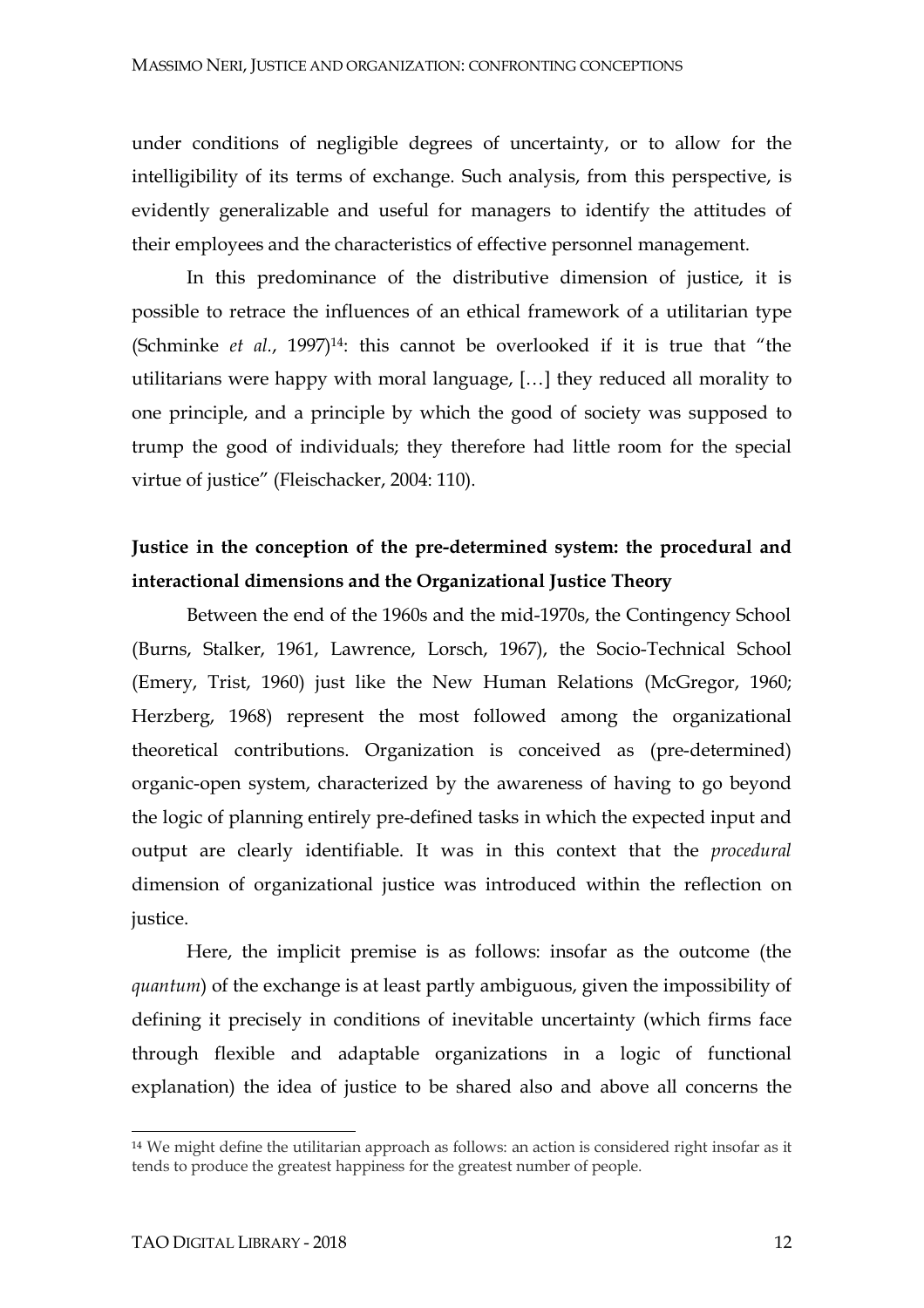procedure capable of producing that particular outcome.

There are two motivational forces that influence the procedural dimension: the instrumental, linked to the possibility of influencing the result through the control of the decisional process, and the non-instrumental, tied to the consideration received and the scope for expression.

The most immediate philosphical reference is that of the early Rawls  $(1971)^{15}$  and the (neo-)contractualism of the 1970s which critically opposes the utilitarian approach, drawing more or less explicitly on the categorical Kantian imperative: each person – the aim of and not the mere means by which to reach a higher order – must be treated in the same manner by the law, when s/he finds himself/herself before any kind of evaluation (or distribution) process. Basically, it is the notion of justice as correctness, concretized in terms of attention to the formal dimension of the system. It is important to underline that in Rawls's proposal it is presupposed that citizens must reach consensus (on the principles/procedures of justice to be adopted) without necessarily sharing the same ethical/content level. After all, if "justice is the first requisite of social institutions," (Rawls, 1971: 3) the declared goal has to be to propose a model of fair society.

Hence it is no coincidence if in the work that gave rise to the line of studies on procedural justice, Thibaut and Walker (1975) take the categories of analysis proposed by Rawls as the reference point for their research, i.e. those of the initial position and of his key component, such as the veil of ignorance. Thus, they are interested in giving a concrete foundation to the idea of the *fair trial*, in their work contextualized in the legal field identifying the control of the trial – the possibility to control the gathering, selection and management of the information and proof necessary for the resolution of the dispute – as an element separate from any control over the decision, the chance to determine the outcome of the dispute itself.

<sup>15</sup> What's more, we might note what is said on the matter by Boudon, 2002: 61: "Rawls's theory of justice […] although generally included in the field of moral philosophy, […] directly concerns all the human sciences and in particular sociology, by virtue of its attempt to explain the sentiments of justice".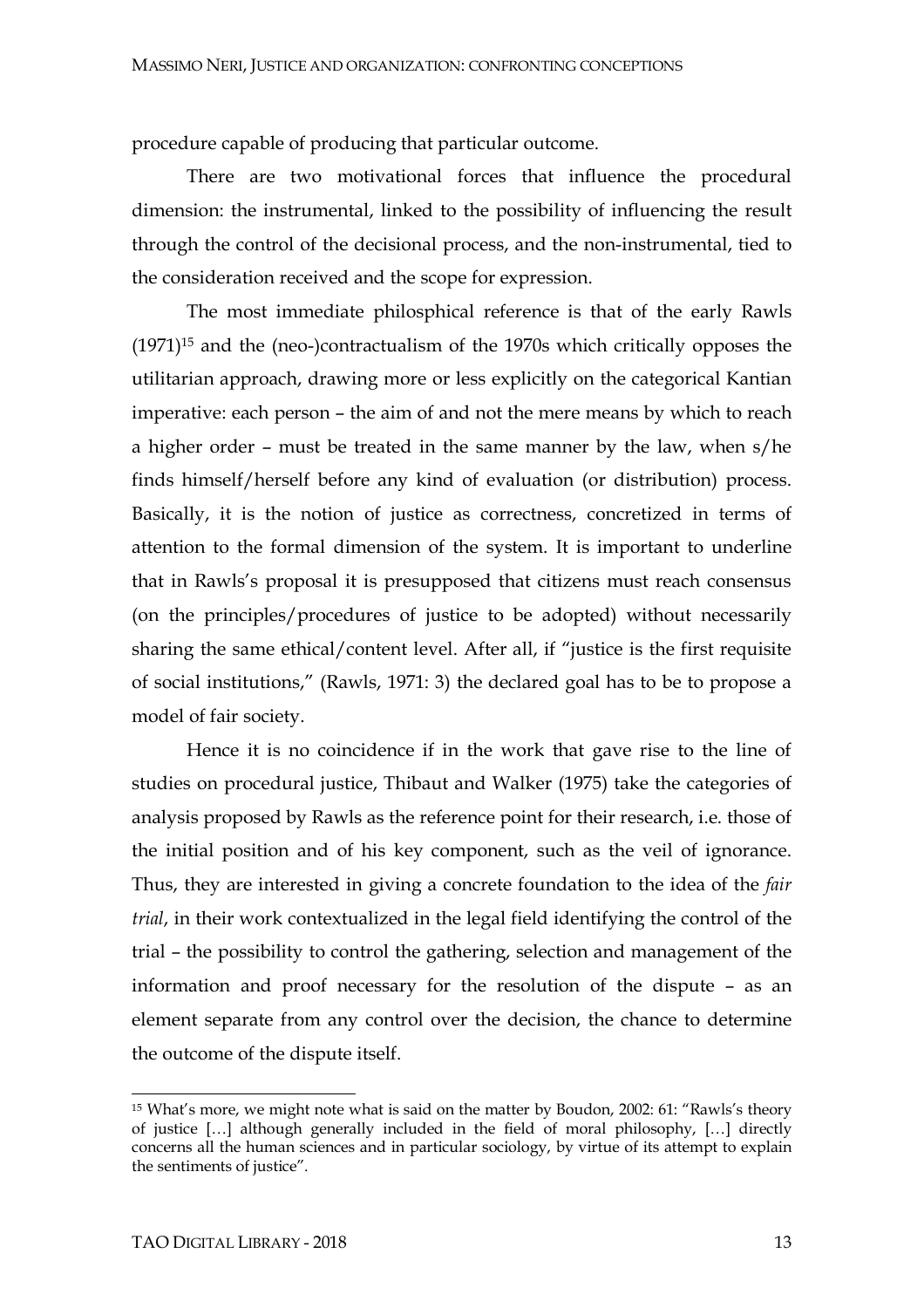Later on, Leventhal et al. (1980)<sup>16</sup> defined guidelines for planning of procedures evaluable as right: the consistency and coherence of procedures; the suppression of distortions of a personal nature (neutrality); the correctability of decisions; precision in the system of gathering the necessary information; representativeness/participation of all stakeholders (both on the construction of the system and in the management of the process); the ethical nature of the system itself.

Focusing on the formal dimension of the procedures, this proposal had the merit of clearly systematizing the elements necessary for the structuration of the decision-making context preparatory to the perception of justice, inspiring numerous applications in the field of the Management of Human Resources. 17 Among the many studies and many applications linked to the system of rules proposed by Leventhal and his colleagues, we shall cite those concerning the system of selection (Singer, 1993; Gililand, 1993), remuneration (Welbourne *et al.*, 1995; Tremblay *et al.*, 1998; Cox, 2000; St-Onge, 2000), performance evaluation (Folger *et al.*, 1992; Williams, Levy, 1992) and company restructuring (Kernan, Hanges, 2002).

The formal aspect of procedures was then separated from the aspect of interaction by Bies and Moag (1986), who distinguished the judgement that people form about the architecture of the system of norms and rules, from the relational aspects that their adoption entails. In concrete terms, the interactional dimension of justice takes on the shape of correct behaviour both in terms of accurate explanations and justifications, and of respectful communication. In practice, it is the judgement developed on the quality of the relations (not only between employees and managers but also among co-workers) that characterizes the organizational processes<sup>18</sup> in terms of honesty, respect,

<sup>16</sup> Leventhal (1980: 30) to him we owe the postulation of the term *justice rules* in the organizational field, according to Cropanzano *et al.*, 2015: 281.

<sup>&</sup>lt;sup>17</sup> "Empirical research on these rules varies and some, such as representativeness, have been disproportionally studied. Nevertheless, there is evidence that each is important" (Cropanzano *et al.* 2015: 298).

<sup>18</sup> On the distinction between the procedural and interactional dimension and on the articulation of the latter, cf. in particular Bies, 2005.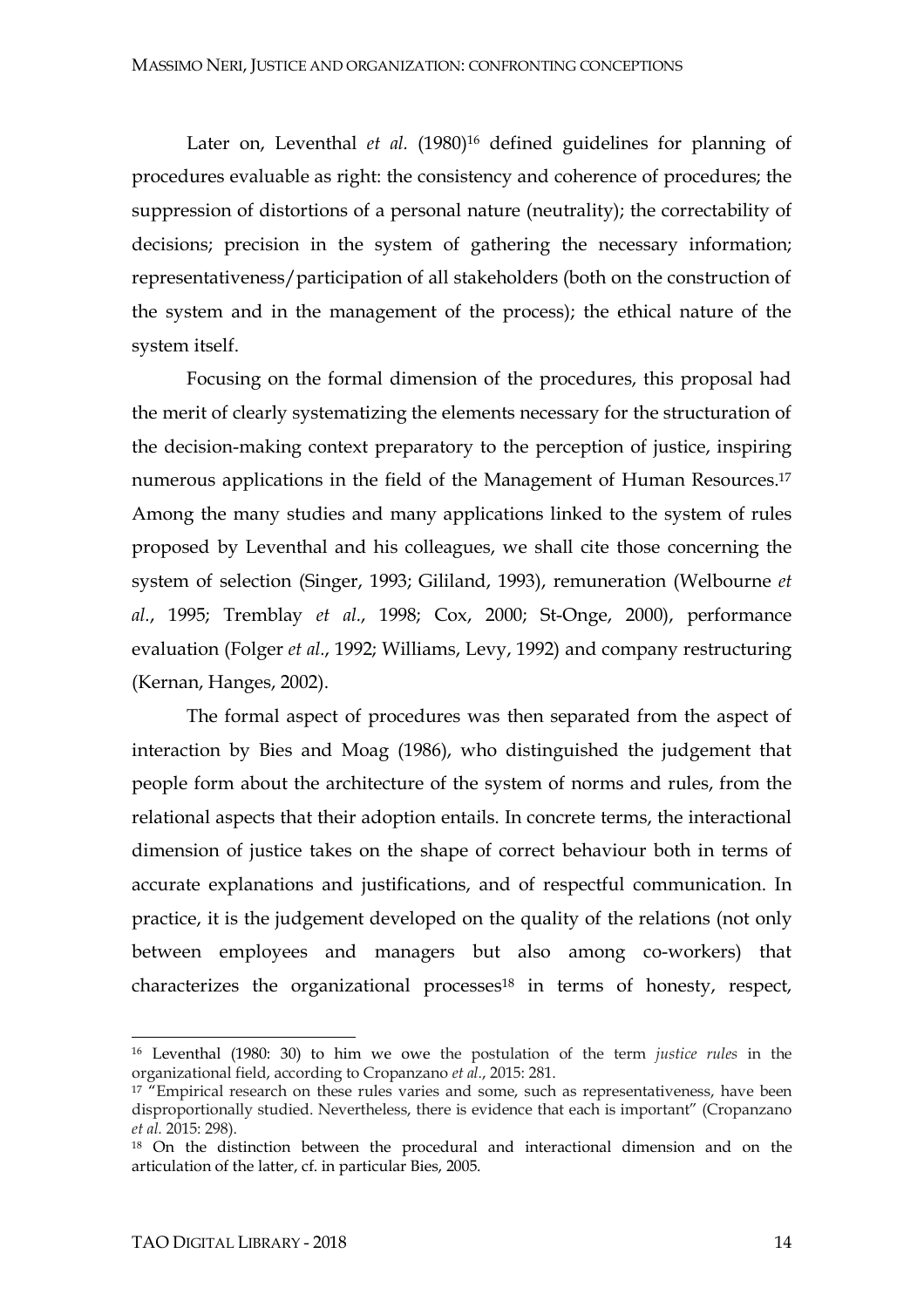appropriateness and the justification of harmful behaviour.

All this literature – characterized by integration between the distributive, procedural and interactional dimensions – came together under the term Organizational Justice Theory (Greenberg, 198719; hereafter OJ Theory) and was consolidated in the 1990s and the early 2000s, with countless research projects in various fields and diverse applications, published in the main journals in the organizational and psychological fields.

#### **A critical reading of the Organizational Justice Theory**

Within the logic of the organic system, while the contribution of those who take part in the life of the organization is predetermined by programmes and procedures, a (variable) field of discretion is legitimized in order to enhance organizational efficiency and efficacy. In this case, the integration and adaptation of the subject to the system are crucial, and the emotions, experiences and values of the subject may become resources for the organization, albeit functional to the dynamics of the system itself. The level of analysis used, coherently, is that of the organizational system. According to this vision, the path of analysis and intervention is guided by system's interests and objectives and proceeds in the following way, which is very often reflected also in the study programmes of universities and business schools: on the basis of factors considered critical, the system is designed in terms of structure and operative/coordinative mechanisms, before dealing with the articulation of systems of human resource management. In so doing, it entrusts the task of perfecting the conceptual/methodological tools useful for the adaptationintegration of individuals to the requisites of the system to the study of organizational behaviour.

In particular, the focus is on the study of the regularity of the

l <sup>19</sup> The term actually appears for the first time in a publication by French (1964), but it is the 1987 article by Greenberg, "A taxonomy of organizational justice theories", in the *Academy of Management Review*, that should be considered as the founding text in this line of study. Here, despite the variety of contributions which also justify the use of the plural *theories*, we prefer to make reference to the School as a whole and therefore the singular *theory*.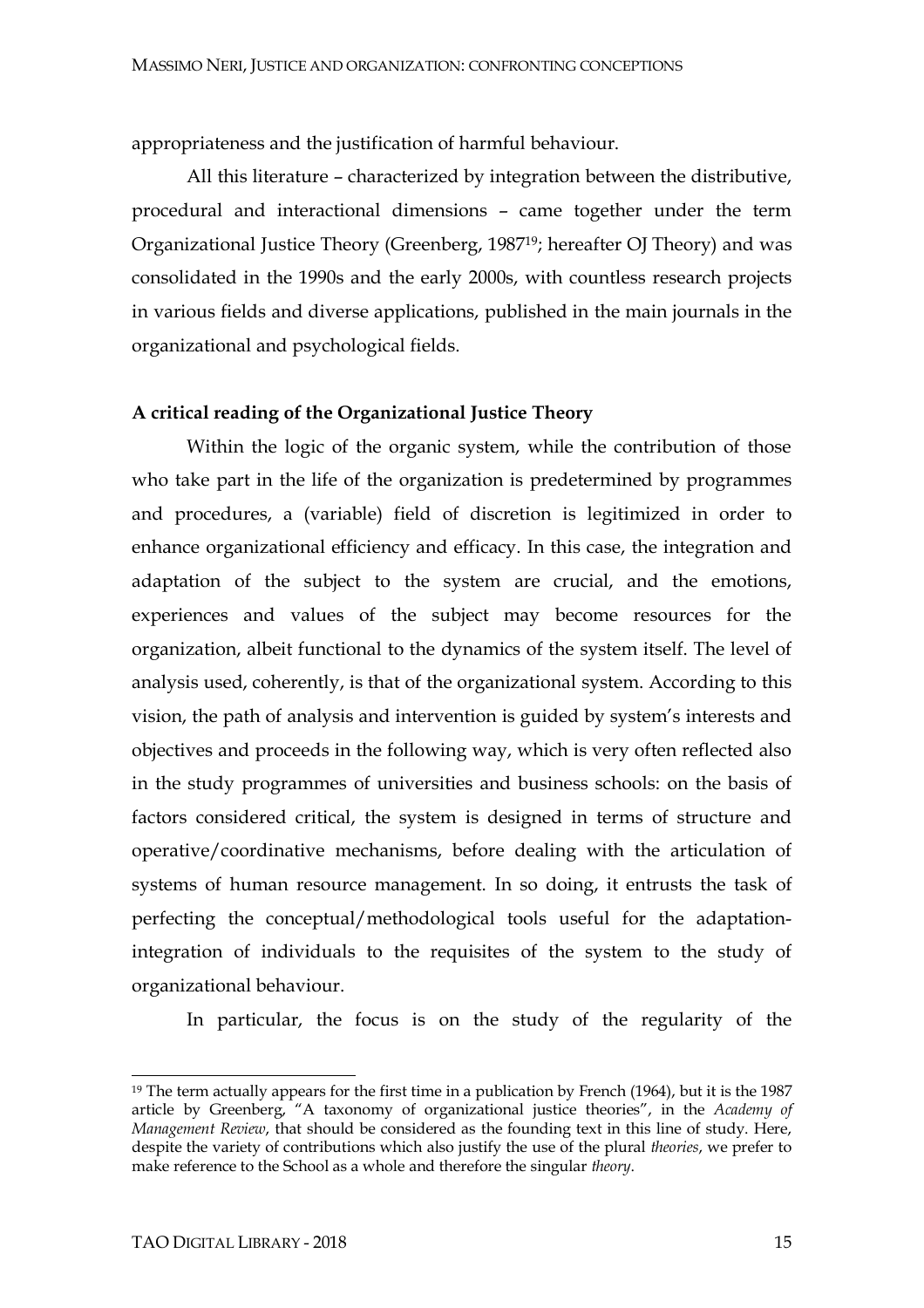phenomena, and thus the procedures are largely based on quantitative techniques of a statistical nature. The role of the scholar (alien to the reality s/he studies, which exists independently of his/her observation) in this case is that of explaining reality in causal terms and thereby providing the scientific and managerial community with general laws and principles useful for management. In this logic, the management of human resources tends to come after the establishment of the system, with an approach that, despite the emphasis proposed by theorists and managers on the strategic value of human resources, cannot but be considered instrumental to the requisites of the system itself.

Consequentially, the study proposed on the quality of subject-system relations came to a head in a huge mass of studies, prevalently of a psychological kind, which set themselves the objective of putting in relation individual characteristics (e.g. structure of needs) or organizational (task variety) with the reactions of the subjects (e.g. work satisfaction) and the consequences in terms of behaviour (e.g. working performance) or attitudes (intention to change organization). It is also just as useful to note that the subjective dimension is necessarily lost in the generalizing process of correlation between variables, typical of the positivist approach that characterizes the conception of the pre-determined system.

On the basis of these presuppositions, the overall approach of OJ Theory may therefore be summed up as follows. The construct of justice is not defined *sensu stricto*, yet its multi-dimensional nature is acknowledged; operatively, the consequences of the perception of justice are considered (and thus observed *expost*), which once measured using a methodological framework of a quantitative nature<sup>20</sup> – in which the effects of/on the distributive, procedural and interactional dimensions are distinguished – are placed in relation with attitudinal outcomes (e.g.: job satisfaction, commitment, trust in management), behavioural outcomes (organizational citizenship behaviour, turnover), and organizational ones (performance) in order to deduce the managerial

<sup>20</sup> On this theme, Colquitt, Shaw, 2005.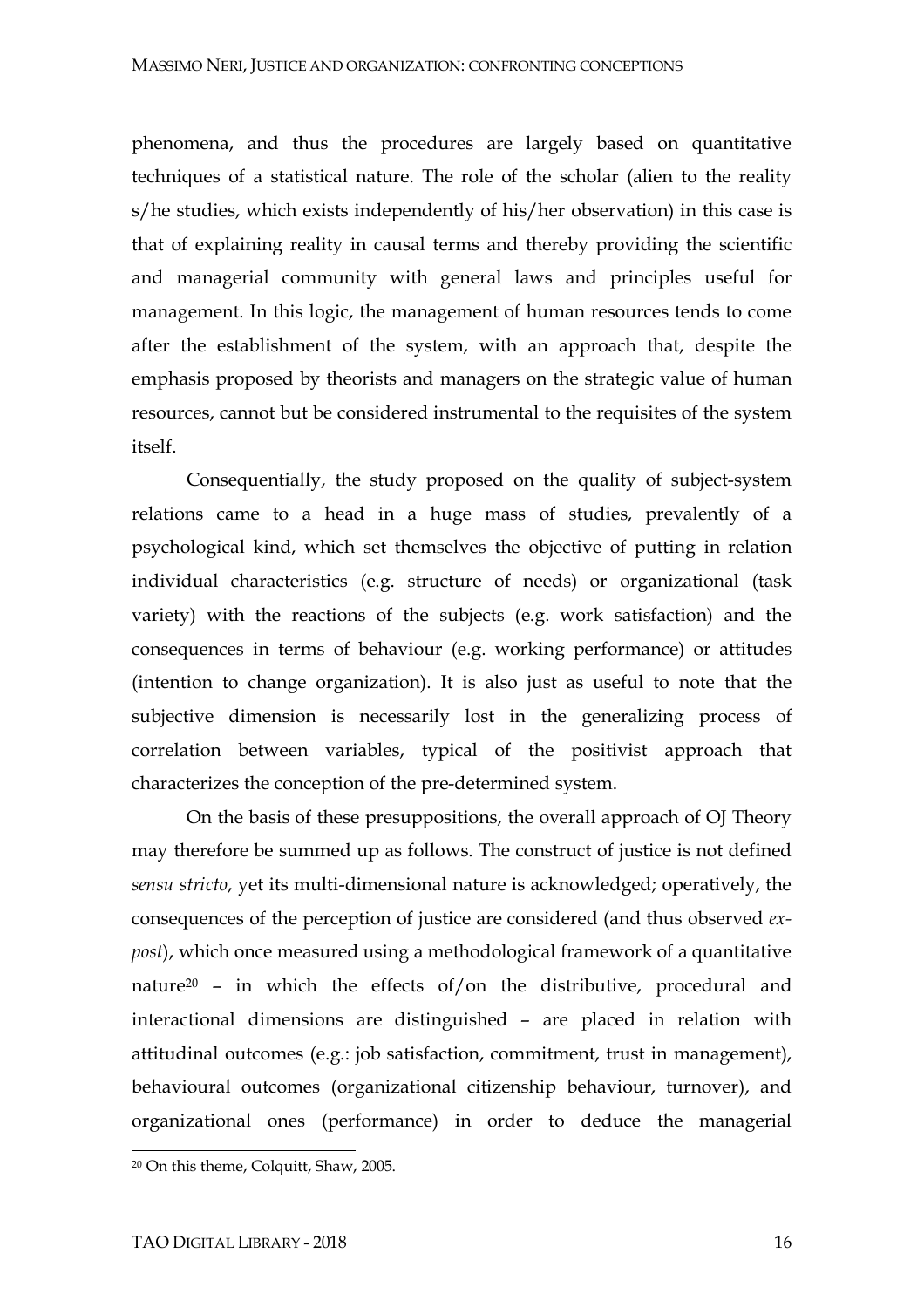implications on a decision-making level, those of organizational design (of the formal configurations and most of all of HRM systems). These implications are thus useful for the creation of an organizational context *ex-ante*, suited to the perception of justice.

Basically, the study method adopted is based on cause-effect relationships, in which the independent variable (for example, the perception of scarce procedural justice) gives rise to emotional-attitudinal responses and consequent behaviours (for example fraudulent behaviours). It is worth noting that the causal explanation is often used in terms of need instead of probability and that the a-specific nature of the stimulus-reaction-behaviour relationship is not considered: in other words, "the problem is that the more we look into the detail, the more we find that causes are themselves effects of other causes, in what amounts to a complex spiral of relations" (Knights, Willmott, 2007: 97).

Despite the continuous references to the perception of justice and the cognitivist influences that would appear to affect it, the OJ Theory is both consistent with the functionalist theoretical perspective and with its development within the mainstream organizational behaviour theory and research. It is also clearly oriented towards the conception of the predetermined organic-open system. This coherence may substantially be concretized in the two ways cited above: to supply elements for the choice of the most adequate (contingent) mix of distributive principles and guidelines for the design of HRM systems.

If we look critically at the use of the notion of justice in the literature and in mainstream practice, it maybe stated that thanks to the establishment of studies based on OJ Theory, justice takes on a relevance hitherto unknown, developed along different lines: for example, the current formulations of corporate social responsibility often include references to justice borrowed from the OJ Theory approach. It is therefore reasonable to state that this line of research contributed to stimulating a sort of "moral grammar" within the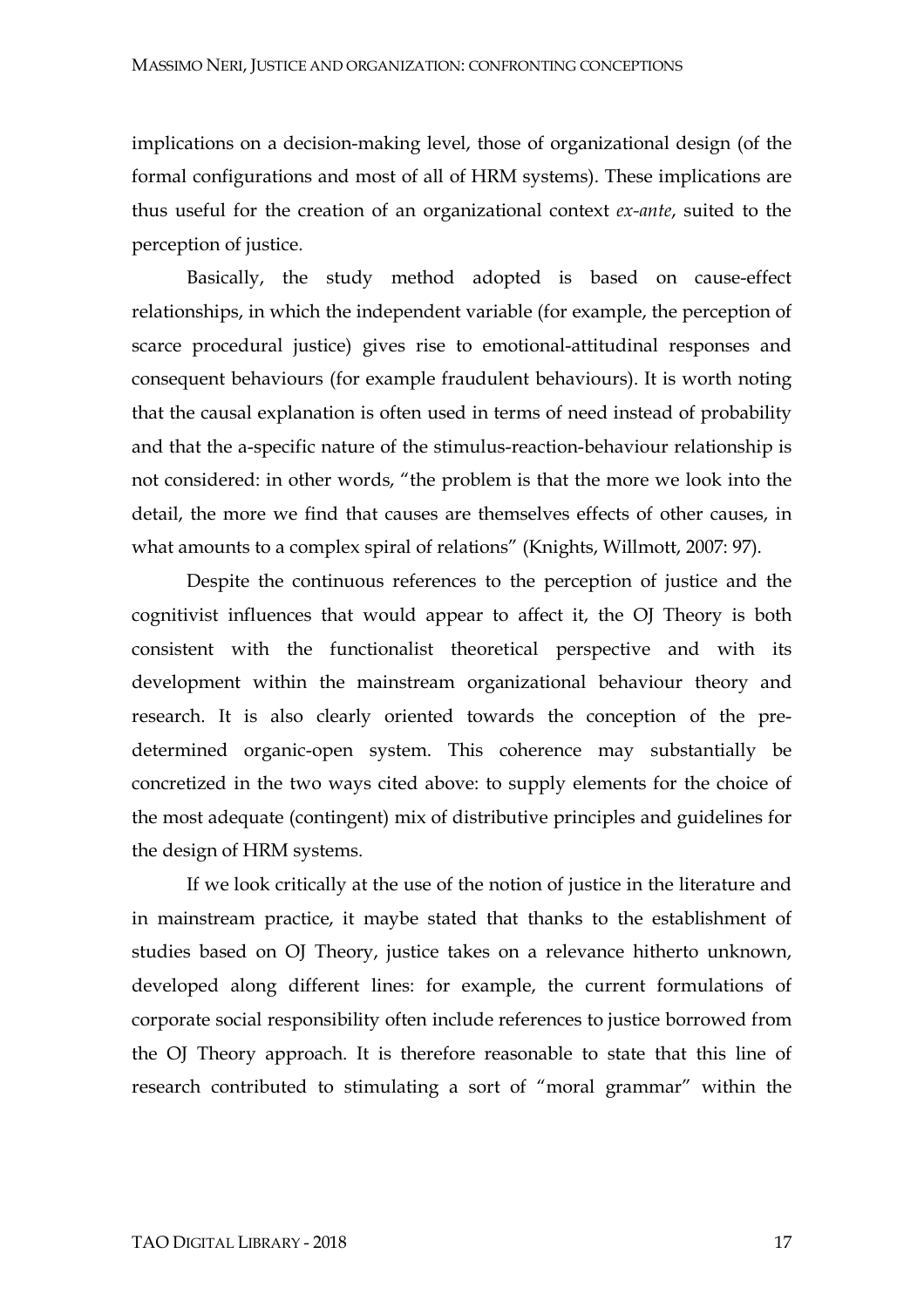company, anchored specifically to the subject-organization relationship21.

Even if we are aware that such attention to justice may facilitate the positive outcome of organizational practices and in general of organizational action, it must be considered that many ideas presented and operationalized by Greenberg and his followers were already to be found in the previous literature, in particular motivationalist works, with the aim of mediating the mechanistic nature of Fordist organization. For example, this occurs in the field of Organizational Development, if we think that McGregor's (1960) philosophical principles – found in his proposal of *The human side of enterprise*– may be summed up as follows (Heil *et al.*, 2000): active participation; overcoming problems with a view to individual dignity, value and development; the reexamination and resolution of the conflict between individual needs and organizational aims carried out through effective interpersonal relationships between superiors and subordinates; reciprocal influence which is not based on coercion, compromise or horse-trading, on sidestepping, avoidance or pseudosupport, but on open comparison and the valorisation of differences; human growth interpreted as self-generated and supported by a context of trust, feedback and authentic interpersonal relations.

In design terms, the principles proposed seem to go little beyond the prescriptions that come, for example, from the movement on the quality of work, from its origins right up to the recent stipulations of the Good Work Code<sup>22</sup>, in particular with regard to the accent placed on the theme of participation, fundamental also for the field of Organizational Democracy (Cheney *et al*., 2016).

Furthermore, the issue about the choice between organizational provisions of a general nature (and therefore proposed on the basis of a

<sup>21</sup> In this sense, Nanteuil (2016: 152), who adds: "A la difference des demarches de RSE, la notion de « justice organisationelle » s'interesse, sinon au travail, du moins à la relation d'emploi".

<sup>22</sup> The Good Work Code, proposed for online organizations by the National Domestic Workers' Alliance, promotes the principles of safety, stability and flexibility, transparency, shared prosperity, liveable wages, inclusion and input, support and connection as well as growth and development (http://www.goodworkcode.org).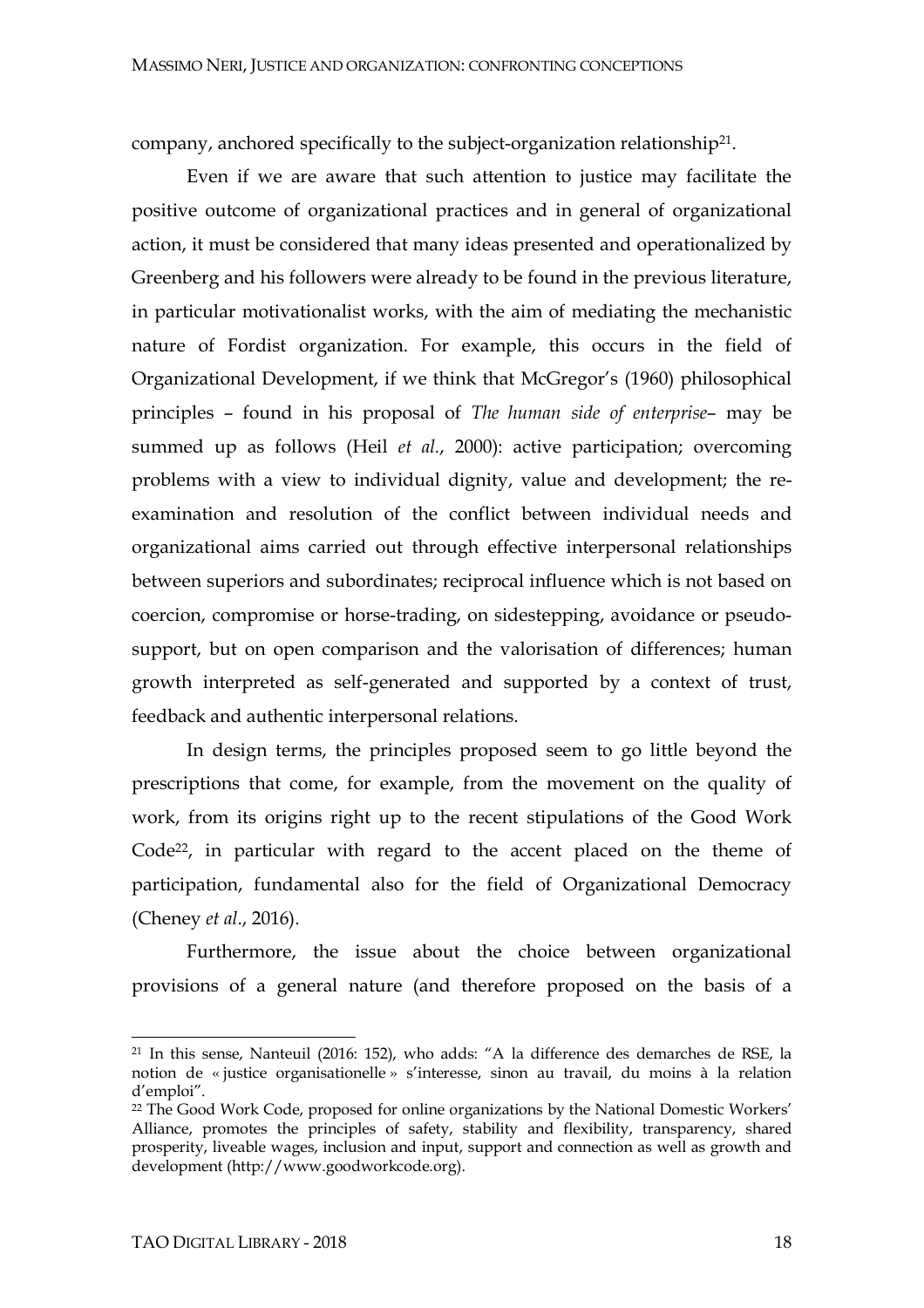principle of equality and not discrimination) and "customized" organizational provisions emerges: the integrations of such different principles is a delicate problem, in the logic of the strategic human resources management, according to which the practices of HRM originate from an approach coherent with – and dependent on – strategic choices.

For example, there is no way to overlook the difficulty in creating coherence between the organizational instruments of diversity management (diversity tools), the strategy of human resource management and the notion of justice to be shared. Likewise, there appears to be clear difficulty in managing processes of work-life balance: to the point where – in compliance with the dominating objectivistic logic – the idea of entities in conflict (life *vs* work, conflict as a synonym of subject *vs* the system) is accepted; the healing of this fracture through the diktats of the OJ Theory cannot but be partial and strike the balance on one side or the other, <sup>23</sup> and does so, prevalently, on that of the requisites of the system.

Ultimately, the issue of the relationship between the customization and integration of human resource management policies is not resolved adequately. It should be noted that, when one invokes the notion of justice and people are stimulated to collaborate on projects and practices in its name, the likelihood of triggering an aversive reaction is very high if the result does not meet expectations.

Another element of critical reflection concerns one of the founding elements of the perspective of study of the OJ Theory, i.e. the distinction between the distributive, procedural and interactional dimensions of justice. Even though this distinction has been studied and validated in countless empirical research projects, we may still wonder how valid this distinction is, given that – in the actual organizational action – procedures, interactions and outcomes merge into a single experience: it is not by chance that in recent years a combined study of the various dimensions of justice has been proposed (the recent so-called *integrative wave* of the OJ Theory: Colquitt *et al*., 2005) along

<sup>23</sup> On this theme, see Neri, Rinaldini, 2016b.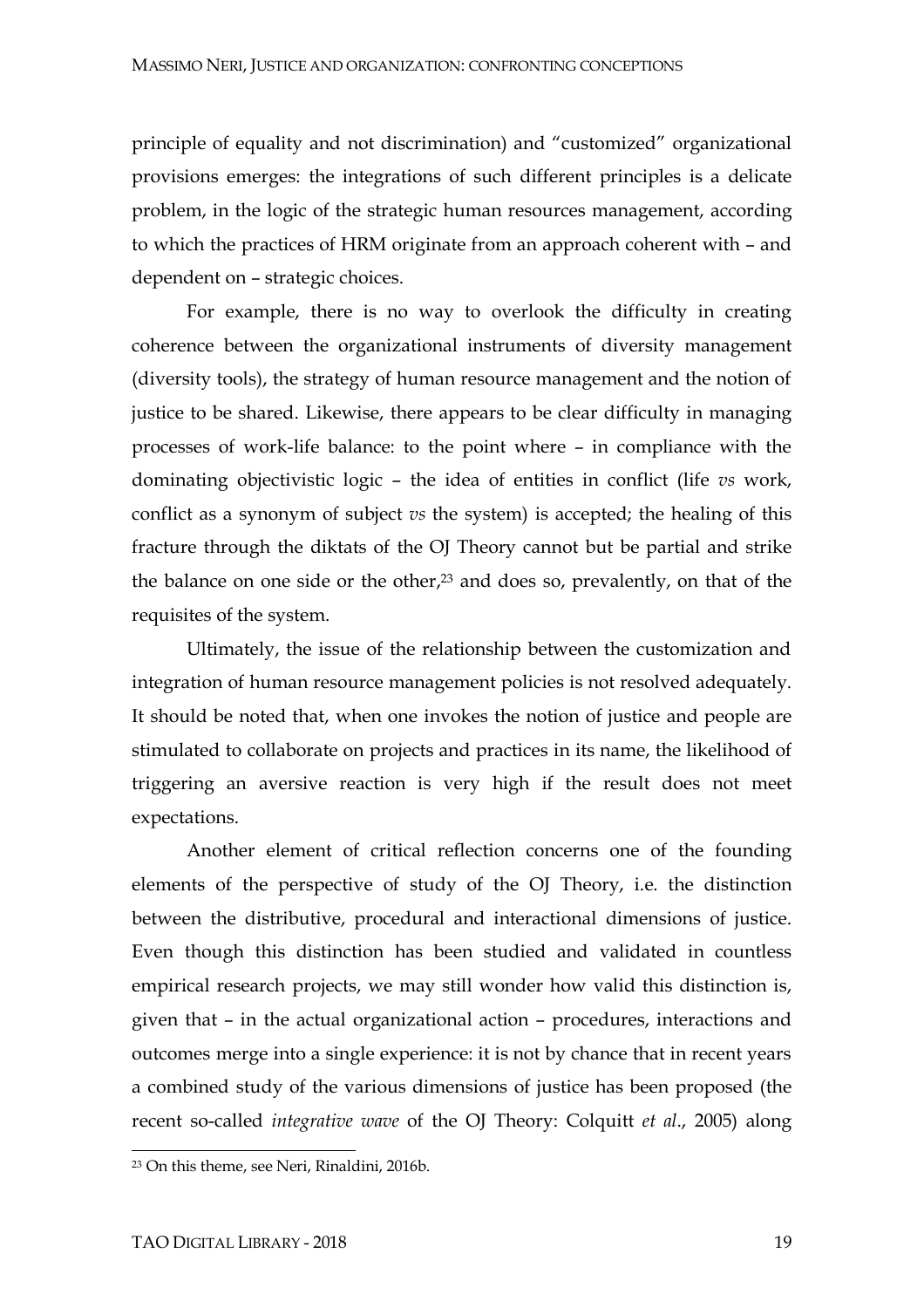with the idea of *overall justice* (Ambrose, Arnaud, 2005; Hauenstein *et al.*, 2001; Lind, 2001).

In conclusion, as far as the OJ Theory movement is substantially coherent with the structural-functionalist mainstream, it maintains the same limitations in its capability of interpreting organizational phenomena: the issue of justice contributes to maintaining the subject-system separation, concerning itself with recomposing the conflict of interests on the basis of the requisites of the system, albeit corrected as fairly as possible.

In fact, within this frame, knowledge is developed from the analysis of the *etic* type*,* with an approach which does not differ greatly from the nomothetical tradition: values, specifically the sense of justice, are considered exogenous factors independent from the experience of the subjects and, insofar as they are interiorized by the actors themselves, they are proposed as a factor of conservation of the system and, at the same time, elements of organizational constraint of individual action<sup>24</sup>.

It may even be stated that the modelling of the sense of justice *a priori*, coupled with the obsessive tendency towards the correlation with the organizational results that this is linked to, ends up sidestepping the real ethical issue, made up of the experience of the emergence of conflicts of value and their recomposition, which features the organizational actors as protagonists, both individually and in the development of the interdependences that may be observed in the constant and unforeseeable development of organizational processes<sup>25</sup>.

From here, the need to avoid the subject remaining on the backburner as regards the modelling framework emerges, and to place his/her experience at the heart of the analysis, so that it may regain the purpose rather than the means of the analysis itself.

<sup>24</sup> About the concept of organizational constraint, see Maggi, 1984/1990.

<sup>25</sup> In this sense, see Nanteuil, 2016: 153.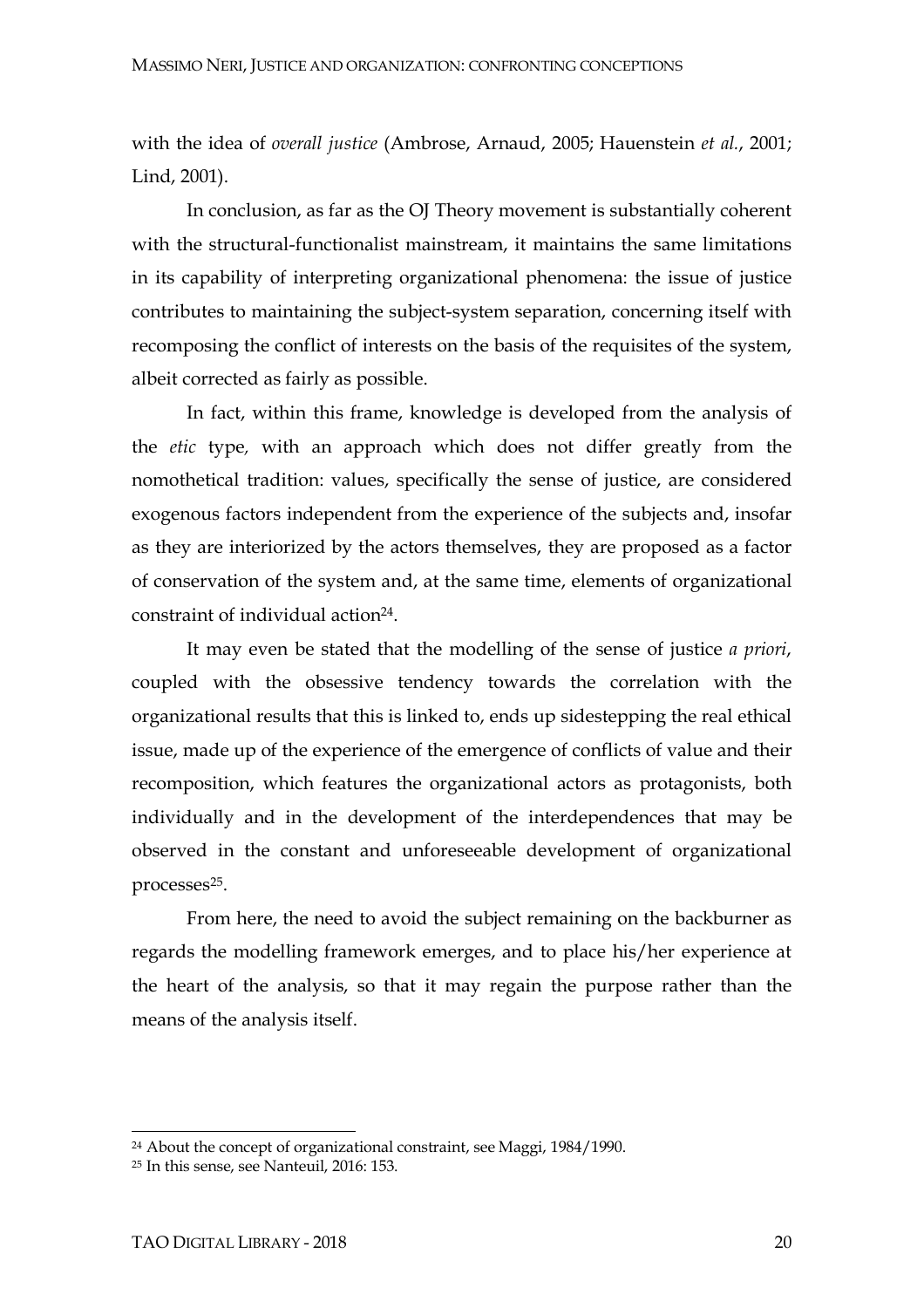#### **Justice in the conception of the actor**

As already mentioned previously, unlike the conception of organization as a pre-determined system, that of the system emerging from the behaviour of social actors is based on the idea that reality is socially constructed, defined by subjective meanings. Thus, from this perspective, we may observe the experience of the actors, their values and their culture starting from the knowledge produced by them. The focus here is on the everyday lives of the actors that experience (and form through their interactions) the organization, and the interweaving of meanings that they contribute to create. We observe the reconstruction *a posteriori* (of the sense) of organizational decisions, and a sort of *ex-post* rationality is outlined, useful for an understanding of the sense attributed by the subjects involved in the action, which precedes the decision.

Crozier and Friedberg's theory on power (1973), Weick's theory on enactment and sense-making in organization (1995) and those on culture by Geertz (1973), Hatch (1993) and Czarniawska (1997) are among the leading contributions oriented towards this conception. The same may be said about the line of study referred to as *Critical* (Alvesson, Willmott, 1992).

Within the logic of the emerging system, the role of the actor is central, and the study of subjective strategies is fundamental for an understanding of reality, which does not pre-exist the construction of sense. The organization – once produced by the actors – limits them, yet never completely: there in fact remain "areas of uncertainty and spaces of freedom, thus of the exercise of power on the part of the actor in his/her relationship with other actors, and of opposition to the limitations of the system" (Nanteuil, 2016: 187). The study focuses on these individual strategies and on the social interactions that take place in a unique and unrepeatable manner. The level of analysis chosen is therefore that of the individual, also through his/her group interactions and dynamics. The main philosophical references are phenomenology and symbolic interactionism.

According to Husserl, for example, "the phenomenological method leads the philosopher to see phenomena such as the idea of justice or punishment […]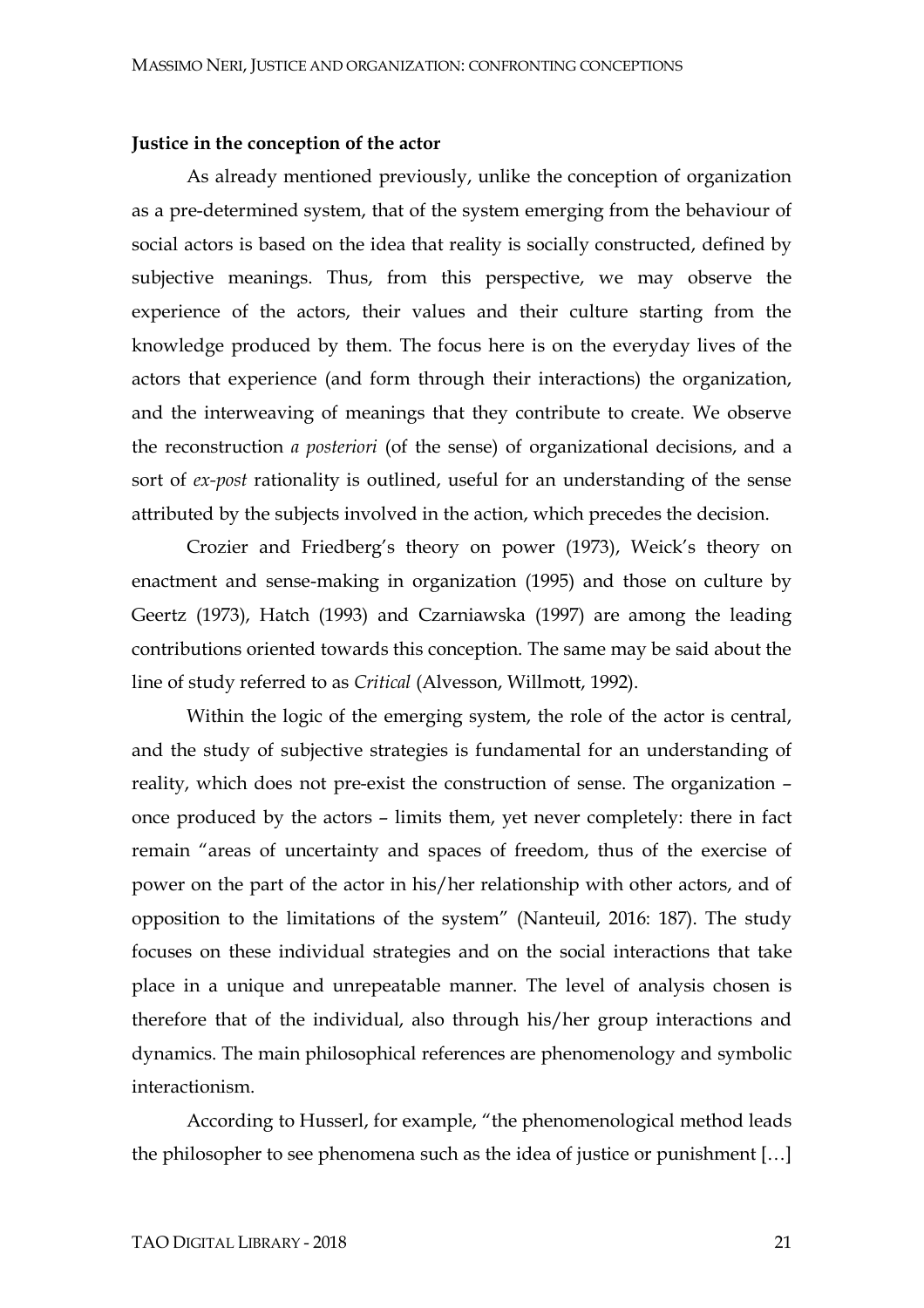as endowed with their own meaning […]; these ideas must not be interpreted in terms of consideration of utility or pleasure"26.

The references in terms of a reflection of justice may be on the one hand the field of moral philosophy and, even more, the sociology that has examined the sources and the sense of ethical actions, in order to understand how the discourse on rightness may contribute first of all to reconstructing the relationships between subjects, possibly judging or judged, inserted in their cultural context of reference: think for example of Ricoeur and Levinas. On the other hand, this perspective of a phenomenological nature is rooted in the socio-psychology of Fritz Heider, who considers his research to be "an investigation of common-sense psychology" (Heider, 1958: 79), and who lays the basis for an approach to juridical psychology oriented towards a phenomenological analysis of the naïve conceptions of justice (Berti, 2002: 43). In the legal field, the research work by Finkel (1998) and Finkel *et al.* (2001), which followed the teachings of Heider focusing on the ways in which judgemental evaluations are formed, defined the characteristics of so-called *common-sense justice*, highlighting how the attitudes, experiences and styles of behaviour of jury members contribute to the forming of the story used to give a sense to the judgement formulated.

Another reference may be constituted by the reflection, particularly focused on punitive justice, by Mead, considered the father of Symbolic Interactionism. According to Mead "Our actions are always structured by our definition of ourselves (and of the other), as well as by the situation in which the subject is placed" (Rauty, 2012: 37). And the process of mental construction in the moment of the action in which we come face to face with the surrounding environment is the fundamental element of both the decision-making process and the prior assessment of conformity to rightness, coupled with the assumption of other people's point of view, through the category of the *generalized other*: "The universality of our judgments [...] is a universality that arises from the fact that we take the attitude of the entire community, of all

<sup>26</sup> Cited by Gadamer, 1997: 130-131*.*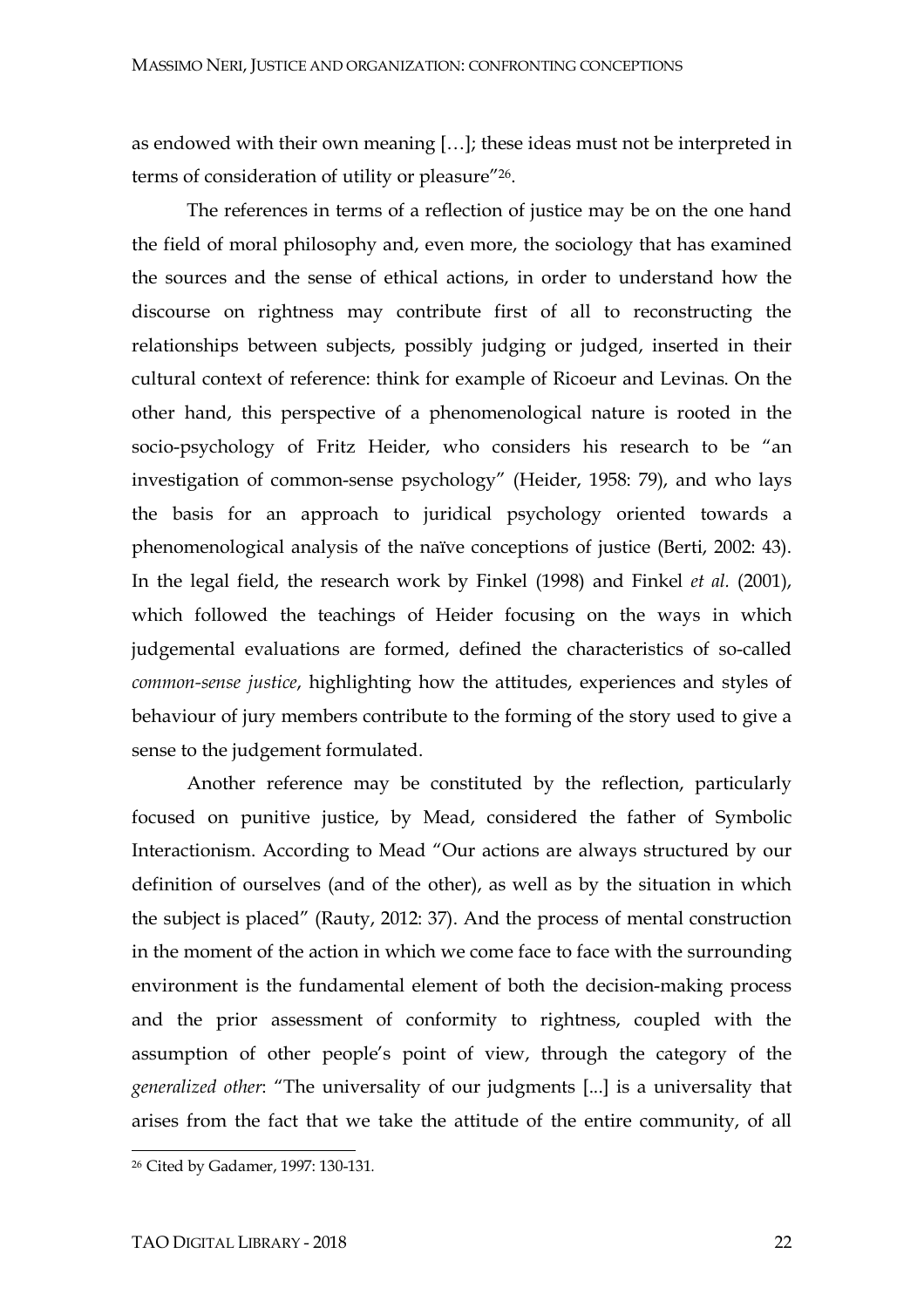rational beings. [...] Sociality gives the universality of ethical judgments and lies back of the popular statement that the voice of all is the universal voice" (Mead, 1934: 364). It is therefore the symbolic process underlying the communication between social actors that must be studied to understand the forms of valorisation of social action.

Another major contribution comes from John Dewey, especially in his clear-minded and heartfelt interpretation of democracy as a way of life, countering the one that emphasizes the importance of rules and procedures. By placing experience at the centre of his reflection, Dewey (1988: 229) states that "for to get rid of the habit of thinking of democracy as something institutional and external and to acquire the habit of treating it as a way of personal life is to realize that democracy is a moral ideal and so far as it becomes a fact is a moral fact"27.

Researchers whom, more or less explicitly, refer to this diverse tradition of studies, in facing the issue of justice in organization coherently brought out the limits produced by the static and aprioristic identification of the event/situation that arouses the perception of injustice, and therefore maintained that if the context is not taken into consideration – meant in relational, cultural terms etc. – in which individuals feel treated fairly (or unfairly), the interpretative potential of the analysis is impoverished.

This position, which may be defined as descriptive-interpretivist, rejects the universal-objective labels of justice and focuses rather on the convergence of meanings that emerges in a given moment and in a given social context, attempting to understand the cultural, symbolic and emotional processes etc., that have characterized such emergence.

Indeed, as we noted above, even in the OJ Theory literature, there is no proposal for a pre-determined definition of justice: Folger and Cropanzano (1998: XIV), two of the leading authors and promotors of the above-mentioned OJ Theory, state that "for social and organizational scientists, justice is defined

<sup>27</sup> John Dewey wrote *Creative democracy: the task before us* in 1939; it was then also published in his *Later Works*.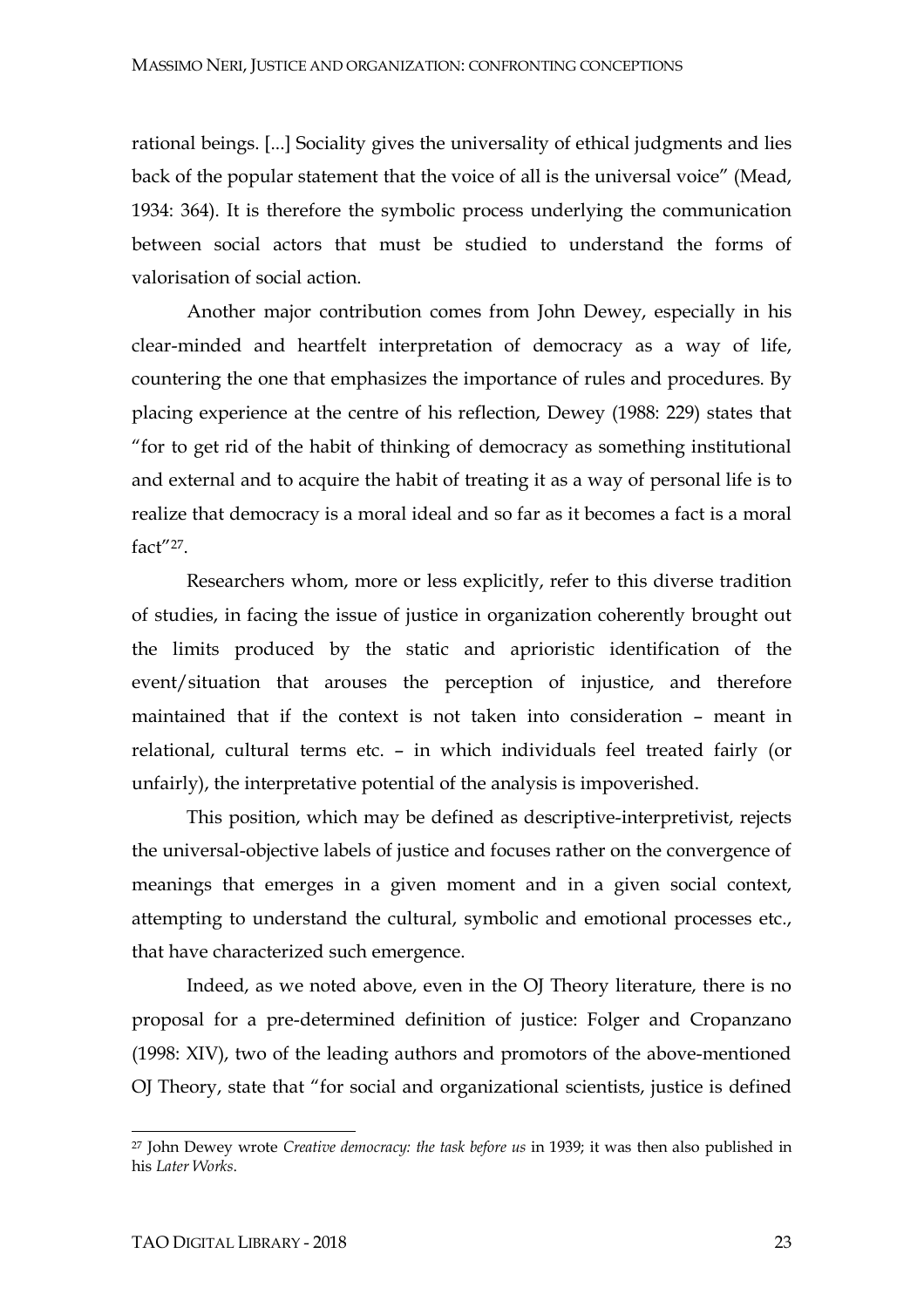phenomenologically. That is, an act is just because someone thinks it is just and responds accordingly. This definition is subjective and socially constructed." As shown in the previous paragraph however, in these studies, despite the indeterminacy with which the definitional issue is addressed, the modalities used for the outline of research and the study of the phenomenon (the definition *a priori* of the distributive, procedural and interactional dimensions, operationalized objectively), like the explicit orientation to providing generalizable managerial implications, contribute to keeping OJ Theory within the objectivist mainstream: the studies themselves therefore result in a normative approach, in line with the functionalist approach of the Organizational Behaviour theories.

Below, we outline the most interesting contributions which – particularly over the last few years – have criticized the mainstreaming approach of the OJ Theory, opting for an interpretivist approach that rejects the assumption of what is just (or unjust) when abstracted from phenomenical reality.

The work of Mikula and his team effectively contributed to the critique of the approach adopted by the OJ Theory and inspired ensuing research work28. He states (Mikula, 1986: 104): "In typical social psychological studies of injustice, subjects are confronted with situations the experimenter believes to be unjust (e.g. inequitable payment). Even if subjects are later asked to rate the fairness or unfairness of the situation, very little is known about how relevant and common the situation is for the subjects".

Mikula basically maintains the need to place the sense of justice within the experiential dimension of subjects, and puts forward proposals of method that aim to grasp the complexity of the theme without hindering their analysis: the aim is to study the real-life experiences of individuals as well as imagined ones, and the idea of justice that originates from these experiences.

The same author therefore sets out to interpret the experience of in/justice as a process made up of cognitive, emotional and action sequences, linked to one another, characterized on the basis of the specific event (for

<sup>28</sup> Cf. Clayon, 1992.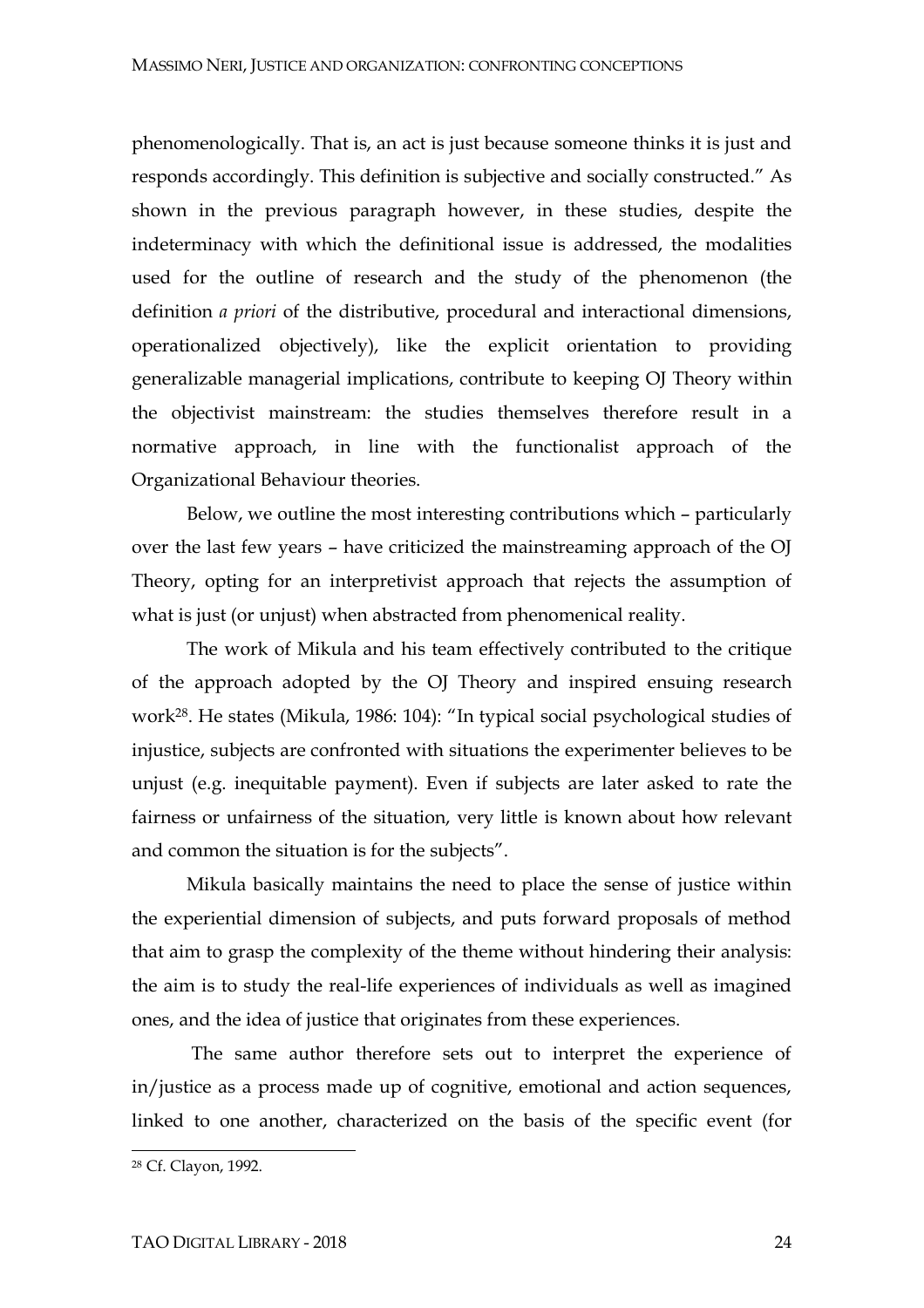example lack of acknowledgement perceived as being fair/unfair), the circumstances that qualify it (for example the power relationships between the subjects involved in the event/situation or the degree of unpredictability of the event/situation) and individual differences. The grounded approach must accordingly use methodologies – such as non-guided retrospective relationships and role play – that avoid assuming the event-situation that arouses a feeling of injustice to be a given fact, and thematise the issue of power within the experience itself.

Mikula therefore proposes a taxonomy of the most common types of events/situations that surround the sentiment of injustice, the typical contexts in which such events are situated and the influence of individual characteristics: in this way, it would seem to correct at least in part the descriptive character of his analysis, towards a more generalizing approach<sup>29</sup>.

Among the many elements of interest in the work of Mikula and his team, it must be underlined that "a considerable proportion of the injustices which were reported did not concern distributive or procedural issues in the narrow sense, but referred to the manner in which people were treated […]" (Mikula *et al.*, 1990: 133).

Hollensbe, Khazanchi and Masterson (2008), again through a qualitative study, analyse the explicative potential of the assessment of justice in relation to the entities organization/supervisors compared to that relating to organizational activities (prevalently of HRM). Bisman and Highfield (2012: 7) proposed an innovative study (tellingly defined as "the road less travelled"), based on the constructivist outlook, in which the critique of the traditional approach of OJ Theory is expressed clearly: "the positivist alternative of reducing people to research 'objects', and their feelings to numerical

<sup>&</sup>lt;sup>29</sup> "First, we would have to develop a taxonomy of major types of events that elicit the perceptions of injustice. Second, we would have to analyse in detail the interrelationships existing between certain cognitions, emotions, and actions (or action tendencies), both within and between the three subsystems of the process. Third, we should try to identify typical sequential patterns of eliciting events (and circumstances given, as noted earlier), cognitions, feelings, and actions. Fourth, and finally, it would be useful to explore individual differences with regard to typical patterns of responding to an injustice" (Mikula, 1986: 122).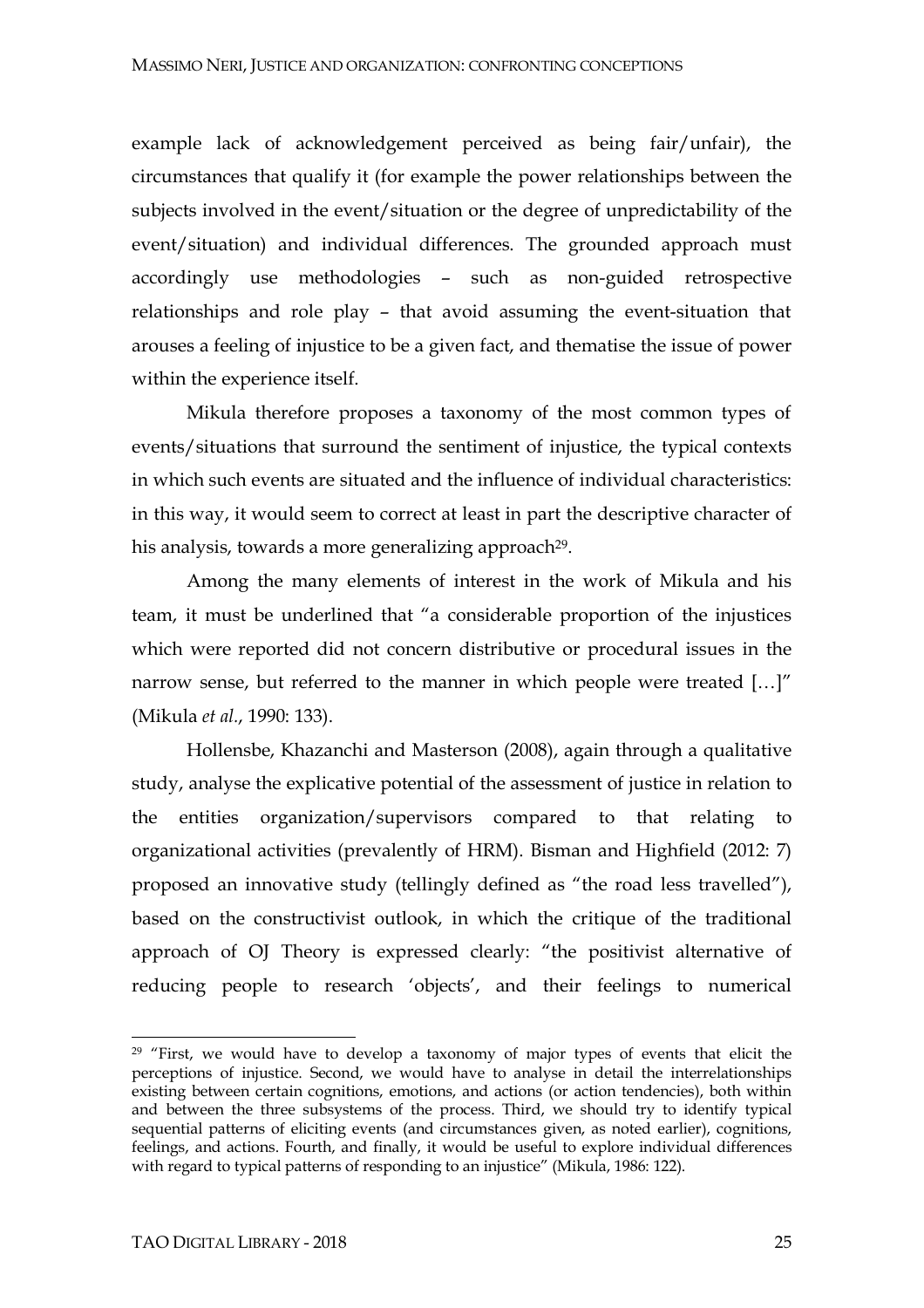descriptions and statistical generalizations, was inconsonant with the aims of the research and may have alienated participants, discouraged trust, and resulted in superficial and/or inaccurate data".

Through a research framework that may be considered an interesting example of the study of justice based on the logic of the actor, it has been highlighted how the indicators usually used in OJ Theory literature consider that the conscious component of what the subjects hypothesize should occur in an ideal world, characterized by the typical conditions of absolute rationality (complete information, no time constrictions, no cognitive or emotional distortion).

Furthermore, the tendency emerges – well known in non-deterministic perspectives – to modify one's aims, values and sensitivity over time and in different situations (a characteristic that the authors define as "equity elasticity"): "The opinions and experiences shared by the participants in this study also made clear to the Researcher that organisational justice is not a twodimensional, fair/not fair, black/white, right/wrong notion, but multifaceted, socially constructed way of making sense of workplace events and interactions. In addition, these social constructions of reality are malleable and mutable, as well as being contextually influenced, culturally guided, time-bound, and, at times, emotionally charged" (Highfield, 2013: 283).

Another study oriented towards the phenomenological tradition is the one that Smith (2010) carried out by analysing the meaning and the essence of justice through the words of penitentiary officials. The adopted methodology, in line with the epistemological presuppositions, aimed to bring out the categories of justice from the subjects interviewed rather than the valorisation of dimensions identified *a priori* by the interviewer; such categories allow room for more in-depth and context-bound knowledge, not generalizable yet useful for formulating adequate hypotheses for a deeper understanding of the phenomenon of organizational justice.

The study allowed for the identification of five properties of organizational justice (place, contribution, direction, relationship with others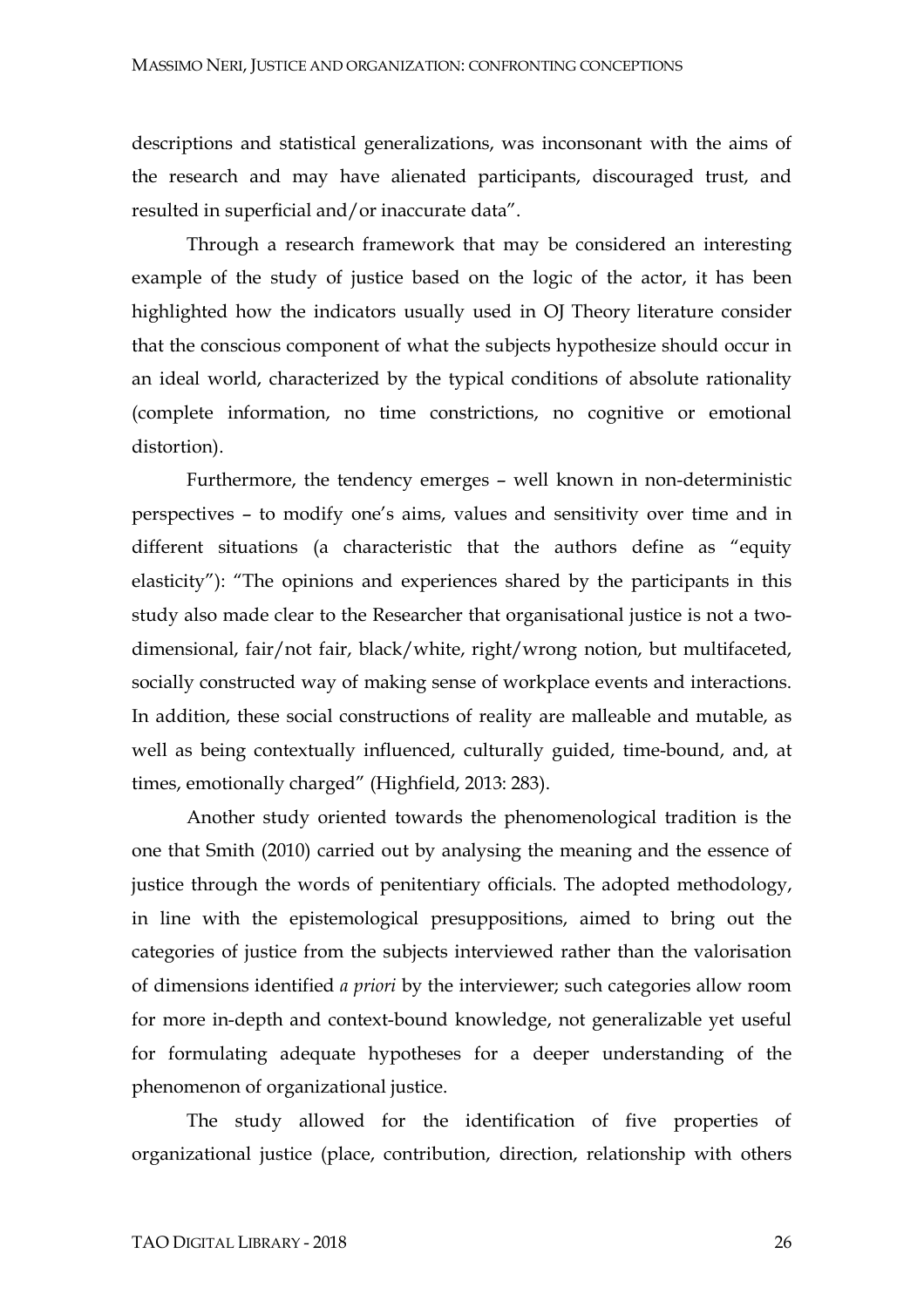and relationship with own work) and specific descriptors linked to such properties (for instance, time dedicated to the workplace and the environmental conditions that "frame" this presence). It also highlighted how the experience of organizational justice extends over time beyond the working day. Lastly, it established the relative independence of the judgement of subjects investigated compared to the efforts made and the activities deployed by the organization in order to intervene on the perception of justice.

Suer and Allard-Poesi (2013), using Weick's notion of sense-making, put forward a reflection on the relationship that exists between the formation of the judgement of justice in the processes of organizational change, underlining in particular the role of social interaction, of ambiguity and uncertainty that characterizes such events. Indeed, a constructivist approach to the study of (the formation of the judgement of) justice might effectively link up to that of organizational culture, if the hypothesis of the relation between the two phenomena holds (Rupp, Thornton, 2014). The theme of the relationship between sense-making and justice is also investigated by Roberson (2006), paying particular attention to the processes of the activation of sense that emerge from work groups.

Bordoni and Neri (2008) carried out exploratory research, analysing the term "justice" through a study of contents, highlighting the variety of the meanings attributed to the concept and therefore the complexity in terms of its definition.

Furthermore, among the so-called *emerging perspectives in organizational justice and ethics* (Gililand *et al.*, 2011), we also find the "person-centric perspective" proposed by Guo, Rupp, Weiss and Trougakos (2011). Rather than predicting behaviour or attitudes, the aim of this approach is to investigate the meaning of justice, to map out the processes that make use of it and generate awareness of the experiences of injustice (Guo *et al.*, 2011: 5). The reification of the actors is opposed, as it makes them "containers of data" useful in their association with other constructs (*ibid*.: 6) and the focus is on the experience of justice, independently from its correlations with attitudes and behaviours.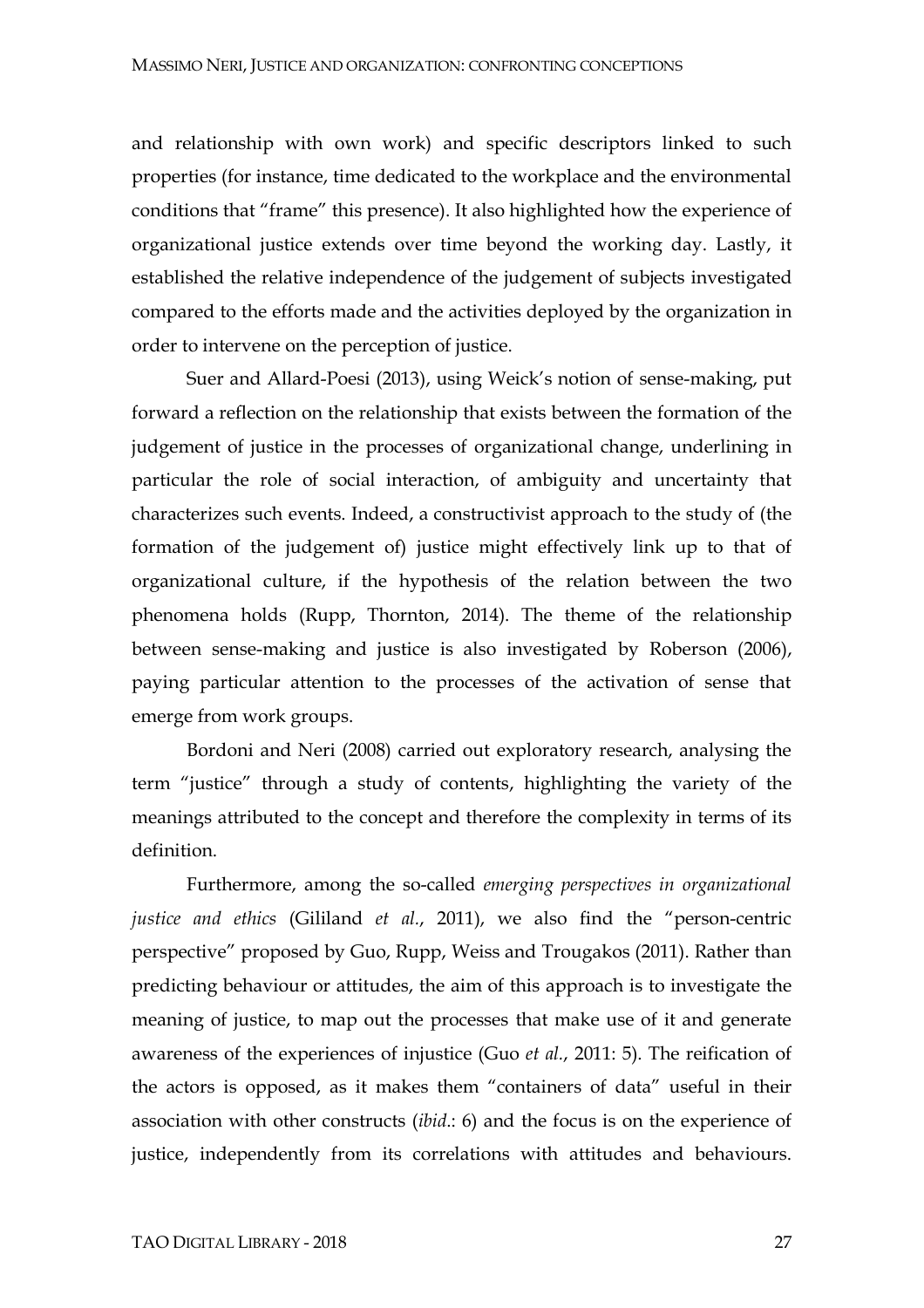Adopting a phenomenological framework and various methodologies (narrative methods, the analysis of verbal protocols, magnetic resonance imaging), the authors propose a set of critical questions to pose to the researchers' agenda, bound up in experiences (e.g. categorization, relations with emotions, etc.), mental representations (e.g. ways of codifying in memory), and means by which to recoup memory.

#### **Justice in the conception of the actor: a critical reading**

If these attempts to illustrate the notion of justice oriented towards the conception of organization as an emerging system are analysed as a whole, we may identify the following common elements, useful for tracing the foundations of a subjectivistic theory of organizational justice.

First of all, these studies posit the individual and the groups in the multiform, daily organizational experiences as their units of analysis, instead of the procedures and the management systems of human resources. Using the narratives of subjects, the semi-structured interviews and other qualitative instrumentation as an investigation methodology, the quantitative method, based on the use of questionnaires promoted in OJ Theory literature, is abandoned, thus doing away with any generalizing approach. The results that emerge take a more complex and multifaceted notion of justice into account than that proposed by mainstream literature, through the distinction between distributive, procedural and interactional justice.

For the critics of this approach (e.g. Lupfer *et al.*, 2000), the other side of the coin is its excessive variety and the fragmentary nature of the results offered up by these studies, which therefore have not led to any systematic sedimentation of knowledge. However, it could not be otherwise, in the light of the epistemological presuppositions that guide this kind of research. Indeed the subjectivist perspective favours methods that make it possible to observe phenomena deemed unique and unrepeatable in depth. From this point of view, the researcher is a medium–participant integrated within observed reality, who sets out to decipher meanings and interpret them, making them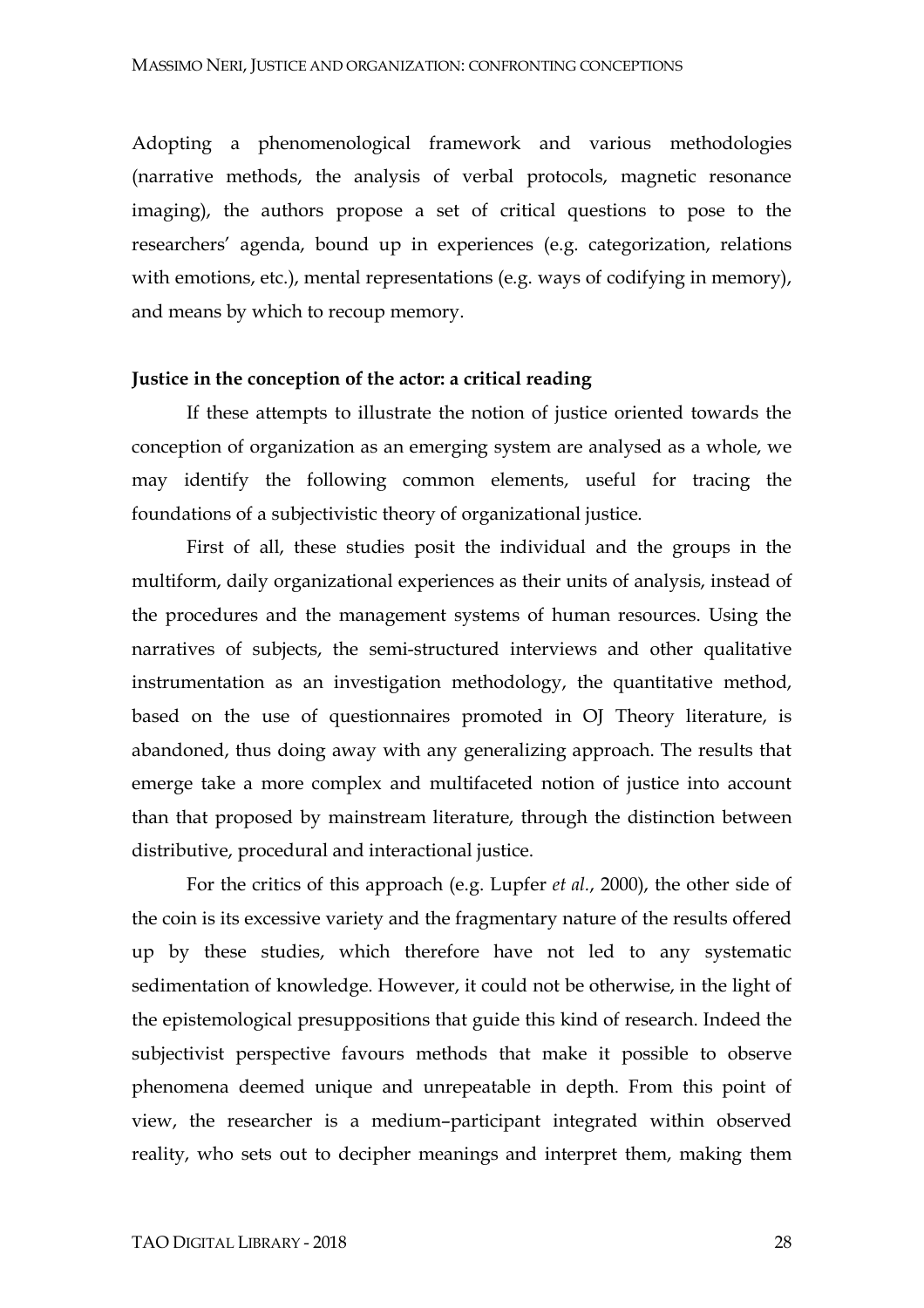available to the scientific and social community in order to understand phenomena which may never be generalized and which therefore may not be translated into traditional managerial terms.

Basically, in these works, a study path is proposed in the idiographic tradition, which is at the same time critical and innovative, based on *emic*  knowledge. The object of the study is the justice of the participants, not in the sense (rooted in the tradition of OJ Theory) of their judgement-perception of facts, identified (and codified in terms of measurement) by experts, but of their evaluation of an experience of which they are at the same time actors and interpreters, insofar as constructors of sense.

We would thus go as far as to say that, despite OJ Theory having entered the so-called "mature" stage, some 30 years after the term was first coined, any understanding of the phenomenon is still far off, given the need to rethink its foundations, rather than using an "incremental consensus-confirming" study strategy (Blanchet *et al.*, 2013).

In conclusion, an approach like this in which justice may not in any way be considered an antecedent capable of explaining courses of action, in some way bent to the integration processes of subjects within the system in the name of a (hypothetical) link with individual and organizational performances, should support the above-mentioned outlook found in Critical Management Studies: from this point of view, the operation of the social reconstruction of the meanings and practices associated with justice may in fact play a key role in revealing its rhetorical function in the legitimization of the role of management (Fournier, Gray, 2000: 10) and maintenance of the capitalist *status quo* (Legge, 1995; 1998) as it would appear to take on from a mainstream perspective.

## **Justice in the conception of the process of actions and decisions: Amartya Sen's** *idea of justice*

In the logic of the emerging system, from the (inter-)subjective interpretation on which the idea of justice is based, the relative-arbitrary and substantially naïve nature of the concept entails: radical subjectivism, taken to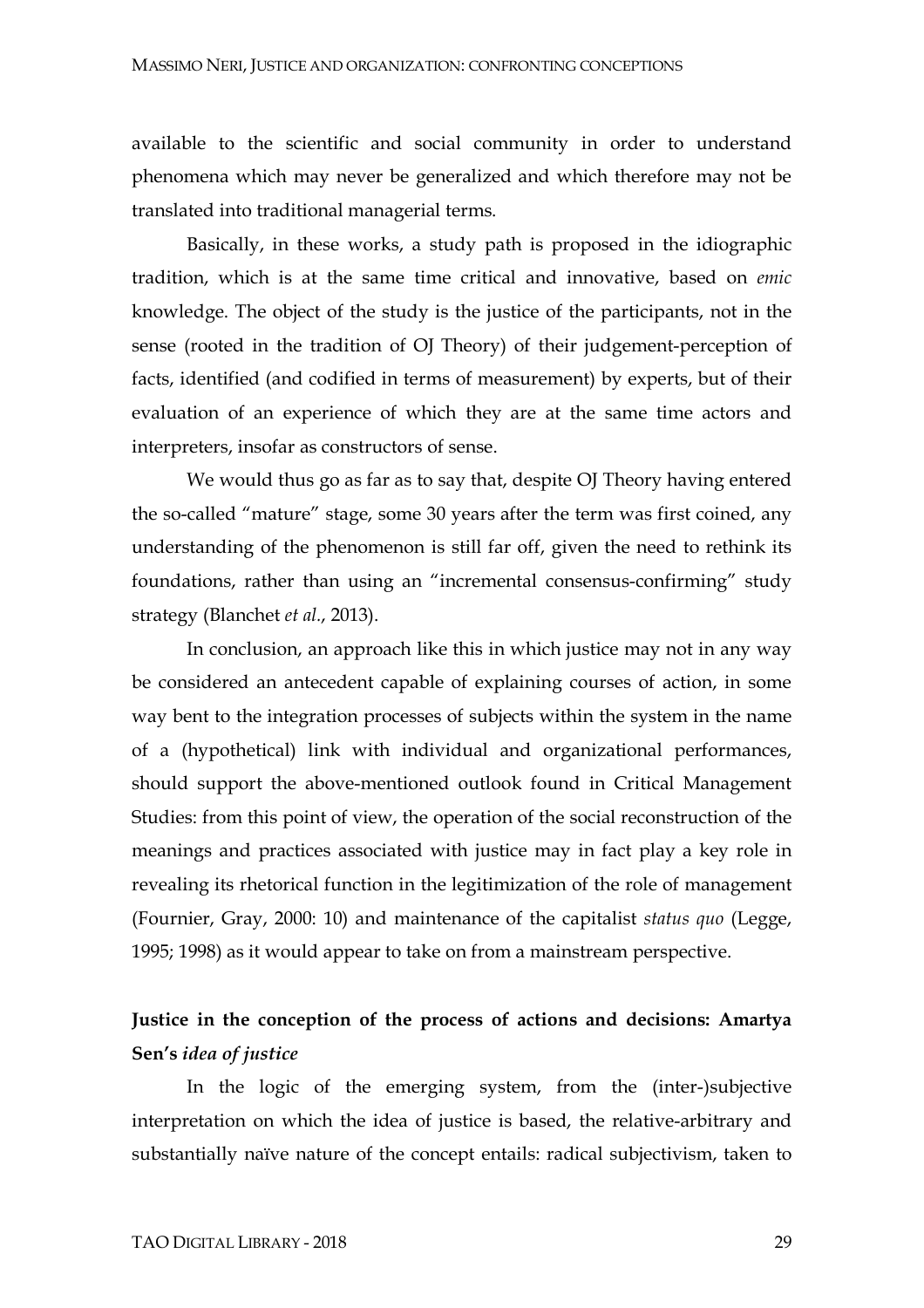its most extreme consequences, cannot but result in the idea that the notion of justice is different for each and every actor.

Even in the conception of organization as a process of actions and decisions, the subject is central, insofar as it is his/her action that is oriented towards aims and values, and it is of the utmost importance to understand the subjectively intentioned sense of acting. At the same time, unlike the subjectivitstic conception, such centrality may be appreciated in the measure in which it is considered in relation to the conditions that made it objectively possible. It is therefore the process of action – in continuous development, never entirely knowable and always in relation to other processes of action – that constitutes the level of analysis. In this regard, Maggi (2011: 73) clarifies that "the action process does not coincide with the individual, with his conduct, behaviour or activity." As constitutional elements, the organization does not have the system and the actor, but actions and decisions that are developed on a multiplicity of levels and along countless chains of means-ends.

In the processual logic, the scholar participates together with the subjects in the analysis of processes of organized work, to this end, making accurate analytical tools available, useful for the analysis of the process' components. The production of knowledge utilizes ideal-types, in order to develop explanation hypotheses in terms of adequate causation. Within this framework, we may reflect on the congruence of organizational choices and how they relate to expected outcomes.

Here, the rationality is not specified as an objective guide for the implementation of a decision-making strategy. The reference is that of limited and intentional rationality as proposed by Simon (1947; 1955). The awareness of the alternatives of choice is always incomplete and therefore it is not possible to calculate the ideal choice; at the same time, it is always possible to steer actions towards the outcomes-objectives held to be satisfactory. The path is continually correctable and modifiable, on the basis of new knowledge and new values: it is a heuristic path of decisions and research (Maggi, 2011: 67 and following).

In this context, the basic reference is the conditional explanation of social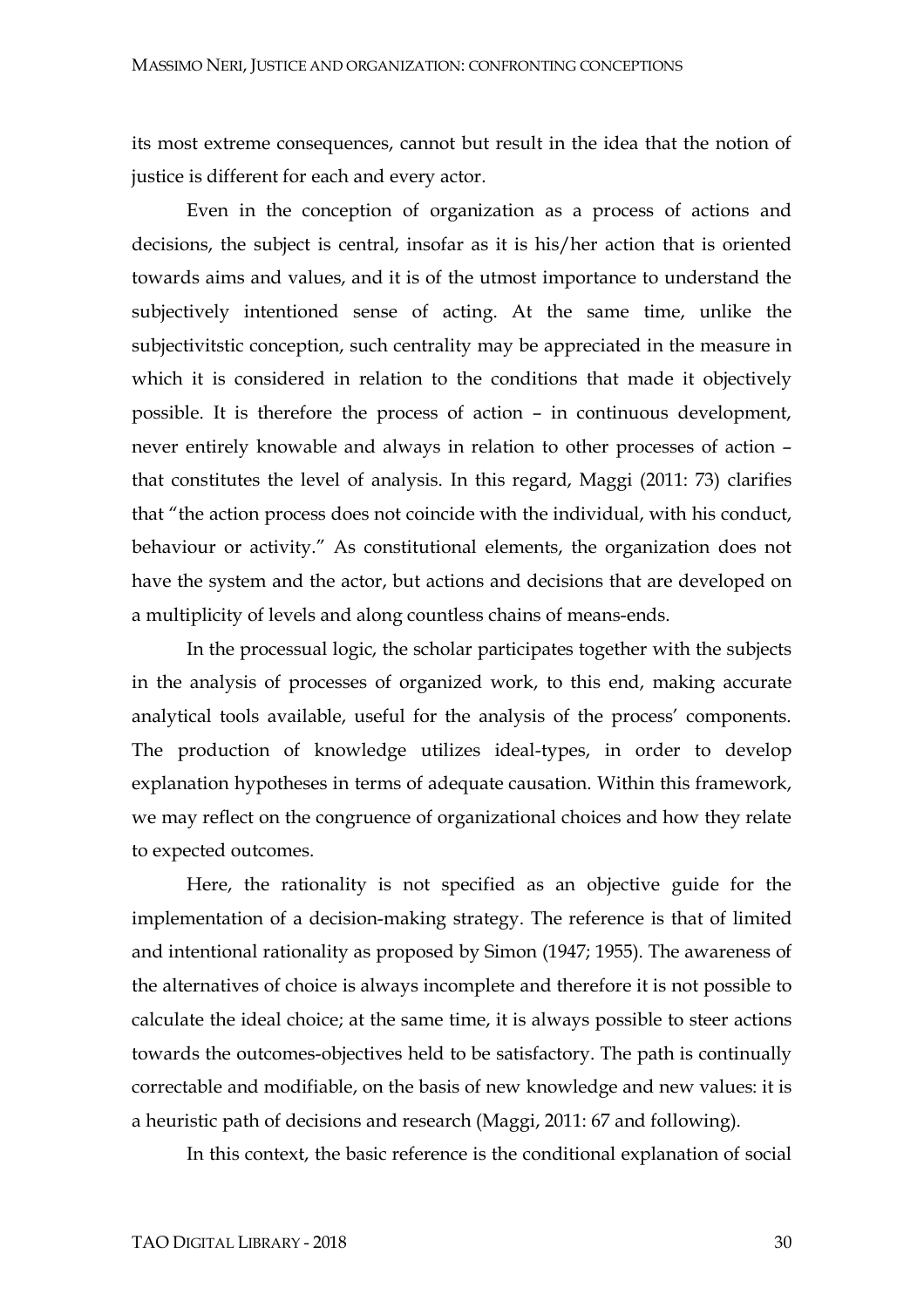action as proposed by Max Weber. For the reflection on justice, it is crucial the Weberian acknowledgement of the ethical foundations of actions (Weber, 1919) and Norbert Elias's undoubtedly useful idea of figuration (Elias, 1970), which furthermore fostered the notion of the figuration of the law<sup>30</sup>.

Other interesting contributions come from authors who, despite being whole-hearted supporters of the need to go beyond the subject-system dichotomy, don't seem to be oriented towards the processual logic of social action: we might think here of Bourdieu's reflection (Bourdieu, 1986) and his notion of the juridical field, or that of Boudon (1999) on the sense of values or that of Boltanski and Thevenot (1991).

On the other hand, the authors who may be seen as proponents of this vision of the world in the organizational field – Herbert Simon (1947), Anthony Giddens (1984) with the Structuration Theory<sup>31</sup> and Bruno Maggi (1984/1990;  $2003/2016$ ) with the proposal of the Theory of Organizational Action<sup>32</sup> - do not thematise the issue of justice in an explicit and in-depth manner. For example, Simon (1947, 1955) does not do so, despite being indirectly concerned with the ethical aspect of decision making<sup>33</sup>, and neither does Giddens, despite having dealt with deviance and social norms (Giddens, Sutton, 2010: 253 and following) as well as social and redistribution policy and global inequality (Giddens, 2009: 521 and following). According to Maggi (2016: 75-76), the use of a specific reflection on the concept of justice appears superfluous in a theory of social action in which the regulation is oriented towards the results expected, in order to achieve better efficacy, higher efficiency and promotion of the wellbeing of the acting subjects.

Indeed, according to the processual conception, the level of analysis chosen is the process of action, so it would be pointless to carry out a study on

<sup>30</sup> Strazzeri, 2006: 272.

<sup>&</sup>lt;sup>31</sup> On the structuration theory in the organizational field, see Albano, Masino and Maggi, 1998/2010.

<sup>&</sup>lt;sup>32</sup> See also the theoretical contributions by Terssac, 1992 and Thoemmes, 2011.

<sup>&</sup>lt;sup>33</sup> "If one accepts Herbert Simon's (1947) proposition that a science of administration is fundamentally about decision-making, and if one believes that all decisions have an ethical dimension, then the study of administration necessarily involves an understanding of ethical decision-making" (Wittmer, 2001: 481).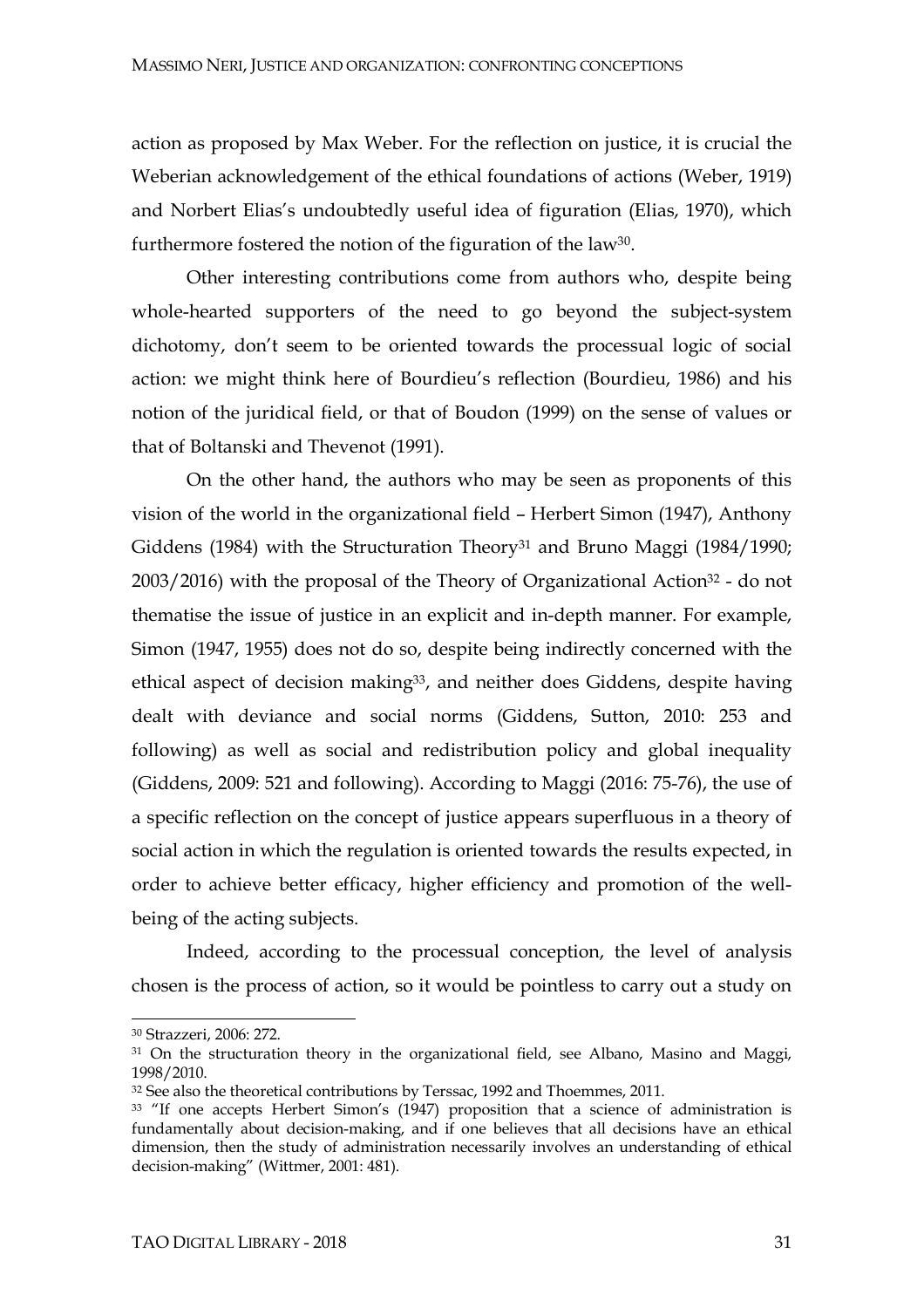justice focalizing on the system or its subjectivistic expression. In other words, the idea of justice is not acceptable as an entity that intervenes from the outside, capable of steering the outcome of the process of action. At the same time, neither is an idea of justice given as the sole outcome of subjective experience, for it would not adequately take into account the autonomous and heteronomous rules which structure the action process.

At the same time, as Maggi (1991: 9) shows us once again, while it is true that every action, every knowledge, every capacity presupposes values and its own distinguishability, even just at an analytical level, it is possible and indeed reasonable to put forward a form of analysis (of values) of justice which is coherent with the epistemological presuppositions of the conception referred to.

With the aim of identifying a notion of justice and an analytical framework compatible with the conception of organization as a process, we refer to the reflection of Amartya Sen and his idea of justice<sup>34</sup>, found in his famous *The Idea of Justice* (Sen, 2009). The reference is therefore to an author who throughout his luminous career has developed his own knowledge without ever explicitly dealing with the issue of organization.

Sen's idea of justice, linked to the so-called Capability Approach (hereafter CA), has largely been interpreted as a political theory, belonging to the field of social justice and socio-economic development, <sup>35</sup> although the author himself, who – it is worth remembering – trained as an economist, has stated on various occasions that his work is not presented as a complete theory of justice, and that his reflection has never been limited to a macro-level analysis.

The use of Sen's idea of justice in very different fields and manners is therefore legitimate, being definable as an open idea. Indeed, the CA itself,

<sup>34</sup> See also: Neri, Rinaldini, 2016a, 2016b.

<sup>&</sup>lt;sup>35</sup> We might consider that the CA inspired the Development Programme of the United Nations when compiling the Human Development Index. "It is interesting to note how over the last few years, the capability approach formulated by Amartya Sen has been ever more cited and used by economists, sociologists and philosophers: it in fact constitutes at the same time a theory of economic development, of justice, an interpretational paradigm by which to define the quality of life and a proposal for public ethics" (Mocellin; 2016: 17).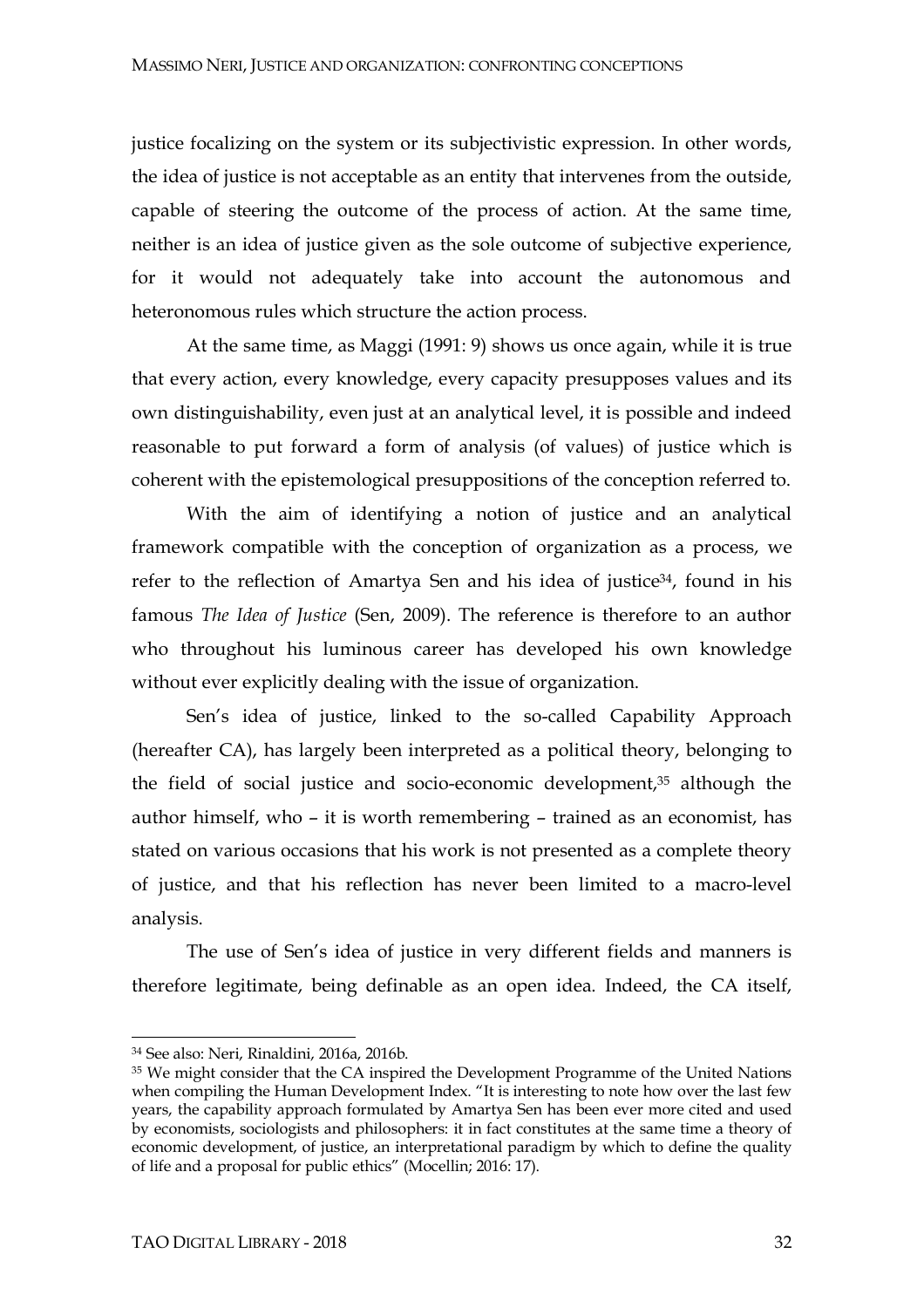rather than a complete theoretical model, is presented as a conceptual schema: "most generally, it is an evaluative space to assess well-being and quality of life and the freedom to pursue it. Deciding which capabilities matter is dependent on what aspects of well-being are being evaluated and for whom" (Hobson, 2011: 149).

There has been no shortage of attempts to develop Sen's work even at the organizational level<sup>36</sup>, and along these lines, the following interpretation is proposed compatible with a processual organizational conception.

Sen criticizes the notion of *justice as equity*, put forward by Rawls (1971), according to whom the object on which fair distribution must be based on is that of primary goods: Sen concentrates on what an individual does and is capable of doing with these goods, thus on his/her so-called capabilities. <sup>37</sup> The equality of goods and resources is therefore substituted with the equality of the fundamental capabilities of individuals. Basically, the aspect on which the assessment of justice is based is the capability of converting the means available into functions deemed desirable in terms of well-being<sup>38</sup>.

Sen opposes the approach to the issue based on what he defines as *transcendental institutionalism*: this states that justice "should be conceptualized in terms of certain organizational arrangements – some institutions, some regulations, some behavioural rules – the active presence of which would indicate that justice is being done" (Sen, 2009: 10).

Fully aware that just national states, but also just organization systems (and formal structures), may produce unjust outcomes, Sen judges the reference to institutions as limiting: indeed, it is not a matter of identifying just principles in/for just institutions, but of analysing the kind of lives that "people can actually lead, given the institutions and rules" (*ibidem*). In other words, it is a matter of interpreting the relationships, the emotions, the reasons that, in the intertwining of social and normative conditionings, make choices possible and

<sup>36</sup> Neri, Rinaldini, 2016b: 69-77.

<sup>&</sup>lt;sup>37</sup> Sen uses the term capability in a general sense to refer to actual ability to function in various ways; see below.

<sup>&</sup>lt;sup>38</sup> We shall return to the characteristics of CA in the following paragraph.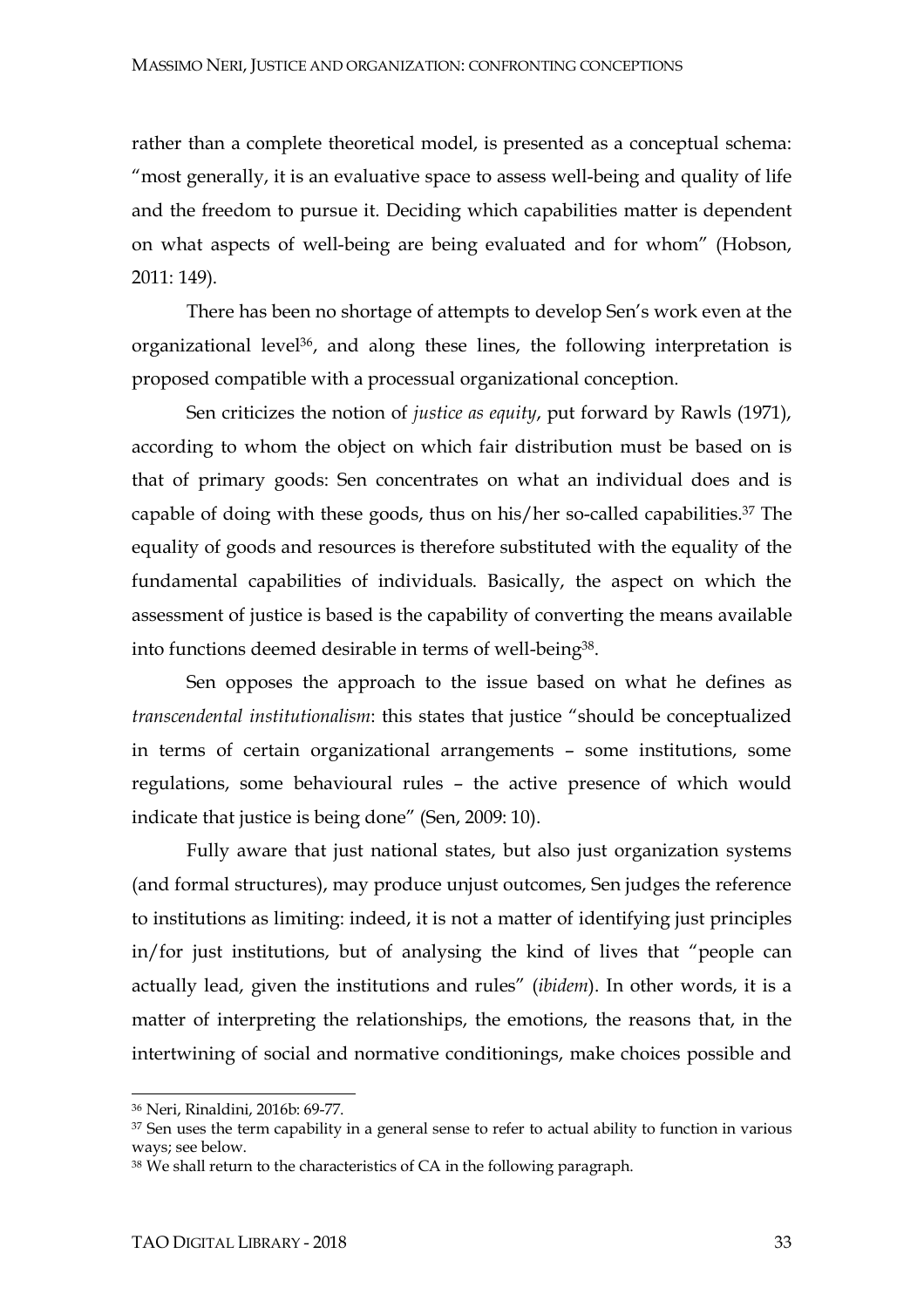concrete. We must make the issue of justice first of all revolve around the implementation of concrete social achievements, on that which actually happens (instead of on the mere assessment of agreements and institutions) and, secondly, on the comparative analysis of the passages through which to promote justice (instead of on the definition of perfectly just agreements) (*ibid.*: 410). In yet other words, this idea of justice is based on reasoned (and negotiated) agreement instead of a social contract that guarantees the correctness of the state or of the organization, both guaranteed and imposed by these institutions at the same time.

Furthermore, when he distinguishes between conclusive and comprehensive outcomes of justice, Sen (*ibid.*: 215) states that: "the outcome is meant to be the state of affairs that results from whatever decision we are concerned with, such as action or rule or disposition. [...] There is no particular reason to insist on an impoverished account of a state of affairs in evaluating it. In particular, the state of affairs, or the outcome in the context under examination, can incorporate *processes* of choice, and not merely the narrowly defined ultimate result". In other words, the contents of the outcome may be considered a reality that includes all the relevant information concerning the operation, as well as all the personal and impersonal relationships of any significance as far as they concern the choice in question.

There is a clear problematization of the object of analysis that Sen proposes. The discussion concerns the potential existence of "ethical objects", and the question is posed in such a way as to make it the object of ethical judgement. Sen states that "There are, of course, ethical statements that presume the existence of some identifiable objects that can be observed (this would be a part of the exercise, for example, in looking for observable evidence to decide whether a person is courageous or compassionate), whereas the subject matter of other ethical statements may not have that association" (*ibid.*: 41). Thus in addressing the issue of what is described and evaluated in ontological terms, he implicitly refers to the dispute between entity approaches (such as, in the organizational discipline, the objectivist mainstream and the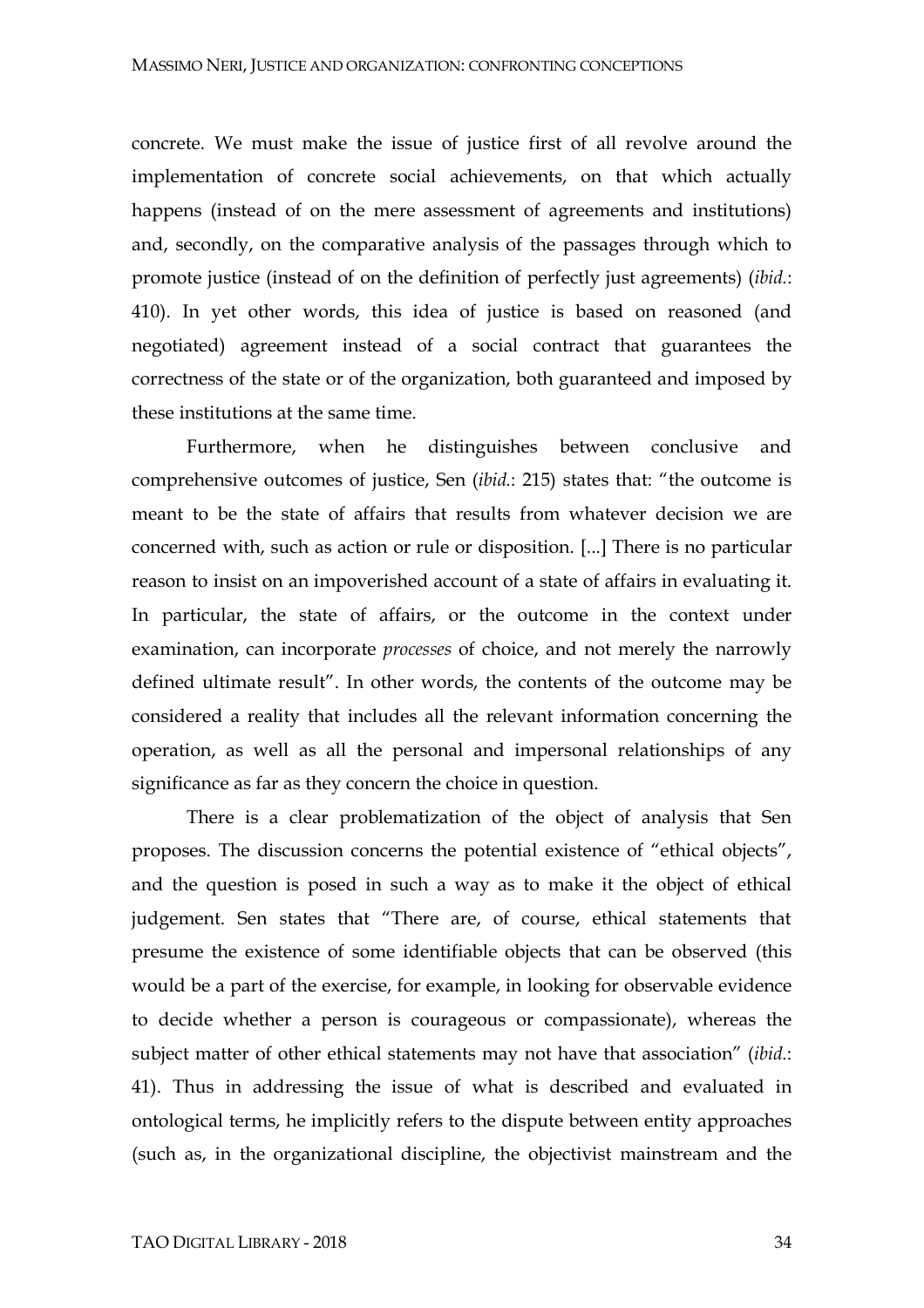subjectivist critique) and approaches that deal with studying organizational actions. Basically, at the heart of Sen's thought lies the faculty to act, and in this action, freedom (and thus justice) is seen as a process in which resources, opportunities, goals and choices are interpreted dynamically: "the approach to primary goods suffers from the fetishistic handicap in being concerned with goods, and even though the list of goods is specified in a broad and inclusive way [...] it is still concerned with good things rather than what these things *do* to human beings" (Sen, 1980: 218). The awareness of "what these things *do* to human beings" cannot but emerge in the process of action and decisions, from the analysis of work. From these elements, a vision is thus confirmed of the socio-economic phenomena interpretable as non-objectivist.

Another fundamental aspect of Sen's approach, in line with the processual view of the organization, is his underlining of the active role that subjects take on in realizing themselves and their values. Sen, in distinguishing between functionings and capabilities, deals with the distinction between the means to obtain what has value for the individual, the freedom to obtain it and the concrete results achieved, placing the faculty of choice of the subject at the heart of his analysis.

While it is true that capabilities are ones "that become actions and that do not stop at the potential stage"39, it appears necessary to reason about the role of the social and organizational subject and – starting from the conditions that make an individual an agent – reflecting for example on how, in the mainstream perspective, the relationship between the training of capabilities and the use that is required of them and which is made in society and in work is trivialized. After all, the idea that the individual is not the passive executor of the opportunities that are proposed on a contextual level (social, but also organizational) is translated into a subject-system relationship of codetermination. Sen (2009: 263) in fact states that in the Capabilities Approach, not only the possibility of an active use of the opportunities available is contemplated, but so is the orientation of their development.

<sup>39</sup> In this sense, Mocellin, 2016.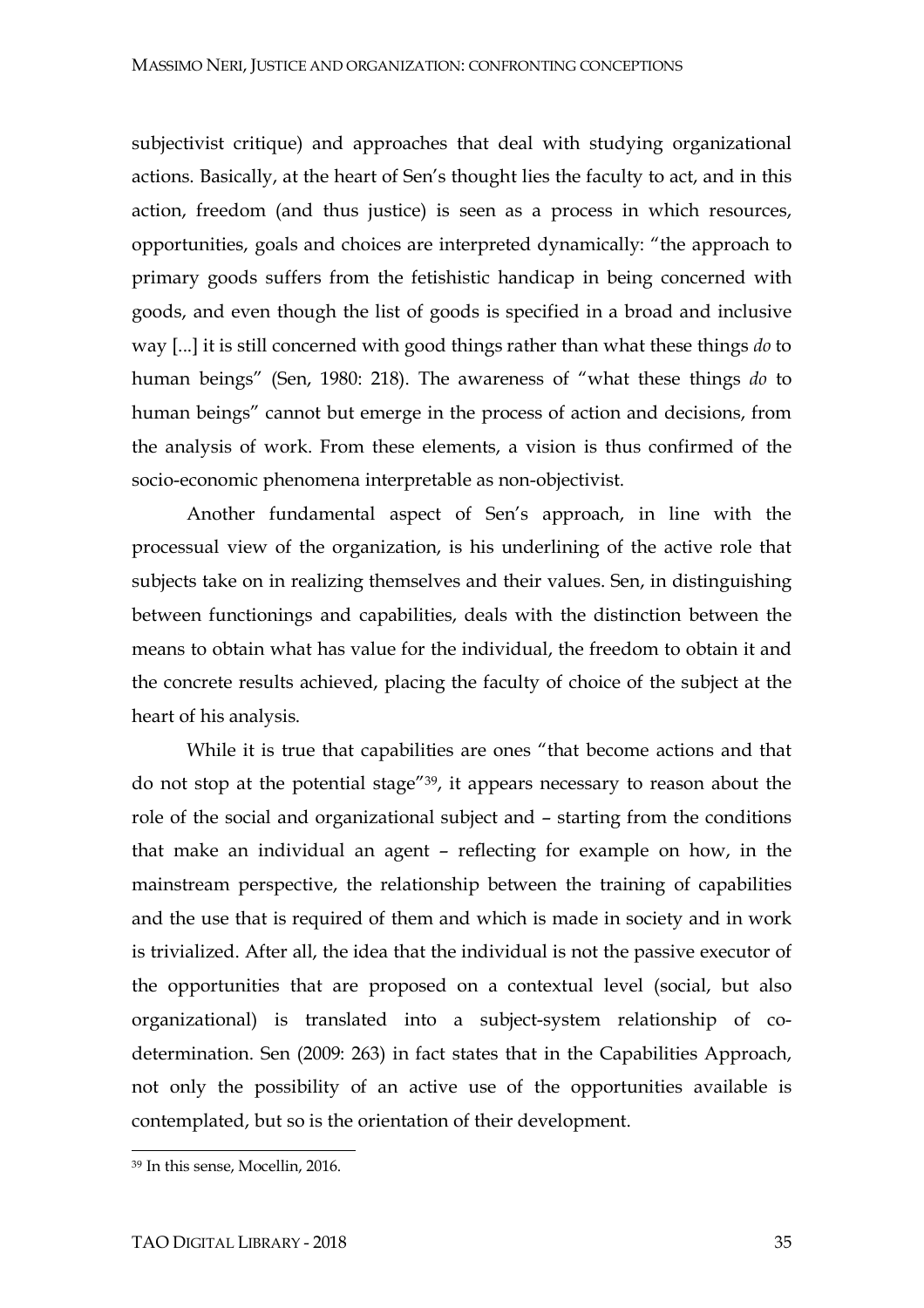What's more, the idea that people are characterized by activities and objectives is central not only to allow for realization in personal terms (individual freedom) but also to promote their development at a collective level. In fact, Sen explicitly distances himself from the accusation of methodological individualism (*ibid.*: 244 and following), and we might thus conclude that, also in this respect, his notion of justice is coherent with the idea of an action that structures the social and organizational context. Sen questions that sort of abstract and unifying rationality which over the course of the action would otherwise characterize institutions and individuals: the mysterious "ground zero" of pure reason according to which people should choose on an impartial basis, not conditioned by interests, prejudices, attitudes and experiences<sup>40</sup>. But at the same time, he excludes the idea that in the absence of verification, our instincts unconditionally have the last word (*ibid.*: 51), thus avoiding bowing out to the fickle winds of irrationality.41 Sen (*ibid.*: 108; 177) cites Simon and the theory of limited rationality various times, and goes so far as to state (with regard to *The Idea of Justice*) that "what is important for the present work is not any presumption that people invariably act in a rational way, but rather the idea that people are not altogether alienated from the demands of rationality. [...] That is important for the purpose of the present exploration is the fact that people are, by and large, able to reason and scrutinize their own decisions just like those of others" (*ibid.*: 118).

The critique of the theory of rational choice and the support for an approach oriented towards the comparison of conditions, opportunities and outcomes based on a heuristic approach appears clear. First of all, Sen uses a

<sup>&</sup>lt;sup>40</sup> "Even if the characterization of rational behaviour in standard economics were accepted as just right, it might not necessarily make sense to assume that people would *actually* behave in the rational way characterized. There are many obvious difficulties with this route, especially since it is quite clear that we all do make mistakes, we often experiment, we get confused, and so forth." (Sen, 1987: 11).

<sup>41</sup> For example, again in *On Ethics and Economics*, Sen (1987: 11) states: "Why should it be uniquely rational to pursue one's own self-interest to the exclusion of everything else? It may not, of course, be at all absurd to claim that maximization of self-interest is not irrational, at least not necessarily so, but to argue that anything other than maximizing self-interest must be irrational seems altogether extraordinary. [...] Trying to do one's best to achieve what one would like to achieve can be a part of rationality, and this can include the promotion of nonself-interested goals which we may value and wish to aim at".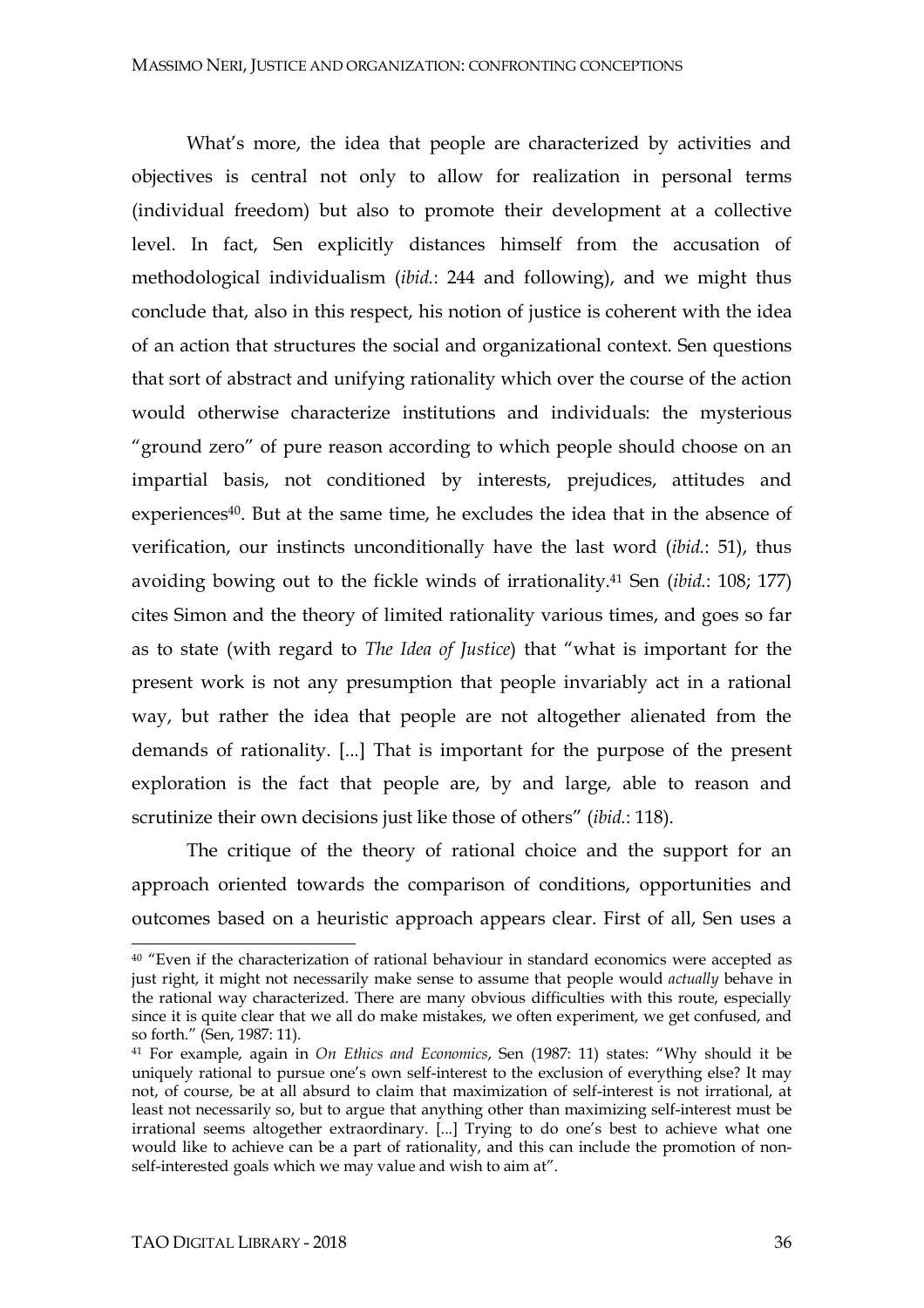method of analysis<sup>42</sup> with which, starting from an acknowledgement of the legitimacy of different principles and positions, he analyses the practical reasons that come into play in individual and collective choices and decisions: on the basis of competing parameters, various alternative hierarchies will emerge, with some common and some divergent elements. The intersection between the various orders produced by the various priorities will give rise to a partial order, which will be expressed with clarity and coherence on various couples of options. "The capability approach is fully compatible with the adoption of partial hierarchies and limited agreements" (*ibid.*: 243).

What's more, Sen's proposal appears compatible with Weber's idea of social action and his method of analysis. Satz (2013: 280) quotes indeed: "the comparative approach aims to be true to the human condition. We cannot escape from plural and conflicting values both among diverse people and even within ourselves. Sen very plausibly argues that there is no one single principle for ranking all alternatives and no standard of justice to which everyone will agree. Here, Sen follows those such as Max Weber who note that we live our lives among warring gods".

Furthermore, again with reference to the method of study, Sen (2009: 324-325) focuses on the centrality of the public reflection through comparison, on the importance of the discussion and on persuasion, in the belief that conflicting positions that at first glance appear irrational may be reconciled. To this end, he in fact cites Habermas (1994) on more than one occasion, both in terms of acknowledgement but also of criticism, attributing to him the merit of having underlined the importance of justice as an intersubjective practice instead of as a deontological reference. In micro terms, this aspect is developed largely in legitimizing negotiating dynamics within companies.

It is by taking the analysis that Sen (2009: 42-44, 144) makes of Habermas's criticism of Rawls as a reference, about the relationship between the substantive and procedural dimension, that we may state that his

<sup>42</sup> Sen refers back to the theory of social choice, dedicating a long argumentation to the justification of its use in the field of the reflection on justice (Sen, 2009: 87 and following).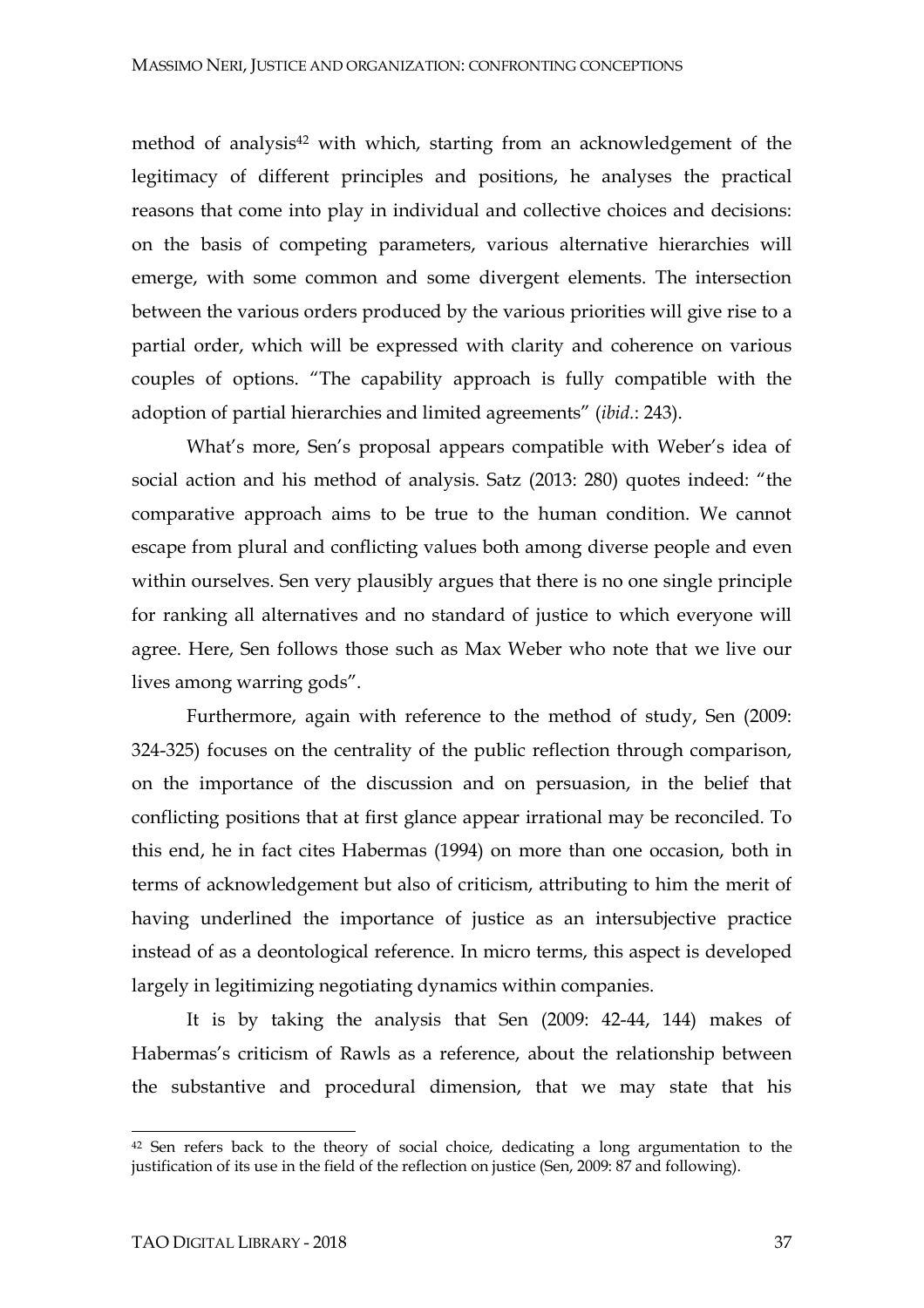theoretical framework goes beyond the mere distinction between the two dimensions, which seems to hold true only in terms of analytical categories: indeed, the principle of respecting alterity which allows for confrontation and dialogue (and comparison) "generates justice and itself constitutes an expression of justice. At the same time, it enables discussion and influences the contents of the norms and the structure of the institutions. It constitutes a principle which is neither procedural nor substantial, but which conditions both the method and its contents" (Miglino, 2012: 117). In other words, the procedural approach of so-called formalist theories goes towards the direction of the reduction of inequalities, emphasizing the equal dignity of individuals, while the approach of the supporters of substantive theories emphasizes the value of the particular identities, in the respect of differences: Sen's approach goes beyond this debate, towards the idea that just as the notion of justice in a choice does not exist *a priori*, neither does a procedure capable of guaranteeing  $i<sup>43</sup>$ .

Sen's approach also puts forward an idea far from a static condition, defined by the resources obtained at a certain moment, an idea of process in which – through the notions of capability and functionings – time takes on a dynamic connotation. The very interactions between the dimensions of justice – both potential and implemented – and the external causes that influence it are constituted by a set of dynamic relationships that change over time by virtue of the activation of capabilities. In other words: "the internal dynamic, typical of the capability approach, makes reference on one hand to the interrelations that are set up between single functionings and which determine its evolution over time, and on the other hand, to the possible expansion of the capabilities dimension in terms both of the increase of the overall number of functionings, and their progressive complexification in the current time and/or on successive time horizons, also due to the reciprocal actions and retroactions that are

<sup>43</sup> "In fact it represents a formal (but not formalistic) theory of the good life, i.e. – but it's the same thing! – of a substantive (but of course not anti-modern) theory of justice" (Caruso, 2002: 61).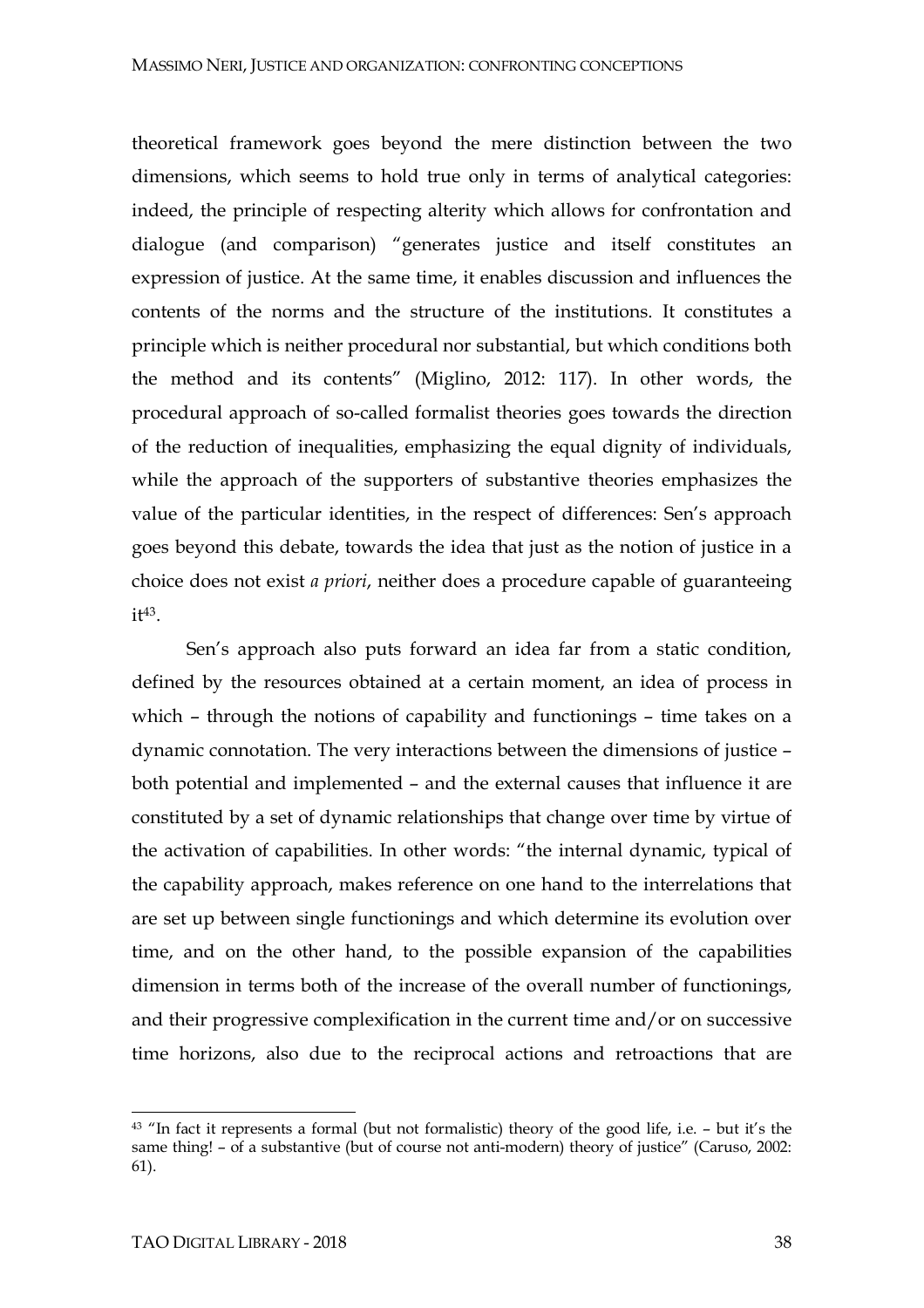established between the single functionings" (Canova *et al*., 2009: 9)44.

Another important aspect in Sen's reflection concerns his original way of conceiving the notion of well-being, which he puts directly in relation with the ability to do and to be.45 As said before, according to Sen, justice, well-being and development are not associable to a list of desirable resources/human states, but rather to the recognition of a space in which the subject contributes to the creation of value. When Veca (2002: 36) states that Sen's is "the most ambitious attempt to hold together a notion of the good life and a perspective revolving around the rights and freedoms of people," he highlights the link, which for Sen is of course inseparable, between well-being and justice<sup>46</sup>.

#### **Studies and research inspired by Sen's approach**

Before presenting our own proposal for the use of the Senian approach, a number of studies (both theoretical and empirical) found in the literature will be outlined; it is worth bearing in mind, as anticipated above, that by virtue of the characteristics of the open proposal, the CA and in general Sen's ideas on justice (and well-being, in particular) have been subjected to various criticisms concerning the difficulty of their empirical translation, as well as countless applications, with a vast spectrum of operationalization on various levels of analysis47.

First of all, the CA has been used for the study of the development of

l <sup>44</sup> Canova *et al.* (2009: 9) continue thusly: "Not crystallizing the functionings and the space of capabilities, it in fact allows for its qualitative and quantitative adaptation as concerns the evolution of the lives of the individuals or groups that express them, but also to the changing external context. [...] In other words: by sterilizing all internal dynamics, Sen's theoretical framework would be undermined at the very root. Since in fact human beings – whether deliberately or not – evolve, it is inevitable for their lives (which they have reason to value) to follow this evolution and transform as a consequence, and therefore for the range of substantive choices that they have to be modified and broadened".

<sup>45</sup> "[Capability was chosen when] I tried to explore a particular approach to well-being and advantage in terms of a person's ability to do valuable acts or reach valuable states of being: The expression was picked to represent the alternative combinations of things a person is able to do or be" (Sen, 1995: 30).

<sup>46</sup> It is no coincidence that the notion of wellness as fairness was even proposed by Prilleteltensky (2012), drawing on Sen's work, albeit doubts remain about the coherence between Prilleteltensky's and Sen's epistemological posture.

<sup>47</sup> See Comim (2001) and Robeyns (2006) on this theme.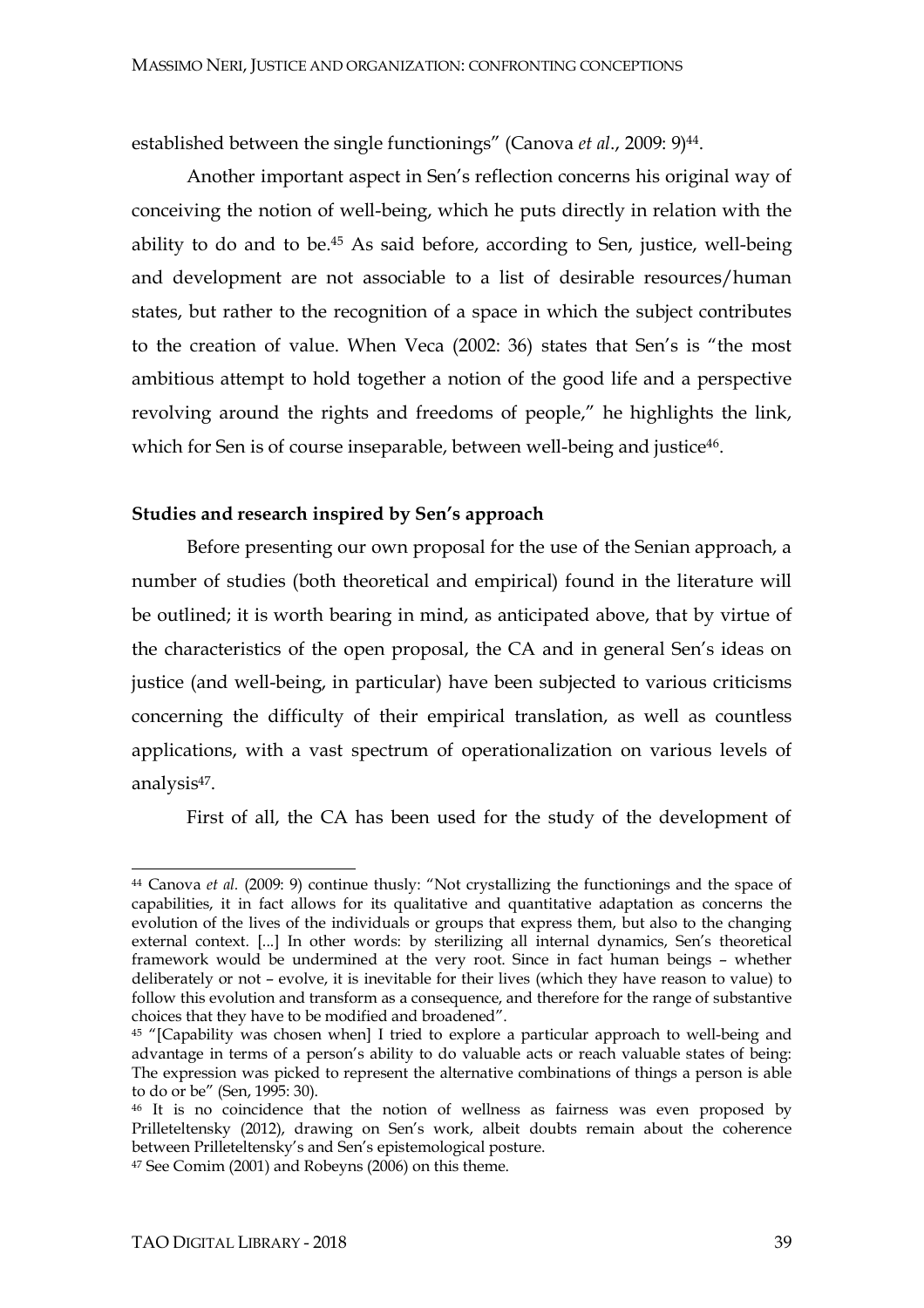organizational subjects and their valorisation.

For example, Downs and Swayles (2013) dealt with the issue of the talent management in companies, which is enhanced, through the utilization of Sen's analytical framework, with the introduction of a more inclusive concept of skill, less rooted in the traditional assessment of performance expectations. Furthermore, differentiated staff development programmes are proposed in order to adapt to the multiple aspects to which employees attribute value.

The CA is used in reference to the analysis of career paths, in the attempt to identify the relation between protection policies, employment and professional choices (Verd and Lopez, 2011): the authors propose a narrative approach (which they purport it can be integrated with a quantitative methodology), stating that "context and agency are inseparable, and it is precisely the holistic perspective provided by life stories that allows them to be distinguished analytically" (*ibid.*: 13).

In a case study within the university sector, Bas, Nicholson and Subrahamanian (2013) put forward an original analytical schema through which they identify the social drivers that may prevent or enable individuals to use information and communication technology for development (ICT4D) systems.

An interesting piece of research (Shrivrastava *et al.*, 2016) compared the Senian and the Rawlsian visions in the context of multinational companies, and highlighted – this time with reference to retribution systems – how the solutions perceived as fairest by workers are not those hypothesized and implemented by managers, despite being mindful of the indications given in the literature on OJ Theory: in concrete terms, the importance that organizational subjects would attribute to management systems planned in respect of the principles of procedural justice is often overestimated.

Along the same lines and based on the hypothesis "that the employee perspective on the performance assessment and justice front, which often amplifies into resentment and resistance, is triggered by the contradiction between the employer claims of a 'perfectly just institution' and the lived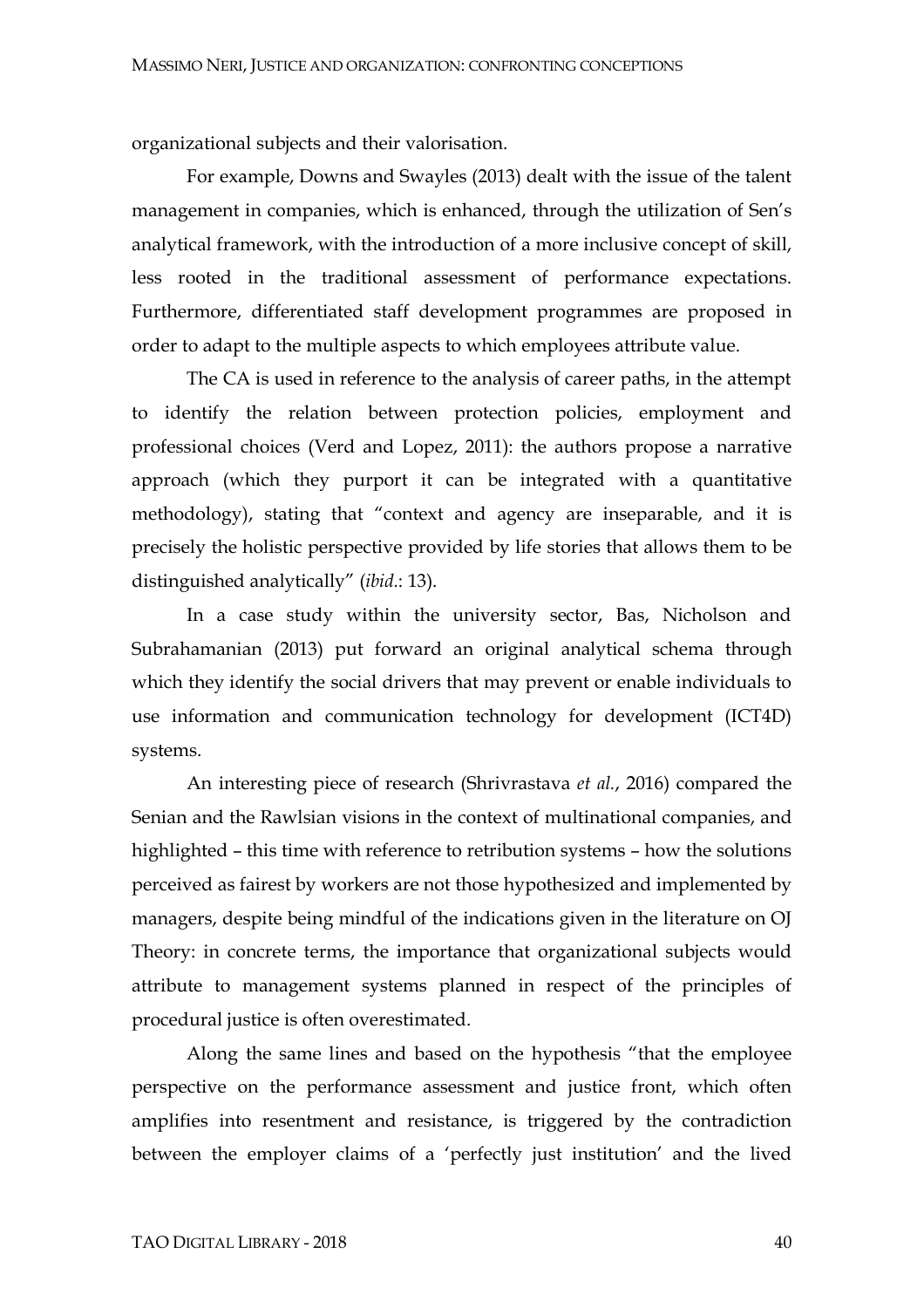experiences of organizational injustice," Joseph (2017: 354) analyses the conflict between evaluation systems based on an aspirational versus experimental methodology, also on the basis of a careful review of case studies. The first one (arrangement-focused) is based on the logic of having to be, and therefore on the search for idealistic behavioural measures and indicators, expressed in abstract terms; the second one (realization-focused) revolves around the search for explanations for clear-cut cases of injustice. The conclusions seem to indicate the suitability of orienting performance assessment systems towards a realization-focused positioning of measures and methods, in order to ensure that the systems themselves allow for a more in-depth understanding of both unjust situations experienced in the manager-worker relationship, and the actions useful for avoiding them, instead of remaining anchored to the mere acknowledgement of the positive and negative elements deriving from the measurement system and the ensuing "civil" management of the consequences.

Renouard (2010), drawing on the line of studies of relational anthropology and supporting the need to integrate the theoretical bases of corporate social responsibility beyond a merely utilitarian vision, hypothesized that the CA, to the degree it contributes to the development of relational capabilities, may improve the efficacy of social responsibility itself, acting on the quality of the social bonds within the socio-economic context.

A wide-ranging work on theoretical reflection supported by empirical studies is proposed by Hobson (2011) on the theme of Work-Life Balance, in which the Author states the usefulness of Sen's approach in order to grasp the complexity of the phenomenon at various levels of analysis.

Even the analysis of these few examples<sup>48</sup> shows how the readings and applications themselves have (quite legitimately, as said) adopted different approaches, normative or descriptive studies, research with multivariate statistic techniques or case studies and reflections focused on the integration of mainstream theoretical bases, or at least oriented towards accounting for the complexity of the social phenomena under scrutiny.

-

<sup>48</sup> A review of these studies is to be found in Shekarriz *et al*., 2013.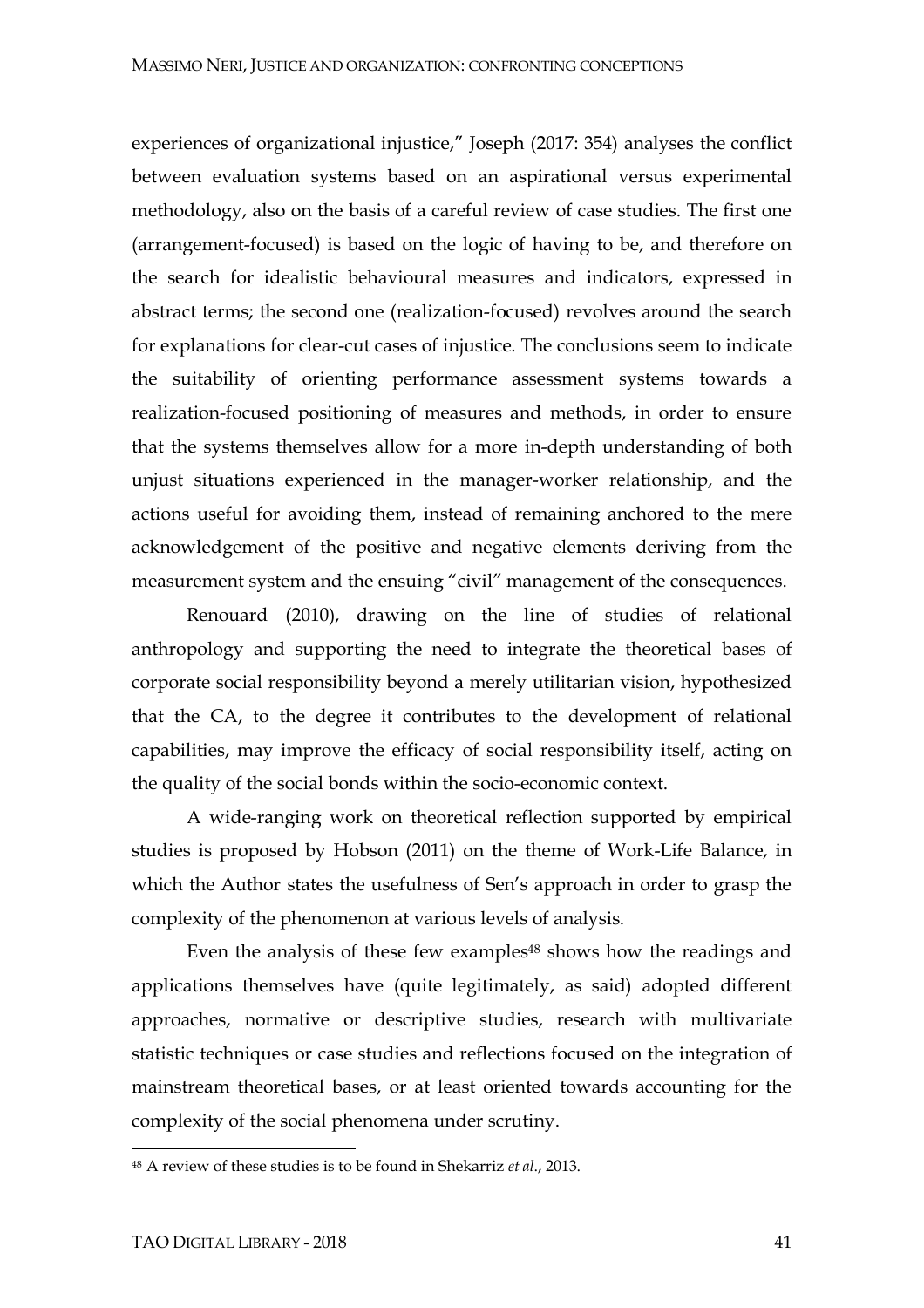Below, a possibly original use of Sen's approach is presented, in line with the processual conception of organization, oriented towards the analysis of justice in that context.

#### **Justice as a process: an analytical framework based on Sen's** *Idea of Justice*

Over the previous pages, an attempt was made to adequately legitimize an interpretation of Sen's theory oriented towards a processual conception of organization, in light of the Author's framework of reference (as mentioned before, political economy and social philosophy), and the diverse use of his theory made within the organizational field. <sup>49</sup> Below, the way in which Sen's notion of justice may be useful to study organizational phenomena in the logic of processual conception is specified.

Since the starting point is represented by his Capabilities Approach, it may be useful to go over its main characteristics through the brief definition of its so-called building blocks. First of all, we consider the goods, the resources that individuals may use, of any kind, whether monetary or not. The conversion factors are the environmental and social conditions that characterize the existence of every single individual. They represent the social structures (in the broadest sense, from infrastructures to social policy to organizational norms) in which the individuals themselves are integrated. In other words, they constitute the set of constraints and opportunities to be found in the space of action of the subject. The sum of these structural effects affects what and how (among the available resources) may be transformed into functionings. A set of capabilities are defined as the capabilities of an individual, referring to what the individual "can do and can be," thus they represent the potentials in the abstract availability of the individuals themselves: the capabilities of the person define the things that may be done, bearing everything in mind, including therefore external constraints and internal characteristics such as knowledge, values, needs etc. Agency is the specific decisional process that turns options

<sup>&</sup>lt;sup>49</sup> According to Mocellin (2005: 18), the Senian approach represents a third way between the perspectives of liberism and communitarianism.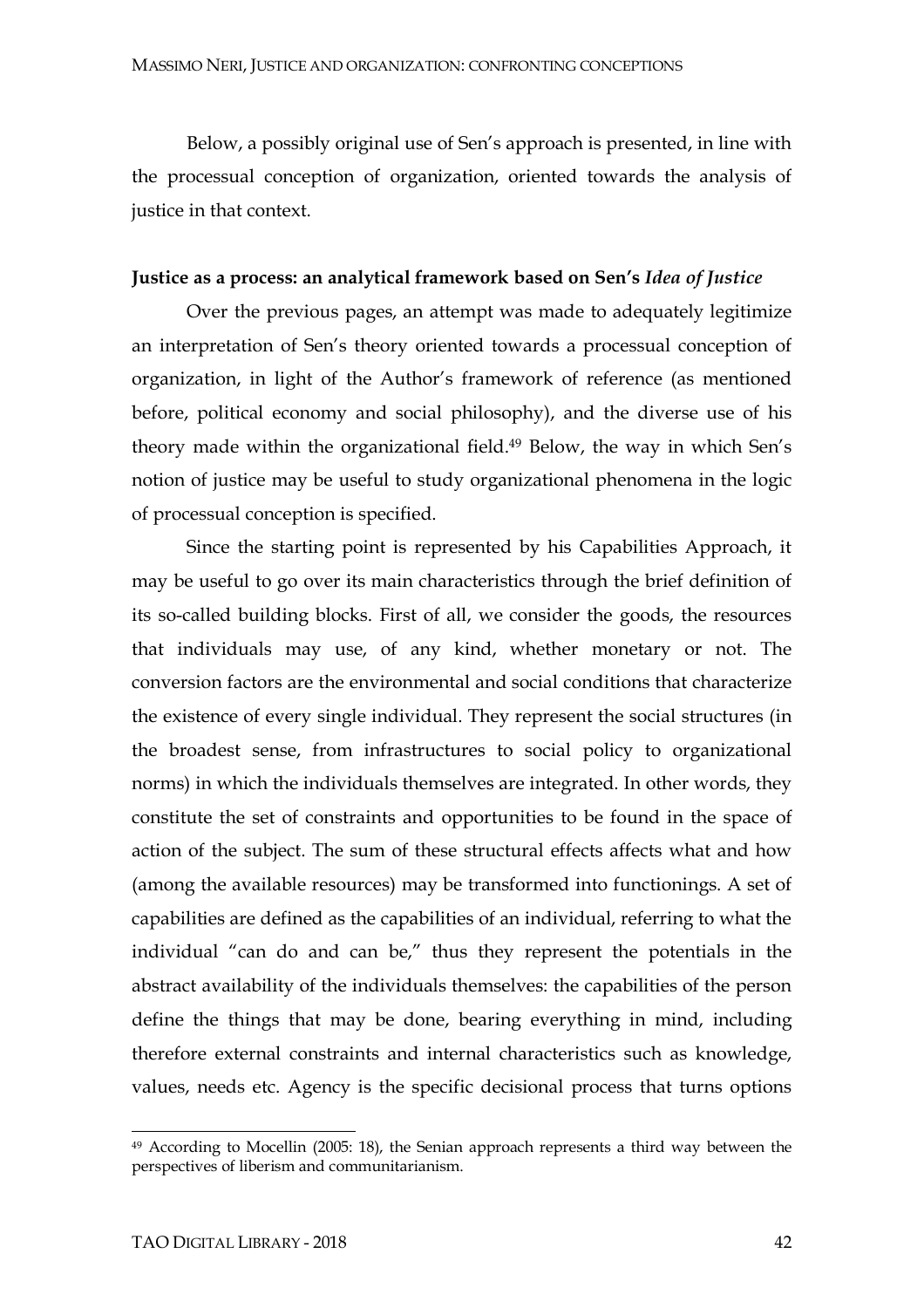into concrete events, i.e. functionings<sup>50</sup>: this is what people really do and are, clearly representing a different set compared to goods as a sub-set of capabilities.

Within this analytical framework, it is clear that the relative superiority of capabilities compared to functionings lies in the possibility of choice by the individual and hence in his/her freedom to function through a set of opportunities. At the same time, such an analysis – based on the study of the relationships between goods, (socio-organizational) constraints, opportunities and aims as well as individual and group preferences – allows us in a way neither simplified nor deterministic to understand up to what point the functionings that such processes activate may also represent an opportunity for the improvement of justice.

We believe that what is proposed by Sen, and described above, may be considered a process of action. In this sense, it is quite legitimate to state that justice is a process and not a static or entity-based condition. Capabilities are "basic abilities to act" (Mocellin, 2017: 95); justice and well-being are expressed in terms of action, not in concrete or psychological state terms.

The justice-process itself is made up of interaction with other processes (of execution, evaluation, etc.): the above-mentioned building blocks (goods, conversion factors, capabilities, choices and functionings) are in fact in turn not interpretable in terms of entity. Furthermore, these elements are entirely distinguishable only at an analytical level and not actually separable<sup>51</sup>.

Although often interpreted in mono-directional terms<sup>52</sup>, the relationship

<sup>50</sup> As regards the notion of functioning, the roots of which are claimed by Sen (1999) to be Aristotelian, Mocellin (2016: 19) states "what a person may realize (the life s/he is able to lead) reflects the meaning attributed by Aristotle to the Greek term *ergon*, i.e. the idea that in life there are a number of constituent elements […] that make it essentially 'human'".

<sup>51</sup> Robeyns (2005: 95) says: "A key analytical distinction in the capability approach is that between the means and the ends of well-being and development. Only the ends have intrinsic importance, whereas means are instrumental to reach the goal of increased well-being, justice and development. However, in concrete situations these distinctions often blur, since some ends are simultaneously also means to other ends".

<sup>&</sup>lt;sup>52</sup> Often, on the other hand, the graphic representations of the CA, for example in Baldascino, Mosca (2015: 10) and Goerne (2010: 7), use "arrows" that, by linking elements (resources, conversion factors, capabilities, choices and functionings), tend towards a mono-directional orientation of a deterministic nature.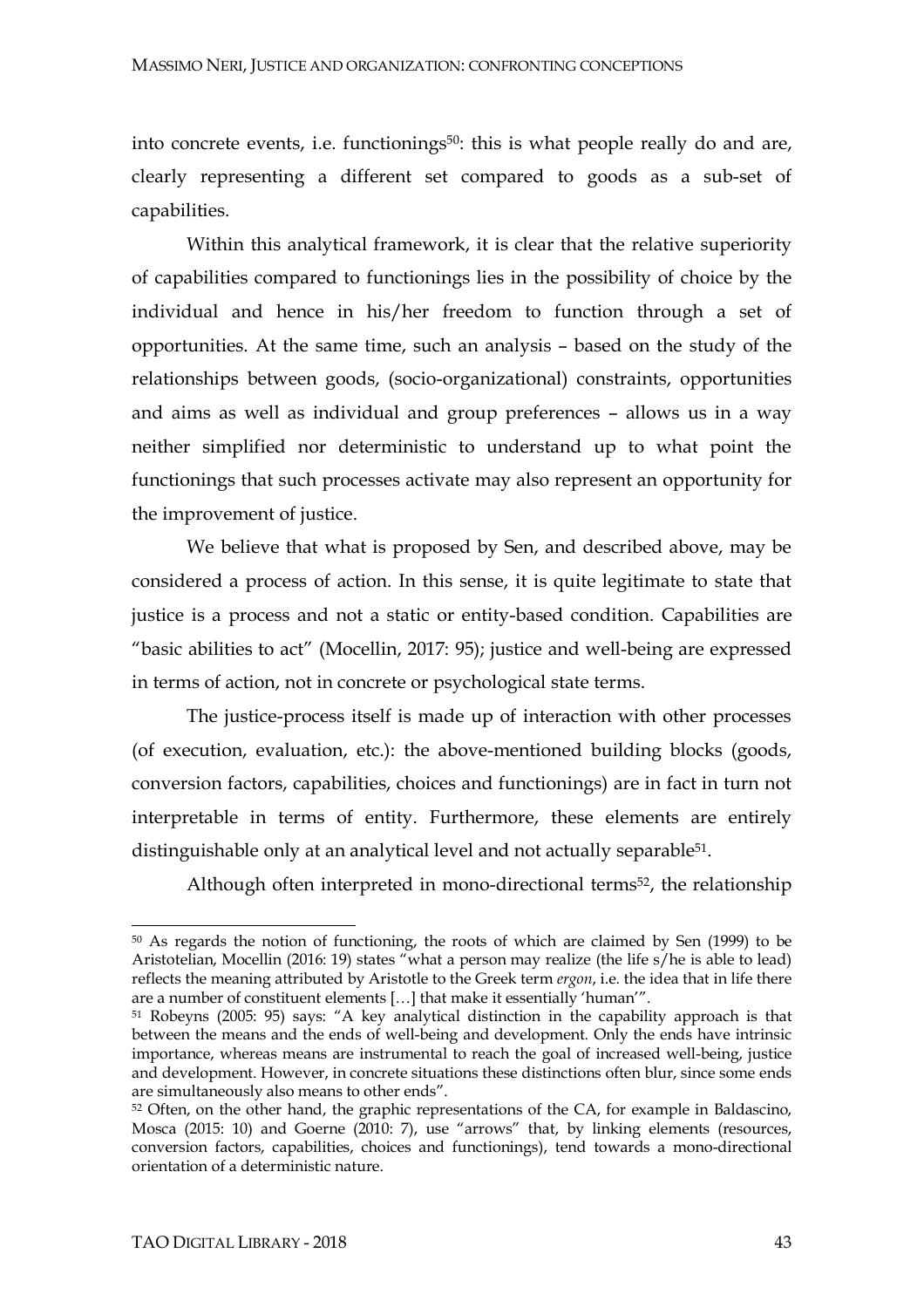between the elements cited is not pre-determined. The elements in question are not placed in a cause-effect relationship, being linked by relationships of dynamic co-determination, and the overlapping and the sequences which may come about in concrete terms are limitless. It is worth repeating that the elements addressed are categories of an analytical schema which must not be confused with concrete actions or with subject agents.

Reasoning in terms of interdependent action processes, not separable but only distinguishable analytically in their dynamic relationship, makes it possible to observe the actions of social actors as guided by a multitude of needs, interests, values, at times even in conflict with one another. Deciding and acting in a state of limited rationality also has consequences on the level of ethics/values, linked to the cognitive level<sup>53</sup>. Justice, in this approach, is configured as one of the values capable of structuring social action, not the only nor the univocal one. Indeed, unlike the objectivist and subjectivist approaches, justice may take on a dissonant or disruptive nature, as well as a consonant and integrating one. It may therefore be further stated that justice stands both as a constraining element and a source of opportunity, and that such a dynamic should never be taken for granted, but instead always placed in relation with other conditions of the context, according to a schema which cannot be deterministic: "every choice in the action and decision process is at the same time enabling and constraining" (Maggi, 2011: 90).

Basically, the concrete expression of justice is not explainable *ex-ante* on the basis of its intrinsic and objective characteristics, but it may be analysed on the basis of the agents' choices in relation to the characteristics themselves.

In order to underline the distance from an interpretation of Sen's idea characterised by pre-determination, it is worth remembering that the Author himself (Sen, 1999: 76) states that "it is possible to attach importance to having opportunities that are *not* taken up. This is a natural direction to go if the

<sup>53</sup> This is referred to as *bounded ethicality* (Chugh *et al*., 2005) to describe the cognitive, psychological limits etc. that would appear to influence decisions of an ethical nature. Of these limits, nevertheless, one would seem to have less awareness due to the presumption of one's own good faith: paradoxically, therefore, they may lead to particularly non-ethical decisions.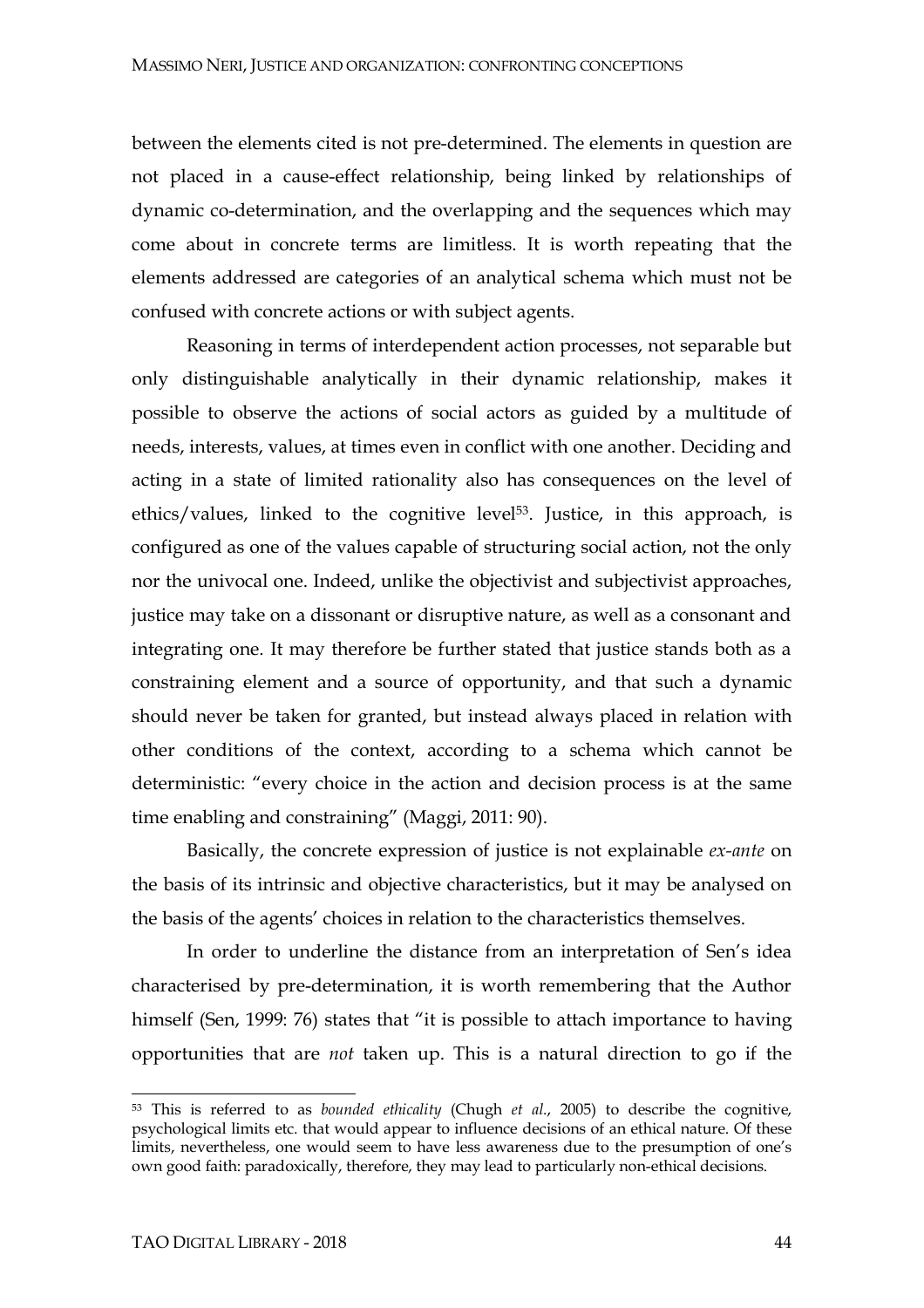process though which outcomes are generated has significance on its own. Indeed, 'choosing' itself can be seen as a valuable functioning, and having an *x*  when there is no alternative may be sensibly distinguished from choosing *x* when substantial alternatives exist".

What's more, it is also important to reject an implicitly normative and counter-intuitive approach with regard to the emphasis placed on an efficientist logics: the idea – linked to the positive rhetoric referencing concepts of diversity and individualism – that more customization and less standardization (for example in a work-life balance practice) must necessarily translates into better conditions for justice.

In fact, the study of the phenomena according to this conception considers *emic* knowledge, produced by subjects that act and regulate organizational processes, and methodological and disciplinary *etic* knowledge as complementary. The appropriation on the part of agent subjects of the categories proposed by Sen and their use in the assessment of justice intrinsic to working processes should produce a shift away both from the determinism of the mainstream and from radical subjectivism, allowing for a careful analysis of the value-based orientations of the processes themselves and potentially of their re-orientation. Consistently with this conception, the most suitable methodology for the analysis and practice on justice in organizations is the research-intervention, when interpreted in line with the epistemological presuppositions, obviously54.

Hence, to sum up, in this analytical scheme it is posited that in the study of the organizational phenomenon:

- various action and decision processes may be observed at the same time (judgement, assessment…) which take place continuously and inextricably; the regulation and orientation of every action process, and of its links with other action processes, is the result on the one hand of the influence of rules, norms, values, heteronomous criteria, in the interpretation of agent subjects, and on the other hand of their autonomous production;

<sup>54</sup> On the theme, see Albano, 2012.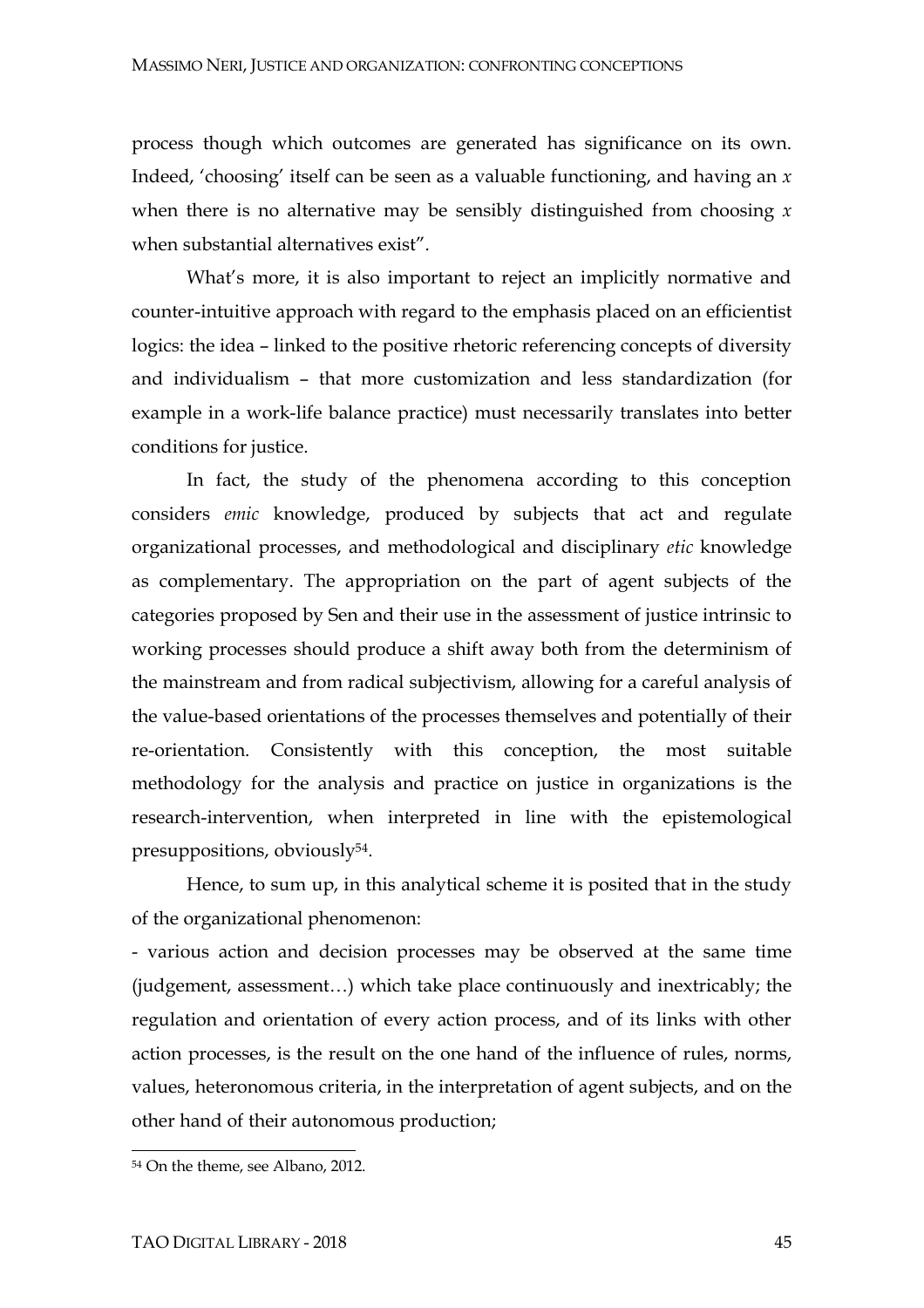- among the action and decisional processes, we may also note those that highlight the development and change of the interpretational and ordering criteria of the courses of action themselves;

- among these processes, the process of justice may be recognized.

We believe that for an organizational study carried out according to the processual conception – consistently with the interpretation here proposed – it is analytically and interpretively useful to deal with justice. On the one hand, it is always necessary to acknowledge that the sense of justice is an element intrinsic to action and decision processes, for example a working process, and that they are not separable, just as values, preferences etc. are not. On the other hand, while the issue of the development, interpretation and change of justice itself is subject to analysis, the latter becomes the action and decision process under observation, and must in turn be analysed from a processual stance, possibly using the analytical tools proposed above, based on Sen's idea.

On the basis of this approach, the justice-process could be defined as one of the "secondary" processes, not because it is any less important (on the contrary), or consequent (or precedent), but because, unlike others, it is rarely placed under specific observation and therefore normally is less visible.

We argue that the use of an evocative and common notion such as that of justice – even when described in a way that it is oriented towards the processual conception – may notably facilitate the understanding of social phenomena, clarify the aims and directions of the various courses of action, effectively contributing – albeit not in an exclusive manner – to their regulation.

#### **Justice and organization: a brief summary**

As argued above, depending on whether the organization is understood as a predetermined system with regard to the behaviour of agents, as a system emerging from their interactions, or as a process of actions and decisions, major differences emerge in the interpretation of the notion of justice and in its use in analytical and organizational practices. Below, the most relevant aspects of these differences will be summarized.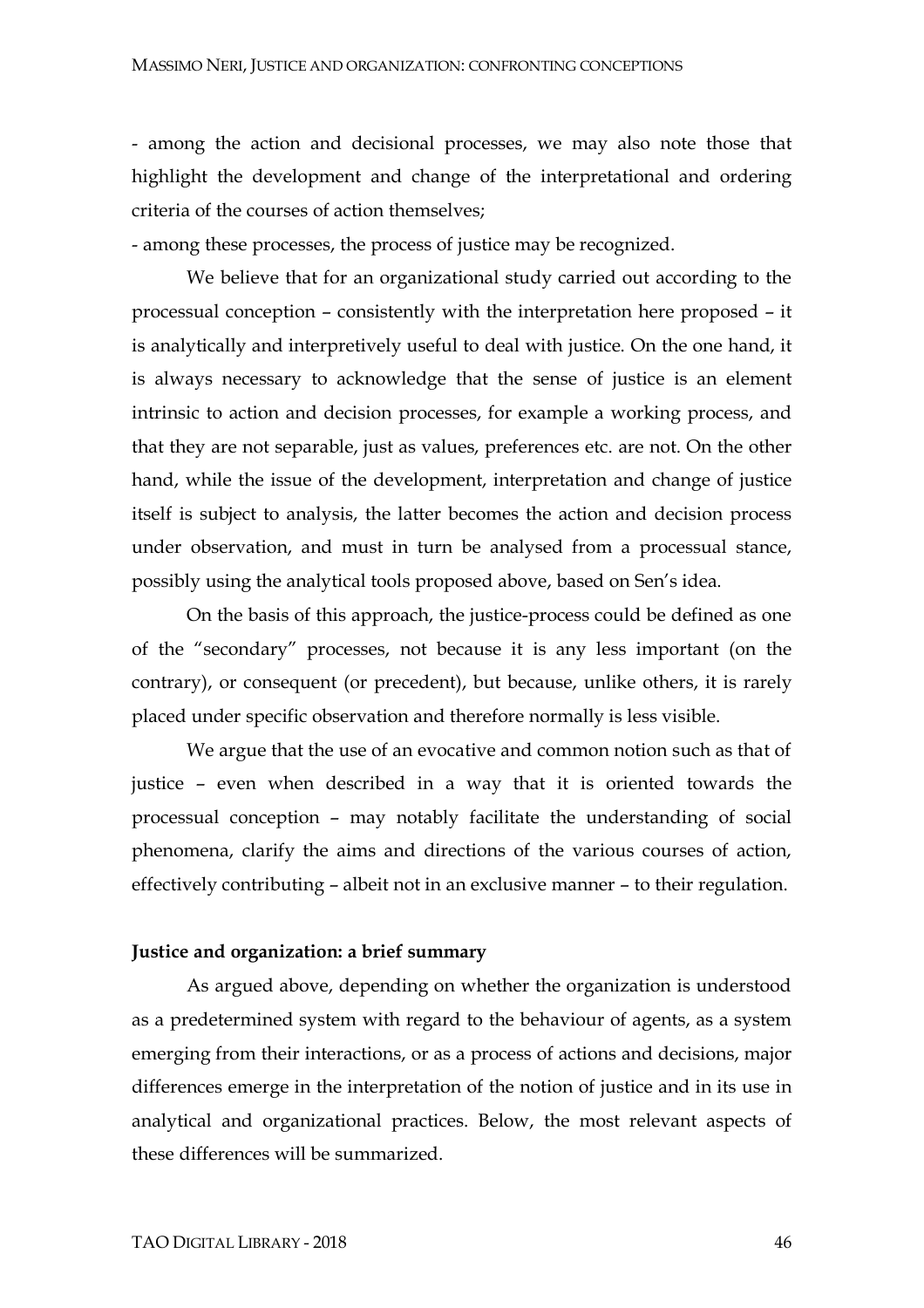First of all, the postulation of the concept is different: in the logic of the pre-determined system this is founded on categories (dimensions) identified by researchers and measured on the basis of the perceptions of the actors, while in the subjectivist logic, justice emerges from the sense attributed to the experiences identified and undergone by the social actors themselves. In the conception of organization as actions and decisions, justice is itself a process which expresses an order not laid out in advance, interpretable according to the chain of relationships that exist between the resources, capabilities and concrete choices of subjects.

The level of analysis changes and therefore also the preferred form of investigation and operationalization changes: quantitative research, qualitativeparticipant research and intervention-research.

Lastly, the expected outcome of the analysis of justice changes: from the planning guidelines (in particular of systems of human resource management), to the description and interpretation of the phenomena of sense-building and the climate and culture of justice, to the interpretation of the value-based orientation of the processes of action (in particular of work) as well as any reorientation towards the desired goals.

Within this framework, we cannot overlook the fact that the use of a conception of justice may have consequences in terms of the safeguarding of work. In fact, the OJ Theory approach and that of the mainstream in general is concretized in a system of rules that, if correctly negotiated (thus giving rise to further issues of distributive and procedural justice, as part of the negotiation process) may contribute to the maintenance and development of safeguards not otherwise guaranteed by law, with the advantages and constraints, in particular those concerning the protection approach. For these reasons, in the specific context of the US, the OJ approach has been defined as "the new industrial relations" (Gililand *et al*., 2014).

From a critical perspective, it is assumed that potential dissent is always present in the actor-organization (and employee-employer) relation. Given the asymmetric pattern of power, it is simplistic to hypothesize a sort of natural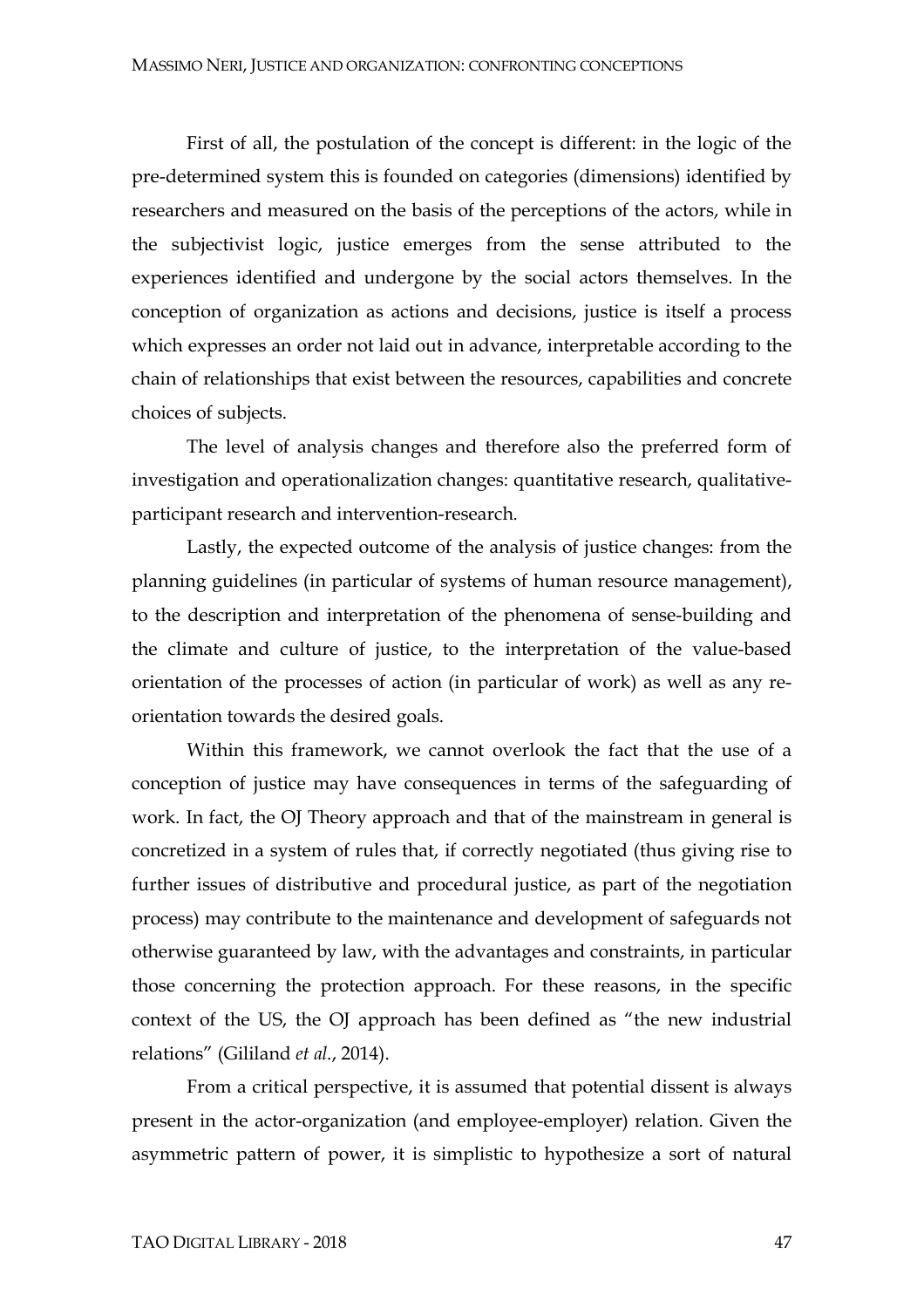conformism, leading to the observance of rules, values, etc. as the expression of the will of top management; indeed, the expected result consists of more conflict in industrial relations.

On the contrary, a re-orientation in processual logic along with the concept of safeguarding – considered as an integral part of the notion of capability – also redefines that of work, dynamically conceived as both means and end at the same time55.

In conclusion, we might return to the invitation to reflect on the fact that the present work is presented with the aim of providing a tool useful for confrontation with, and not for the comparison of, theories based on various visions, i.e. not to identify one as "better" than others. The world views are indeed incommensurable. Hence, in this case, the theories of justice that presuppose various world views are not comparable and must be evaluated – like every theory – in terms of their own internal coherence.

#### **References**

ABBAGNANO N.

1971 *Dizionario di filosofia*, Torino: Utet.

#### ADAMS J.S.

1963 Toward an understanding of inequity, *Journal of Abnormal and Social Psychology*, 67: 422-436.

#### ALBANO R.

l

2012 *Action Research / La recherche-action / La ricerca-intervento*, http://amsacta.cib.unibo.it, Bologna: TAO Digital Library.

#### ALBANO R., MASINO G., MAGGI B.

1998/2010 *The relevance of Giddens' structuration theory for organizational research*, http://amsacta.cib.unibo.it, Bologna: TAO Digital Library.

<sup>&</sup>lt;sup>55</sup> An in-depth reflection on the implications of the various conceptions of justice in terms of work relations goes beyond the intentions of this systematizing proposal. On the theme, see: Del Punta, 2013: 214 and following.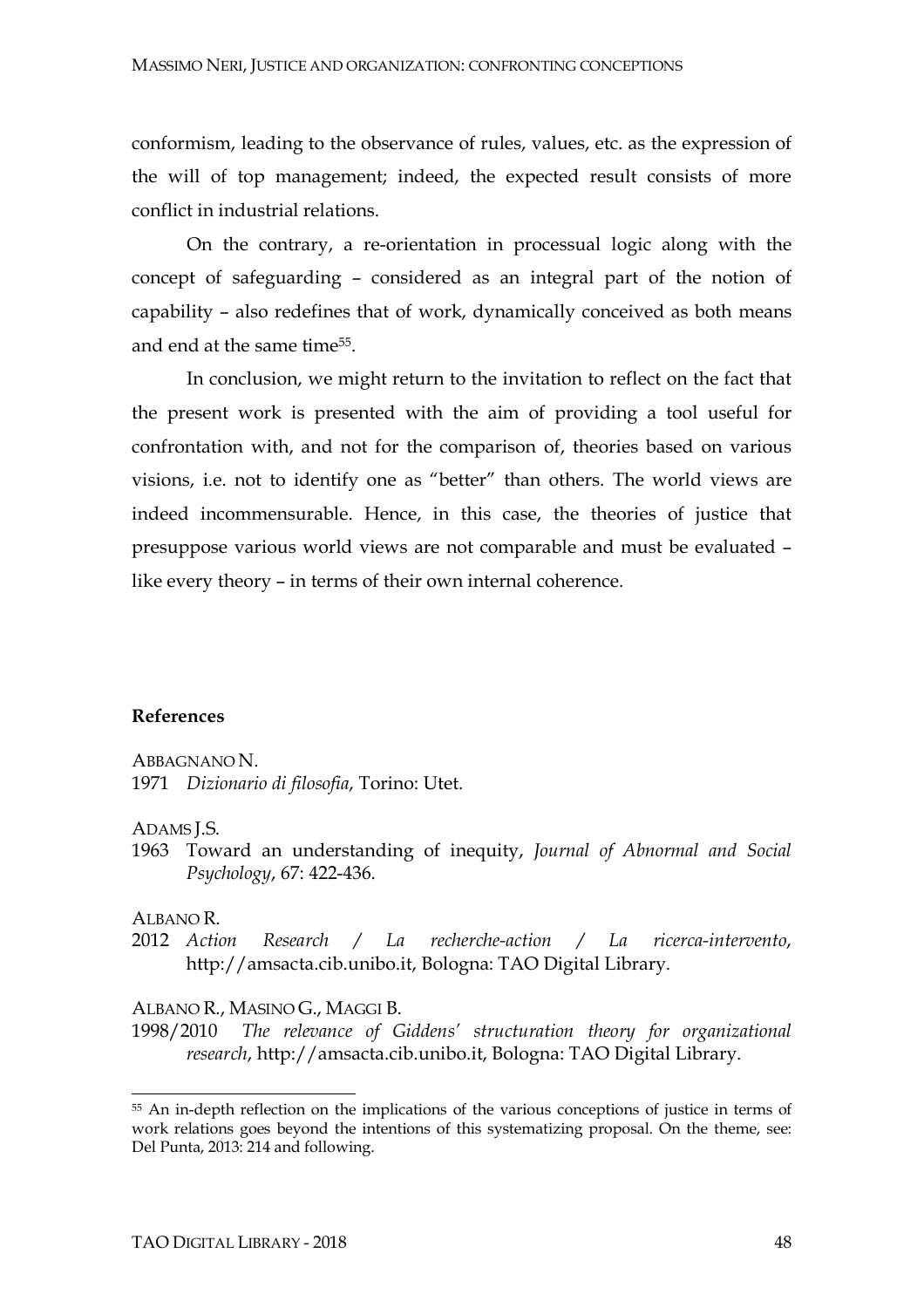ALVESSON M., WILLMOTT H.

1992 *Critical Management Studies*, London: Sage.

AMBROSE M.L., ARNAUD A.

2005 Distributive and procedural justice: Construct distinctiveness, construct interdependence, and overall justice, in Greenberg J., Colquitt J.A. (Eds.), *Handbook of Organizational Justice*:59–84, Mahwah, NJ: Lawrence Erlbaum Associates.

BALDASCINO M., MOSCA M.

2015 Le capabilities come misura della qualità urbana e contrasto alla segregazione sociale, *36° Conferenza Italiana di Scienze Regionali*: Arcavacata di Rende, https://www.aisre.it/images/aisre/ 55ad13336cf816.53493932/Baldascino%201.pdf.

BASS J.M., NICHOLSON B., SUBRAHMANIAN E.

2013 A framework using institutional analysis and the capability approach in ICT4D, *Information Technologies & International Development*, 9, 1: 19-35.

BERTI C.

2002 *Psicologia sociale della giustizia*, Bologna: Il Mulino.

BIES R.J.

2005 Are procedural justice and interactional justice conceptually distinct?, in Greenberg J., Colquit J.A. (EDS.), *Handbook of Organizational Justice*, 85-112, Mahwah, NJ: Lawrence Erlbaum Associates.

BIES R.J., MOAG J.S.

1986 Interactional justice: communication criteria of fairness*,* in Lewicki R.J., Sheppard B.H., Bazerman B.H. (Eds.), *Research on negotiations in organizations,* 1: 43-55, Greenwich, CT: JAI Press.

BISMAN J.E., HIGHFIELD C.

2012 The road less travelled: An overview and example of constructivist research in accounting, *Australasian Accounting, Business and Finance Journal*, 6, 5: 3-22.

BLANCHET V., MAGISTA M., PERRET M.

2013 Stop filling in the gaps! Rethinking organizational justice through problematization, *22th Conference AIMS* ‐ Association Internationale de Management Strategique: Clermont- Ferrand, FR. https://halshs.archives-ouvertes.fr/halshs-00844204/document

BLAU P.M.

1964 *Exchange and Power in Social Life*, New York: Wiley.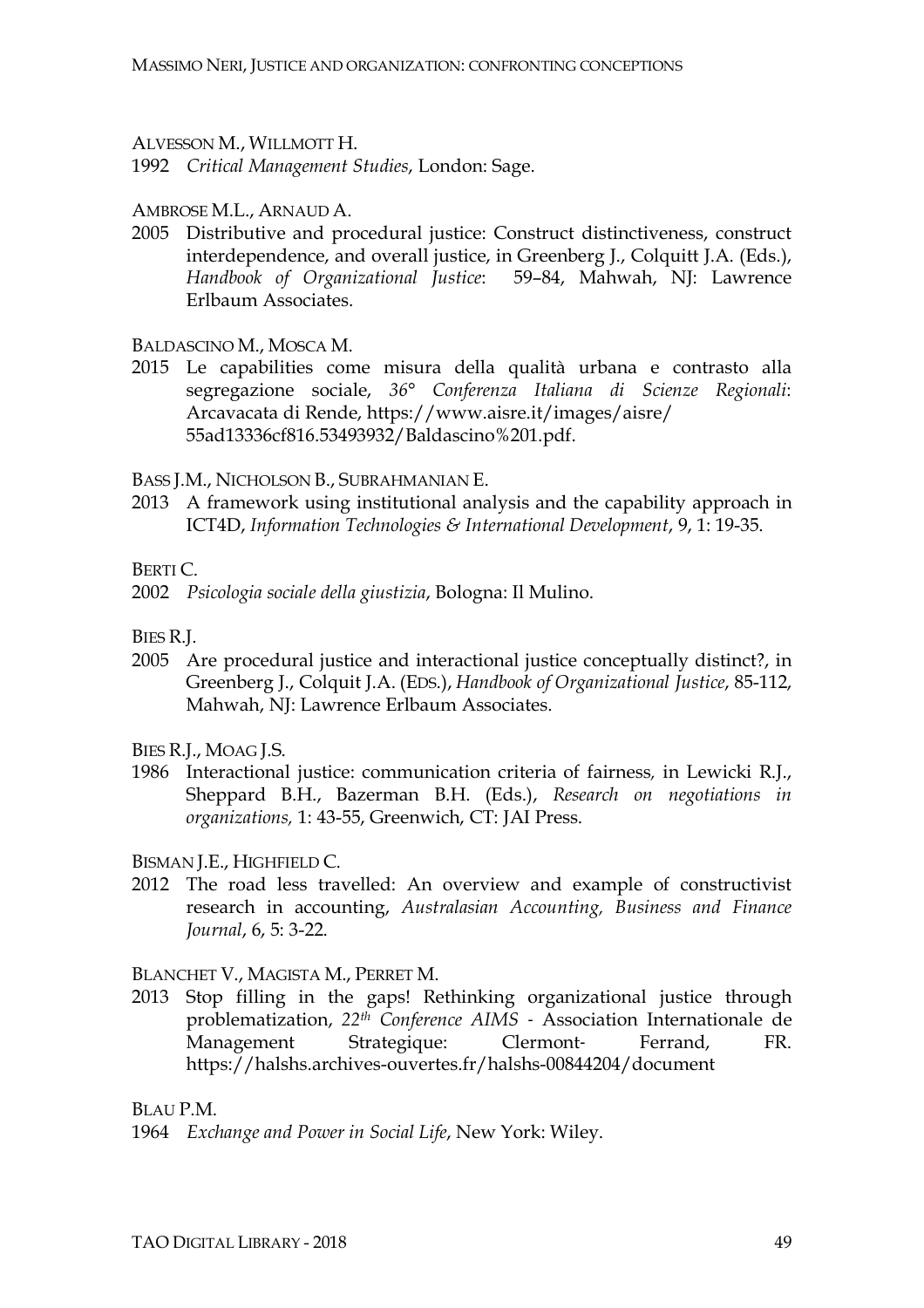#### BOBBITT F.

1918 *The Curriculum*, Boston: Houghton-Mifflin.

#### BOLTANSKI L., THEVENOT L.

1991 *De la justification. Les economies de la grandeur*, Paris: Gallimard.

#### BORDONI S., NERI M.

2008 Le parole della giustizia nelle organizzazioni: uno studio esplorativo, in Neri M. (Ed.), *Studi e ricerche sul tema delle relazioni di lavoro*: 226-236, Bologna: Pitagora.

BOUDON R

- 1995 A propos des sentiments de justice: nouvelles remarques sur la théorie de Rawls, *L'Année sociologique*, 45, 2: 273-296.
- 1999 *Le sens des valeurs*, Paris: Presses Universtaires de France.

BOURDIEU P.

1986 La force du droit. Eléments pour une sociologie du champ juridique, *Actes de la recherche en sciences sociales*, 64: 3-19.

BROOKS J.S., MILES M.T.

2008 From scientific management to social justice. and back again? Pedagogical shifts in educational leadership, in Normore, A. H. (Ed.), *Leadership for social justice: Promoting equity and excellence through inquiry and reflective practice*: 99–114, Charlotte, NC: Information Age.

BURNS T., STALKER G.M.

1961 *The management of innovation*, London: Tavistock Publications.

BURRELL G., MORGAN G.

1979 *Sociological Paradigms and Organizational Analysis*, London: Heinemann.

#### CANOVA L., GRASSO M., PAREGLIO S.

2009 Ambiente, sviluppo umano, sostenibilità e modellizzazione dinamica, in Pareglio S. (Ed.), *Sviluppo umano sostenibile e qualità della vita. Modelli economici e politiche pubbliche*: 71-85, Roma: Carocci.

#### CARUSO S.

2002 Amartya Sen: la speranza di un mondo "migliorabile", *Testimonianze*, 45, 423: 58-86.

CAVALLI A.

2001 *Incontro con la sociologia*, Bologna: Il Mulino.

CESAREO V.

1993 *Sociologia. Teoria e problemi*, Milano: Vita e pensiero.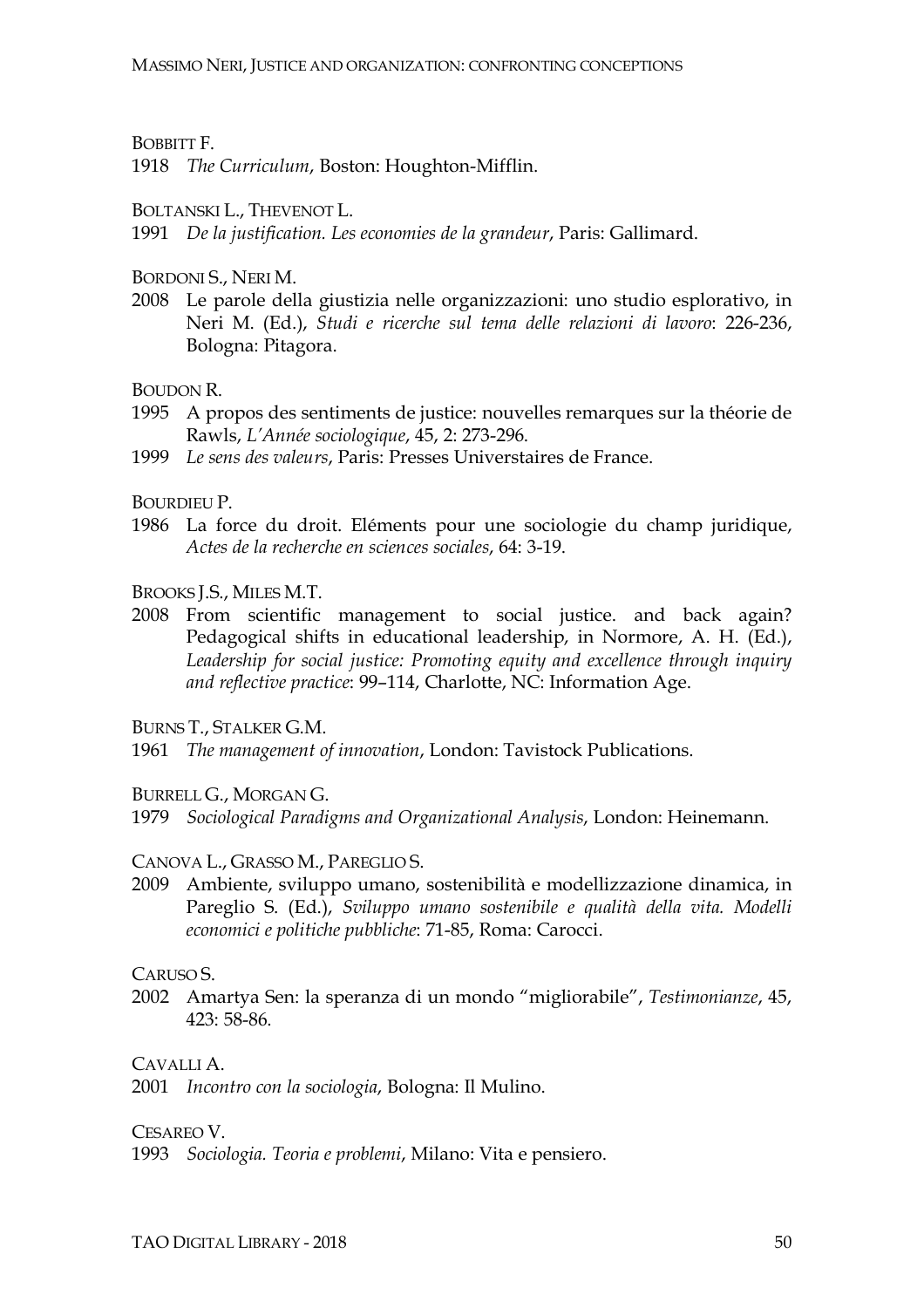CHENEY G., STRAUB J., SPEIRS-GLEBE L., STOHL C., DEGOOYER D., WHALEN S., GARVIN-DOXAS K., CARLONE D.

2016 Democracy, participation, and communication at work: A multidisciplinary review, *Annals of the International Communication Association*, 21, 1: 35-92.

CHUGH D., BAZERMAN M.H., BANAJI M.R.

2005 Bounded ethicality as a psychological barrier to recognizing conflicts of interest, in Moore D., Loewenstein G., Cain D., Bazerman M.H. (Eds.), *Conflicts of Interest*: 75-95, Cambridge: Cambridge University Press.

CLAYON S.D.

1992 The experience of injustice: Some characteristics and correlates, *Social Justice Research*, 5; 1; 71-91.

COCOZZA A.

2005 *La razionalità nel pensiero sociologico tra olismo e individualismo*, Milano: Franco Angeli.

COLQUITT J.A., GREENBERG J., ZAPATA-PHELAN C.P.

2005 What is organizational justice? A historical overview, in Greenberg J., Colquitt J.A. (Eds.), *Handbook of Organizational Justice*: 3-56, Mahwah, NJ: Lawrence Erlbaum Associates.

COLQUITT J.A., SHAW J.

2005 How should organizational justice be measured?, in Greenberg J., Colquit J.A. (Eds.), *Handbook of Organizational Justice*: 113-152, Mahwah NJ: Lawrence Erlbaum Associates.

COMIM F.

2001 Operationalizing Sen's capability approach, *Conference on Justice and poverty: examining Sen's capability approach*, paper: Cambridge.

COOK K.S., HEGTVEDT K.A.

1983 Distributive justice, equity and equality, *Annual Review of Sociology*, 9, 217-241

CORBETTA P.

2003 *La ricerca sociale: metodologie e tecniche. I. I paradigmi di riferimento*, Bologna: Il Mulino.

COSTA G., GIANECCHINI M.

2005 *Risorse umane: persone, relazioni e valore,* Milano: Mc Graw Hill.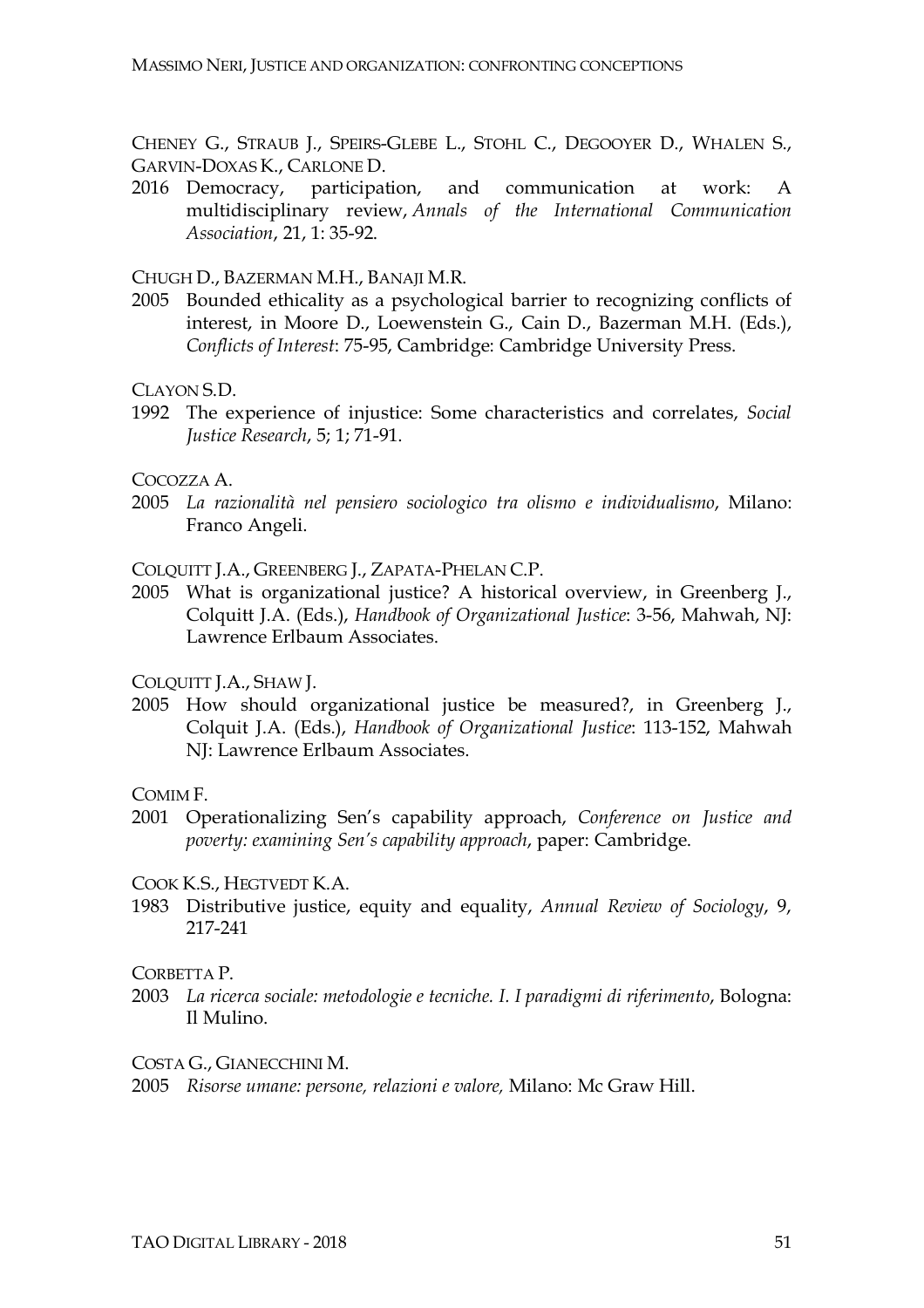COX A.

2000 The importance of employee participation in determining pay system effectiveness, *International Journal of Management Review*, 2, 4: 357-375.

#### CROPANZANO R., FORTIN M., KIRK J.

2015 How do we know when we are treated fairly? Justice rules and fairness judgments, *Research in Personnel and Human Resources Management*, 33: 279-350.

CROZIER M., FRIEDBERG E.

1977 L'*acteur et le système. Les contraintes de l'action collective*, Paris: Seuil.

CZARNIAWSKA B.

1997 *Narrating the organization: Dramas of institutional identity*, Chicago: University of Chicago Press.

DEL PUNTA R.

2013 Leggendo *The idea of justice*, di Amartya Sen, *Giornale di diritto del lavoro e delle relazioni industriali*, 138: 197-219.

DEWEY J.

1988 Creative democracy: the task before us, in *J. Dewey, The later works 1925- 1953*, 14: 224-230, Carbondale: Southern Illinois University Press.

DEUTSCH M.

1975 Equity, equality and needs: What determines which value will be used as the basis of distributive justice?, *Journal of Social Issues*, 31: 137-150.

DOWNS Y., SWAILES S.

2013 A capability approach to talent management**,** *Human Resource Development International*, 16: 267-281.

ECKHOFF T.

1974 *Justice: Its determinants in social interactions,* Rotterdam: Rotterdam University Press.

ELIAS N.

1970 *Was ist soziologie?*, Munchen: Juventa Verlag.

EMERY F.E., TRIST. E.L.

1960 Socio-technical systems, in Churchman C.W., Verhulst M. (Eds.), *Management Science. Models and Techniques*, 2: 83-97, Oxford: Pergamon Press.

FAYOL H.

<sup>1918</sup> *Administration industrielle et générale,* Paris: Dunod.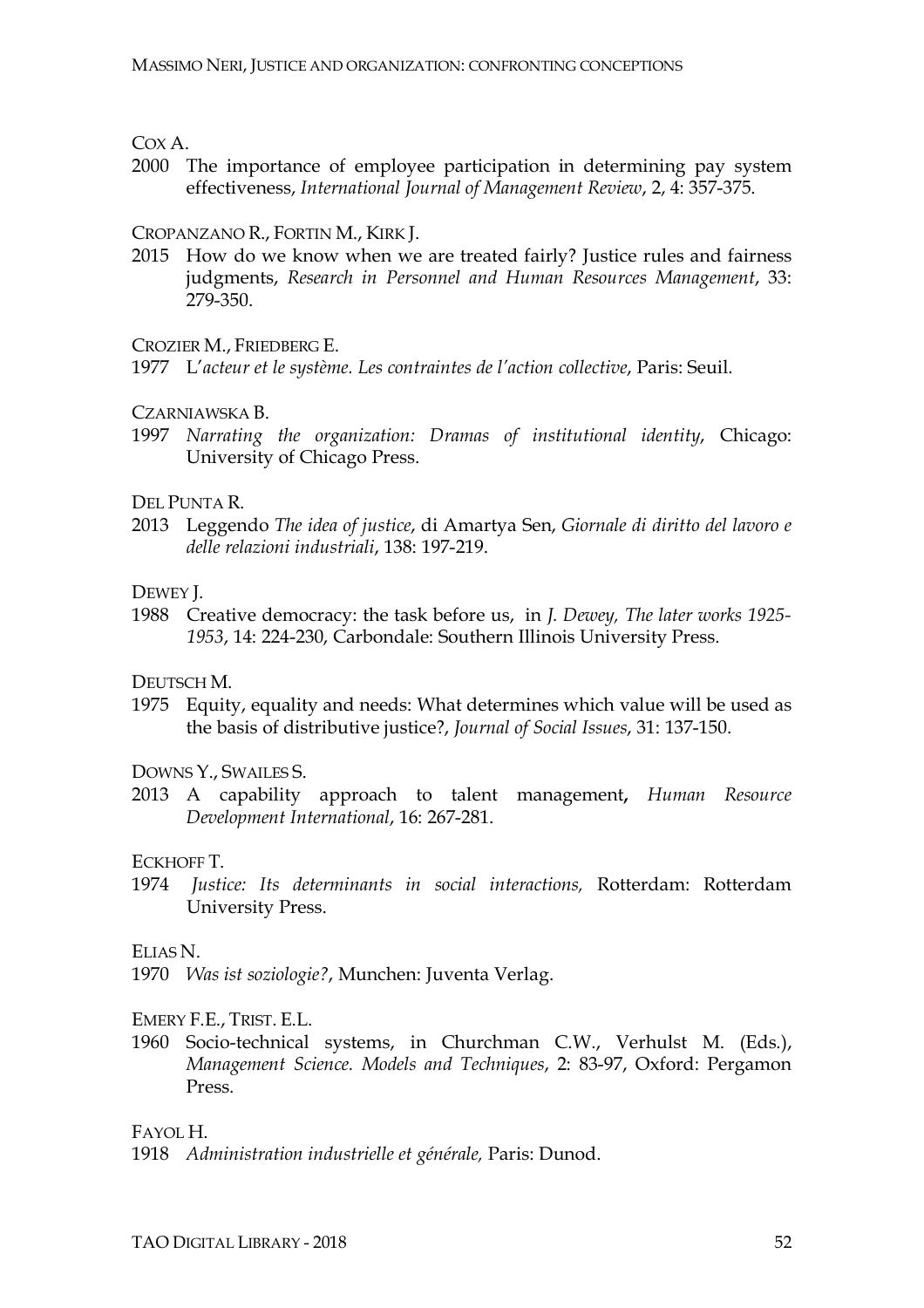FINKEL N.J.

1998 But it's not fair! commonsense notions of unfairness, *American Psychology-Law Society Conference*, paper, California: Redondo Beach.

FINKEL N.J., FULERO S.M., HAUGAARD J.J., LEVINE M., SMALL M.A.

2001 Everyday life and legal values: A concept paper, *Law and Human Behavior*, 25, 2: 109-123.

FLEISCHACKER S.

- 2004 *A short history of distributive justice*, Cambridge, Mass.: Harvard University Press.
- FOLGER R., CROPANZANO R.
- 1998 *Organizational justice and human resource management,* Beverly Hills, CA.: Sage.

FOLGER R., KONOVSKY M., CROPANZANO R.

1992 A due process metaphor for performance appraisal, *Research in Organizational Behavior*, 14: 129-177.

FOLLETT M.P.

1930 *Creative Experience*, London: Longmans Green.

FOURNIER V., GRAY C.

2000 At the critical moment: Conditions and prospects for critical management studies, *Human Relations*, 1: 7–32.

#### FRENCH W.

1964 *The personal management process: Human resource administration*, Boston: Houghton Mifflin.

GADAMER H.G.

1977 The phenomenological movement, in Linge D. (Ed.), *Philosophical Hermeneutics*: 130-182, Berkeley: California University Press.

GANTT H.L.

1910 *Work, wages, and profits*, New York: The Engineering Magazine.

GEERTZ C.

1973 *The interpretation of cultures*, New York: Basic Books.

GIDDENS A.

1984 *The constitution of society*, Cambridge: Polity Press.

2009 *Sociology*, 6th ed., Cambrige: Polity Press.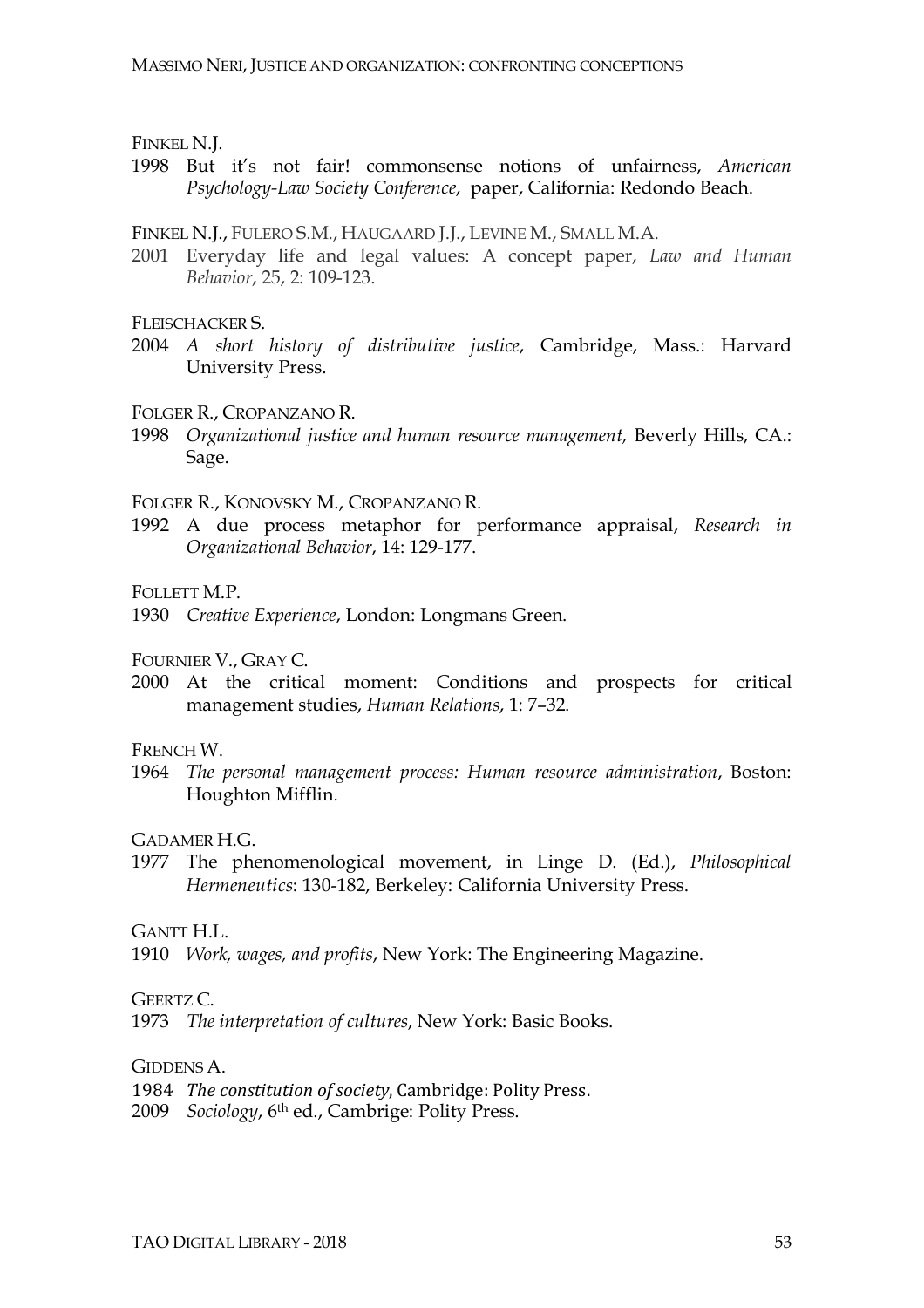GIDDENS A., SUTTON P.W.

2010 *Sociology*, Cambrige: Polity Press.

GILILAND S.

1993 The perceived fairness of selection systems: an organizational justice perspective, *Academy of Management Review*, 18, 694-734.

GILILAND S., GROSS M., HOGLER R.

2014 Is Organizational Justice the New Industrial Relations? A debate on Individual Versus Collective Underpinning of Justice, *Negotiation and Conflict Management Research*, 7, 3, 155-172.

GILILAND S., STEINER D., SKARLICKI D.

2011 *Emerging perspectives on organizational justice and ethics***,** Greenwich, USA: Information Age Publishing.

GOERN A.

2010 The capability approach in social policy analysis. Yet another concept?, *Working papers on the reconciliation of work and welfare in Europe,* REC-WP 03/2010, Edinburgh: University of Edinburgh, Publication and Dissemination Centre (PUDISCwowe). http://nbnresolving.de/urn:nbn:de:0168-ssoar-198104.

GREENBERG J.

1987 A taxonomy of organizational justice, *Academy of Management Review,* 12, 1: 9-22.

GUO J., RUPP D., WEISS H., TROUGAKOS J.

2011 Justice in organizations: A person-centric approach, in Gililand S., Steiner D., Skarlicki D. (Eds.), *Emerging Perspectives on Organizational Justice and Ethics***,** Greenwich, USA: Information Age Publishing.

HABERMAS J.

1994 Three normative models of democracy, *Constellations*, 1, 1: 1-10.

HATCH M.J.

- 1993 The Dynamics of Organizational Culture, *Academy of Management Review*, 18, 4: 657-693.
- 1997 *Organization theory: modern, symbolic, and postmodern perspectives*, Oxford: Oxford University Press.

HAUENSTEIN N.M.T., MCGONIGLE T., FLINDER S. W.

2001 A meta- analysis of the relationship between procedural justice and distributive justice: Implications for justice research, *Employee Responsibilities and Rights Journal,* 13: 39–56.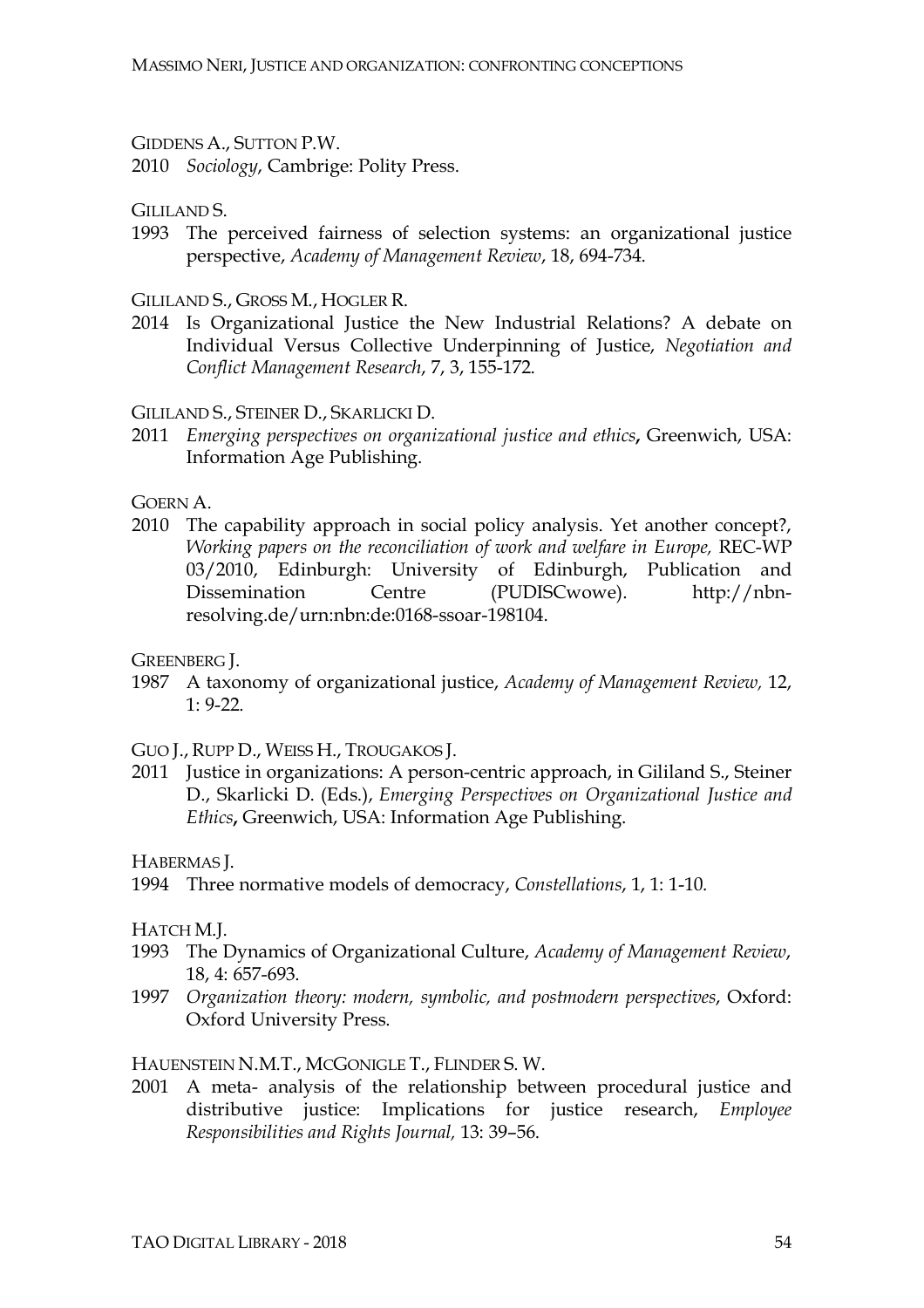#### HEIDER, F.

1958 *The psychology of interpersonal relations*, New York: Wiley.

#### HEIL G., BENNIS W., STEPHENS D.

2000 *Douglas McGregor, revisited: Managing the human side of the enterprise.* New York: Wiley.

HERZBERG F.

1968 One more time: how do you motivate employees?, *Harvard Business Review*, 46: 53–62.

HIGHELD  $C$ 

2013 *How do accountants perceive fairness in the workplace? An Australian perspective,* Doctoral Thesis, Charles Sturt University.

#### HOBSON B.

2011 The agency gap in work–life balance: Applying Sen's capabilities framework within European contexts, *Social Politics*, 18, 2: 147-167.

HOLLENSBE E.C., KHAZANCHI S., MASTERSON S.S.

2008 How do I assess if my supervisor and organization are fair? Identifying the rules underlying entity-based justice perceptions, *Academy of Management Journal*, 51, 6: 1099-116.

HOMANS G.

1961 *Social behavior: its elementary forms*, New York, Harcourt.

JOHNSON B.L. JR

2008 Exploring multiple meanings and pursuits of social justice: a reflection on modern, interpretive, and postmodern possibilities, *Teacher Development,* 12, 4: 301-318.

JOSEPH J.

2017 Performance assessment arrangements and justice in employer-employee relations, *Indian Journal of Industrial Relations*, 52, 3: 353-371.

KERNAN M., HANGES P.

2002 Survivor reactions to reorganization: antecedents and consequences of procedural, interpersonal, and informational justice, *Journal of Applied Psychology*, 87, 5: 916–928.

KNIGHTS D., WILLMOTT H.

2007 *Introducing organizational behaviour and management*, London: Thomson Learning.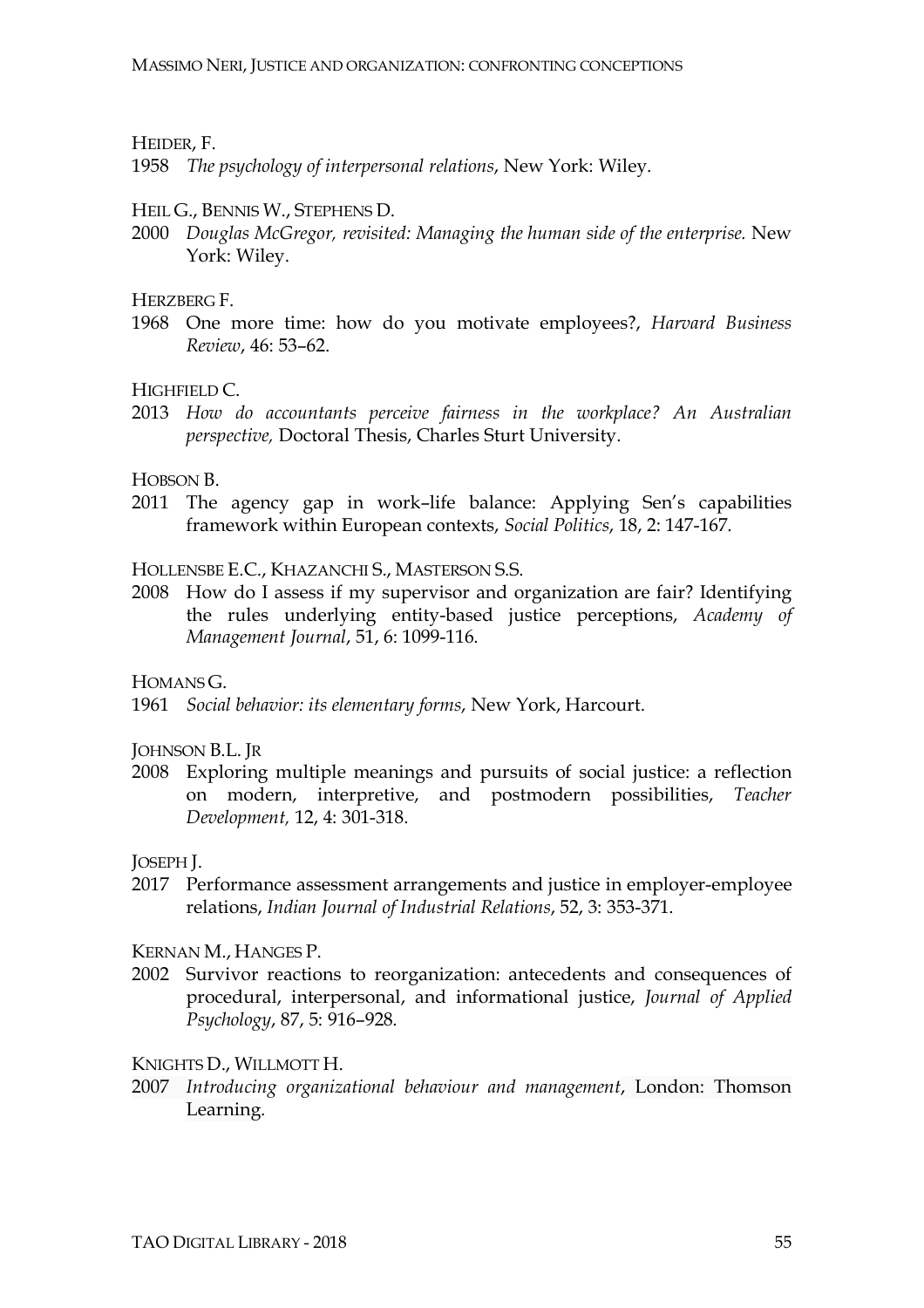LAWRENCE P., LORSCH J.

1967 *Organization and environment*, Cambridge, Mass.: Harvard University Press.

LEGGE K.

- 1995 *Human resource management: retorics and realities*, Basingstoke: McMillan.
- 1998 Is HRM ethical? Can HRM be ethical?, in Parker M. (Ed.), *Ethics and organizations*: 53-75, London: Sage.

LEVENTHAL G.S.

- 1976 The distribution of rewards and resources in groups and organizations, in Berkowitz L., Walster E. (Eds.), *Advances in experimental social psychology*: 9, 91-131, New York: Academic Press.
- 1980 What should be done with equity theory? New approaches to the study of fairness in social relationships, in Gergen K., Greenberg M., Willis R. (Eds.), *Social exchange: Advances in theory and research*: 27–55, New York: Plenum Press.

LEVENTHAL G.S., KARUZA J., FRY W.R.

- 1980 Beyond fairness: A theory of allocation preferences, in Mikula G. (Ed.), *Justice and social interaction*: 167-213, New York: Springer Verlag.
- LIND E.A.
- 2001 Fairness heuristic theory: Justice judgements as pivotal cognitions on organizational relations, in Greenberg J., Cropanzano R. (Eds.), *Advances in organizational justice*: 56-88, Stanford: Stanford University Press.

LUPFER M.B., WEEKS K.P., DOAN K.A., HOUSTON D.A.

2000 Folk conception of fairness and unfairness, *European Journal of Social Psychology*, 30: 405-428.

MAGGI B.

- 1984/1990 *Razionalità e benessere. Studio interdisciplinare dell'organizzazione,* Milano: Etas libri.
- 1991 *La formazione: concezioni a confronto*, Milano: Etas libri.
- 2003/2016 *De l'agir organisationnel*. *Un point de vue sur le travail, le bien-être, l'apprentissage*, http://amsacta.cib.unibo.it, Bologna: TAO Digital Library.
- 2011 Théorie de l'agir organisationnel, in Maggi B. (Ed.), *Interpréter l'agir: un défi théorique*: 69-96, Paris: Presses Universitaires de France.
- 2016 Perché occorre conciliare la vita e il lavoro?, in Neri M., Rinadini M. (Eds.), *Tempo e giustizia nella conciliazione vita-lavoro*: 70-76, http://amsacta.cib.unibo.it, Bologna: Tao Digital Library.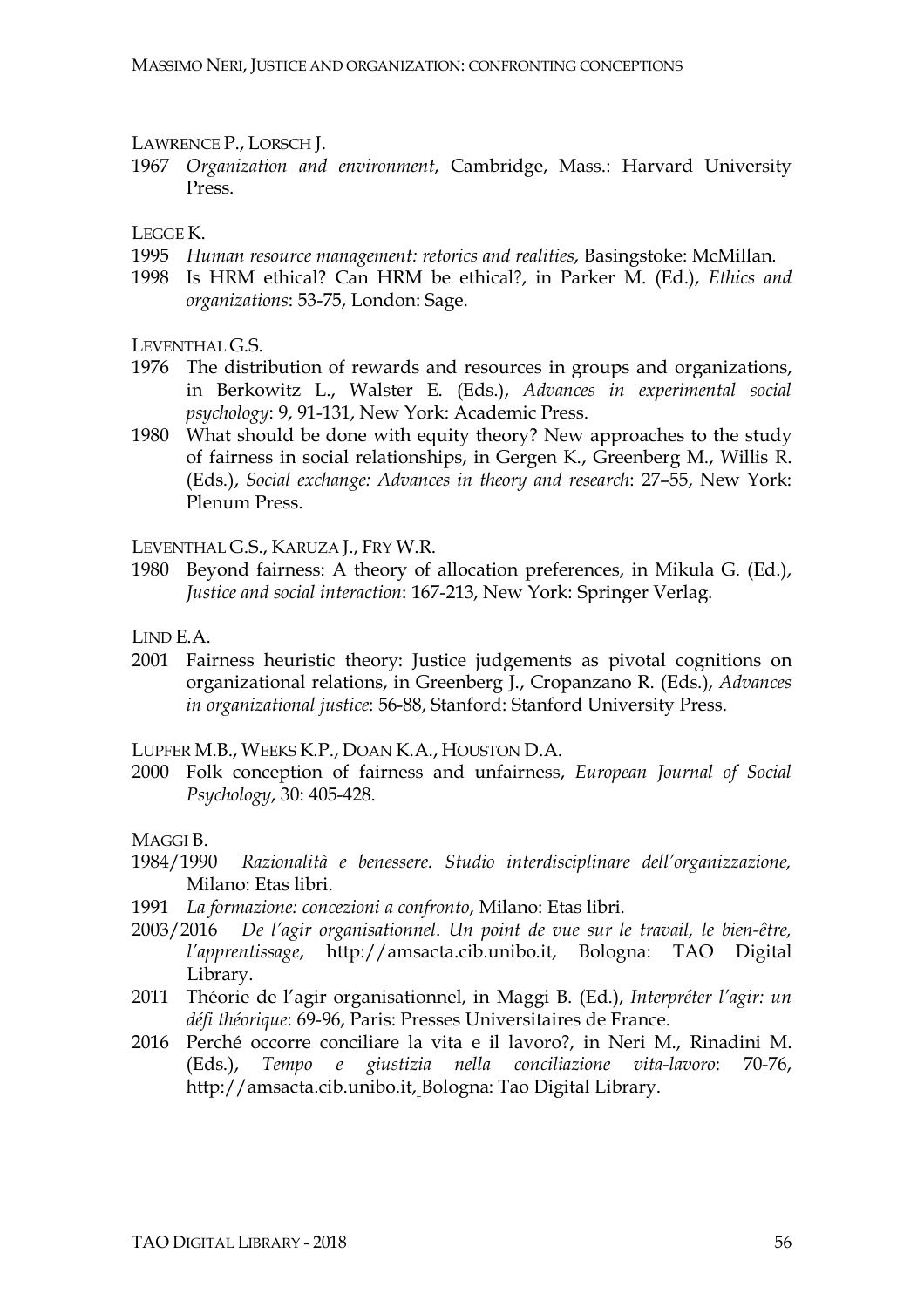#### MASINO G.

1997 *Nuove regole di progettazione. Opportunità tecnologiche e scelte organizzative,*  Roma: Carocci.

### MASLOW A

1954 *Motivation and personality*, New York: Harper and Row.

#### MCGREGOR D.

1960 *The human side of enterprise*, New York: McGraw Hill.

MEAD G.H.

1934 *Mind, self and society*, Chicago: University of Chicago Press.

#### MIGLINO A.

2012 *La giustizia come sentimento*, Roma: Armando Editore.

#### MIKULA G.

1986 The experience of injustice toward a better understanding of its phenomenology, in Bierhoff H.W., Cohen R.L, Greenberg J.(Eds.), *Justice in Social Relations*: 103-123, New York: Plenum Press.

#### MIKULA G., PETRI B., TANZER N.

1990 What people regard as unjust, *European Journal of Social Psychology*, 22: 133-149.

MINTZBERG H.

1971 Managerial work: analysis from observation, *Management Science*, 18, 2, Application Series: B97-B110.

MOCELLIN S.

- 2005 *Il sogno poetico di un economista. L'antropologia economica di Amartya Sen, tra welfare economics e teoria dello sviluppo*, Milano: Franco Angeli.
- 2016 Dall'etica pubblica alle politiche del lavoro: ripensare il rapporto individuo-comunità secondo le capabilities, in Menegoni F., De Carlo N.A. (Eds), *Etica e mondo del lavoro. Razionalità, modelli, buone prassi*: 17-32, Milano: Franco Angeli.
- 2017 Felicità, bene comune e misura: strategie 'aristoteliche' per uscire dalla crisi, in Menegoni F., De Carlo N.A., Dal Corso L. (Eds), *Etica e mondo del lavoro. Organizzazioni positive, azione, responsabilità*: 85-118, Milano: Franco Angeli.

MOWDAY R.T.

1983 Equity theory predictions of behavior in organizations, in Steers, R. M., Porter, L. W. (Eds.), *Motivation and Work Behavior*: 91–113, New York: McGraw-Hill.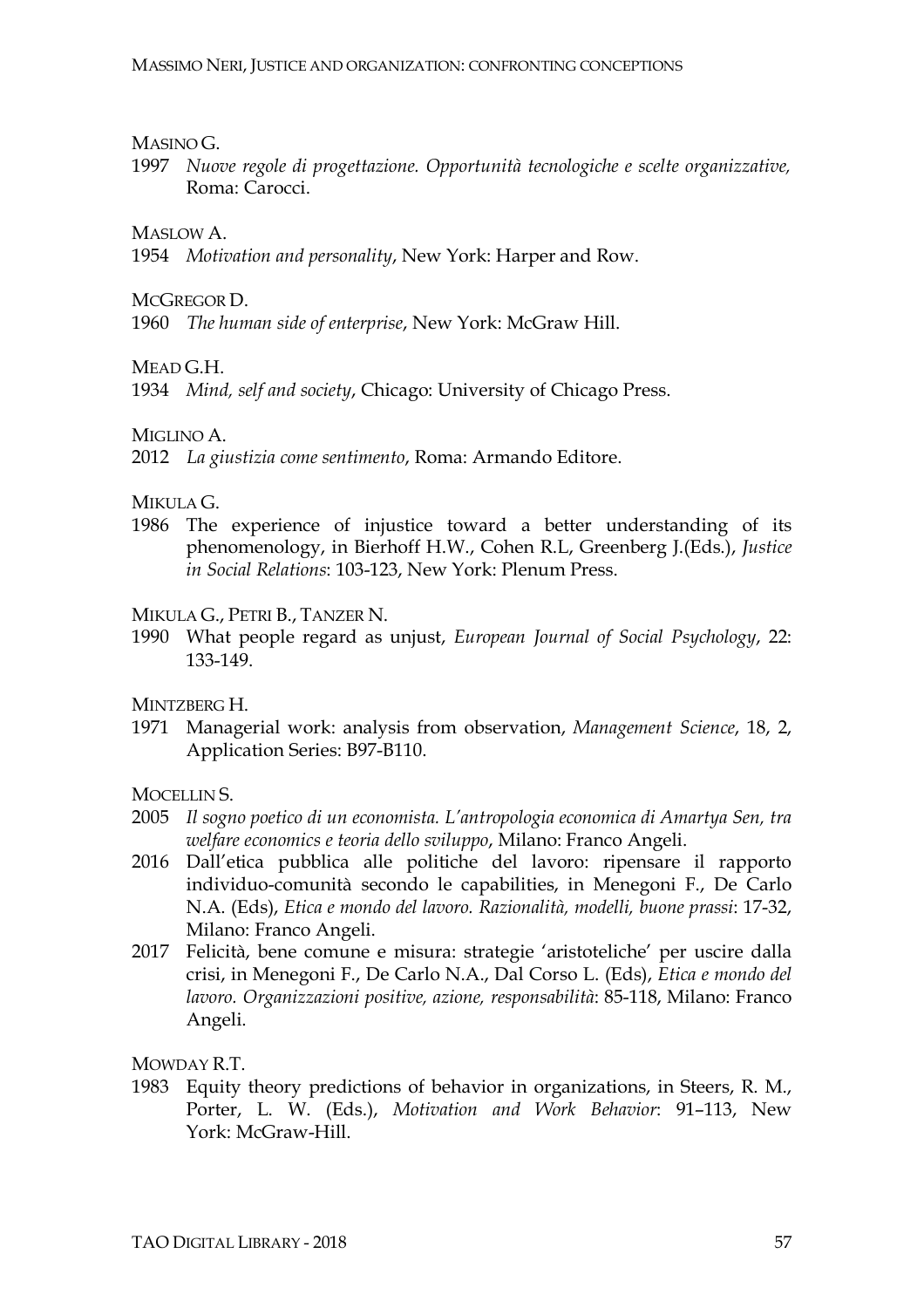NANTEUIL M. DE

2016 *Rendre justice au travail*, Paris: Presses Universitaires de France.

NEGRUȘA A.L., IONESCU G.

2016 Philosophical and managerial values of Mary Parker Follet's contribution, *The 2nd International Scientific Conference SAMRO*: 275-281*,*  Poltiniș (Sibiu), Romania.

NERI M.

2007 *La giustizia organizzativa*, Torino: Giappichelli.

NERI M., RINALDINI M.

2016a *Tempo e giustizia nell'analisi organizzativa*, Roma: Carocci.

NERI M., RINALDINI M. (EDS.)

2016b *Tempo e giustizia nella conciliazione vita-lavoro*, http://amsacta.cib.unibo.it, Bologna: TAO Digital Library.

PARKS J., CONLON D., ANG S., BONTEMPO R.

1999 The manager giveth, the manager taketh away: variation in distribution/recovery rules due to resource type and cultural orientation, *Journal of Management*, 25, 5: 723–757.

PRILLELTENSKY I.

2012 Wellness as fairness, *American Journal of Community Psychology*, 49,: 1-21.

RAWLS J.

1971 *A Theory of Justice*, Cambridge, Mass. Harvard University Press.

RAUTY R.

2012 George Herbert Mead: relazioni sociali, pena e trasformazioni della realtà, in Mead G.H*., La giustizia punitiva*: 9-48, Calimera, Lecce: Kurumuny.

RENOUARD C.

2011 Corporate social responsibility, utilitarianism, and the capabilities approach, *Journal of Business Ethics*, 98, 1: 85-97.

ROBERSON Q.

2006 Justice in teams: The activation and role of sensemaking in the emergence of justice climates, *Organizational Behavior and Human Decision Processes*, 100, 2: 177-192.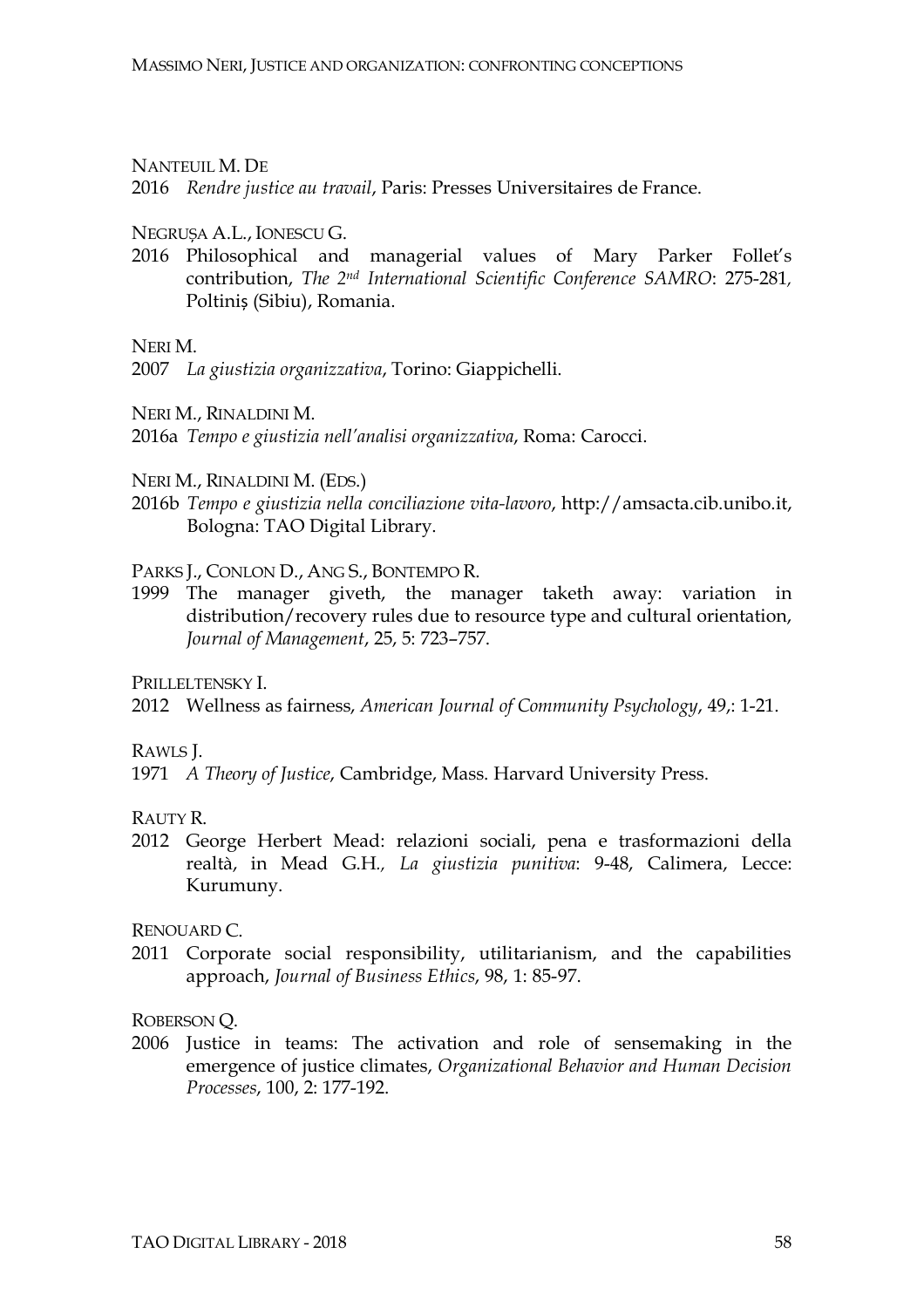ROBEYNS I.

- 2003 The capability approach: An interdisciplinary introduction, *International Conference on the Capability Approach*: paper, Pavia.
- 2005 The capability approach: A theoretical survey, *Journal of Human Development*, 6, 1: 93–114.
- 2006 The capability approach in practice, *Journal of Political Philosophy*, 14: 351– 376.

ROETHLISBERGER F.J.

- 1941 *Management and morale,* Cambridge, Mass.: Harvard University Press.
- RUPP D.E., THORNTON M.
- 2014 The role of employee justice perceptions in influencing climate and culture*,* in Schneider B., Barbera K.M. (Eds.), *The Oxford Handbook of Organizational Climate and Culture*: 360-381, Oxford: Oxford University Press.

SATZ D.

2013 Amartya Sen's the idea of justice: what approach, which capabilities?, *Rutgers Law Journal*, 43, 2: 277-293.

SCHMINKE M., AMBROSE M., NOEL T.

1997 The effect of ethical frameworks on perceptions of organizational justice, *Academy of Management Journal*, 40, 5: 1190-1207.

SCOTT R.W.

1981 *Organizations, rational, natural and open systems*, Englewood Cliffs: Prentice-Hall.

SEN A.

- 1995 Capability and well-being, in Nussbaum M., Sen A. (Eds.) *The Quality of Life*: 33-50, Oxford: Clarendon Press.
- 1999 *Development as freedom*, Oxford: Oxford University Press.
- 1980 Equality, of what?, in McMurrin S. (Ed.), *Tanner Lectures on Human Values*, 1: 197-220, Cambridge: Cambridge University Press.
- 1987 *On Ethics and Economics*, Oxford: Basil Blackwell.
- 2009 *The Idea of Justice*, Cambridge, Mass.: Harvard University Press.

#### SHEKARRIZ M., MOUSAVI A., BROOMHEAD P.

2013 On the capability of human networks, *IEEE International Systems Conference (SysCon)*: 200-203.

#### SHRIVASTAVA S., SELVARAJAH C., VAN GRAMBERG C.

2016 Organisational justice: A Senian perspective, *Journal of Business Ethics*, 135: 99–116.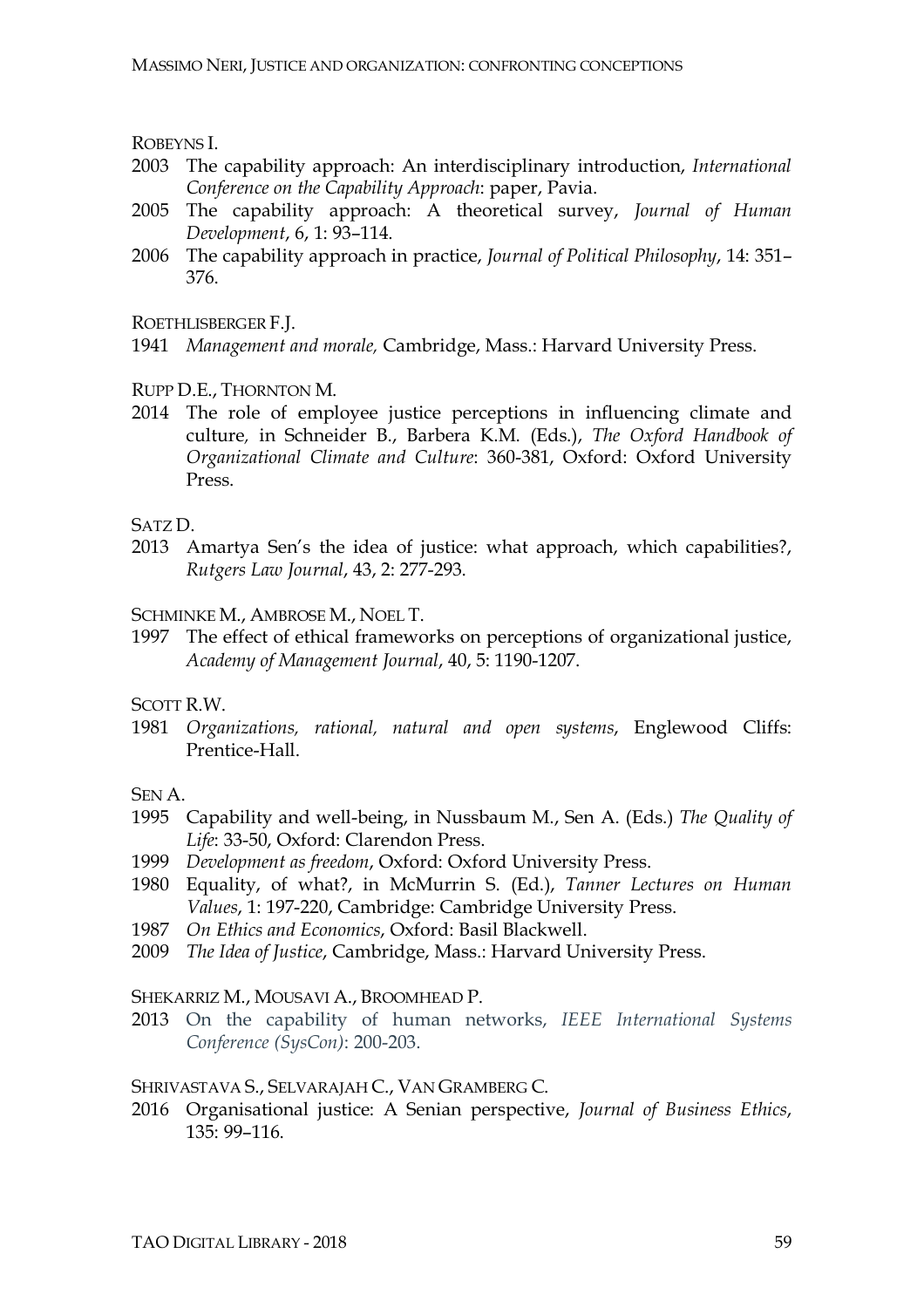#### SIMON H.

- 1947 *Administrative Behavior*, New York: McMillan.
- 1955 A behavioral model of rational choice, *Quarterly Journal of Economics*, 69, 1: 99-118.

#### SINGER M.

1993 *Fairness in Personnel Selection,* Newcastle: Avebury.

#### SMITH S.

2010 *The meaning and essence of fairness in the workplace: A phenomenological study of organizational justice*, Doctoral Thesis, George Washington University.

#### ST-ONGE S.

2000 Variables influencing the perceived relationship between performance and pay in a merit environment, *Journal of Business and Pychology*, 14, 3: 459-479.

STRAZZERI M.

2007 Decostruzione giuridica e orizzonti di giustizia, in De Simone A., Accarino B., Alfieri L. (Eds.), *Diritto, giustizia e logiche del dominio*: 271-310, Perugia: Morlacchi Editore.

### SUER H.D., ALLARD-POESI F.

2013 How do judgments of justice form during periods of change: a sensemaking model, *Workshop on Research Advances in Organizational Behavior and Human Resources Management*: Paris. https://hal.archivesouvertes.fr/hal-01123798/document.

SWEENEY P.D.

1990 Distributive justice and pay satisfaction: A field test of an equity theory prediction, *Journal of Business and Psychology*, 4: 329-341.

#### TAYLOR F.W.

1911/1947 *The Principles of Scientific Management*, in Id., *Scientific Management*, New York: Harper.

TERSSAC G.DE

1992 *Autonomie dans le travail*, Paris: Presses Universitaires de France.

#### THIBAUT J., WALKER L.

1975 *Procedural Justice*, Hillsdale, NJ: Erlbaum.

#### THOEMMES J.

2011 La négociation du temps de travail, in Maggi B. (Ed.), *Interpréter l'agir!: un défi théorique* : 259‐278, Paris: Presses Universitaires de France.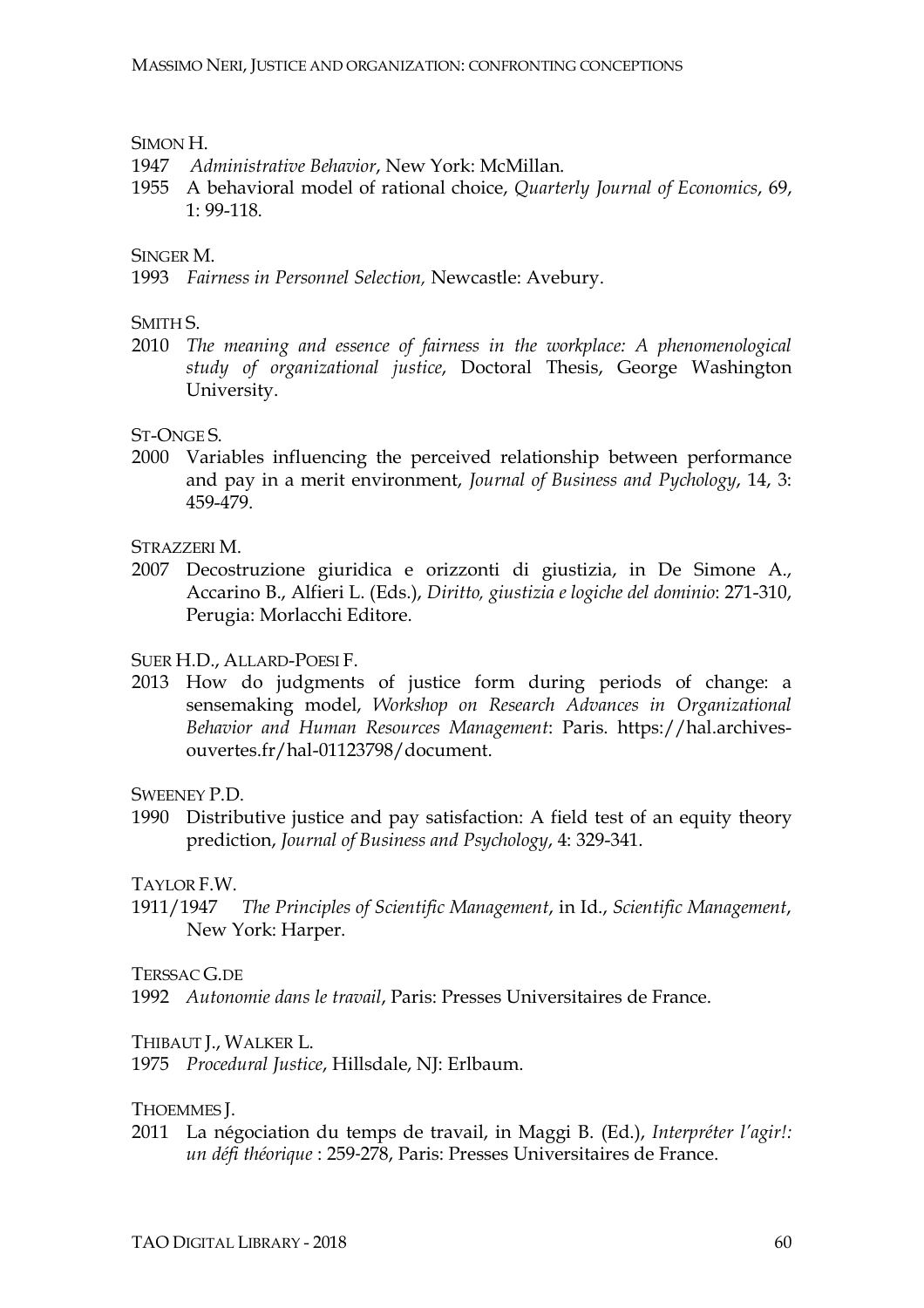TREMBLAY M., SIRE B., PELCHAT A.

1998 A study of the determinants and of the impact of flexibility on employee benefit satisfaction, *Human Relations*, 51, 5: 667-688.

VAN BUREN III H.J.

2007 Fairness and the main management theories of the twentieth century: A historical review, 1900-1965, *Journal of Business Ethics*, 82, 3: 633-644.

VECA S.

VERD J.M., LÓPEZ M.

2011 The rewards of a qualitative approach to life-course research. The example of the effects of social protection policies on career paths, *Forum: Qualitative Social Research*, 12, 3: http://www.qualitativeresearch.net/index.php/fqs/article/view/1753/3259.

#### WADE J., O'REILLY III C., POLLOCK T.

2006 Overpaid CEOs and underpaid managers: Fairness and executive compensation, *Organization Science*, 17, 5: 527-544.

WALSTER E., WALSTER G., BERSCHEID E.

1978 *Equity Theory and research*, Boston: Allyn & Bacon.

WEBER M.

1919 *Politik als Beruf,* München: Duncker & Humboldt.

WEICK K.E.

1995 *Sensemaking in Organizations*, Thousand Oaks: Sage.

WELBOURNE T., BALKIN D., GOMEZ-MEJIA L.

1995 Gainsharing and mutual monitoring: A combined agency-organizational justice interpretation, *Academy of Management Journal*, 38, 3: 881–899.

WILLIAMS **J.**, LEVY P.

1992 The effects of perceived system knowledge on the agreement between self-ratings and supervisor ratings, *Personnel Psychology*, 45: 835–847.

WITTMER D.P.

2001 Ethical decision-making, in Cooper T.L. (Ed.), *Handbook of Administrative Ethics*: 481-507, New York: Marcel Dekker.

<sup>2002</sup> *La bellezza e gli oppressi*, Milano: Feltrinelli.